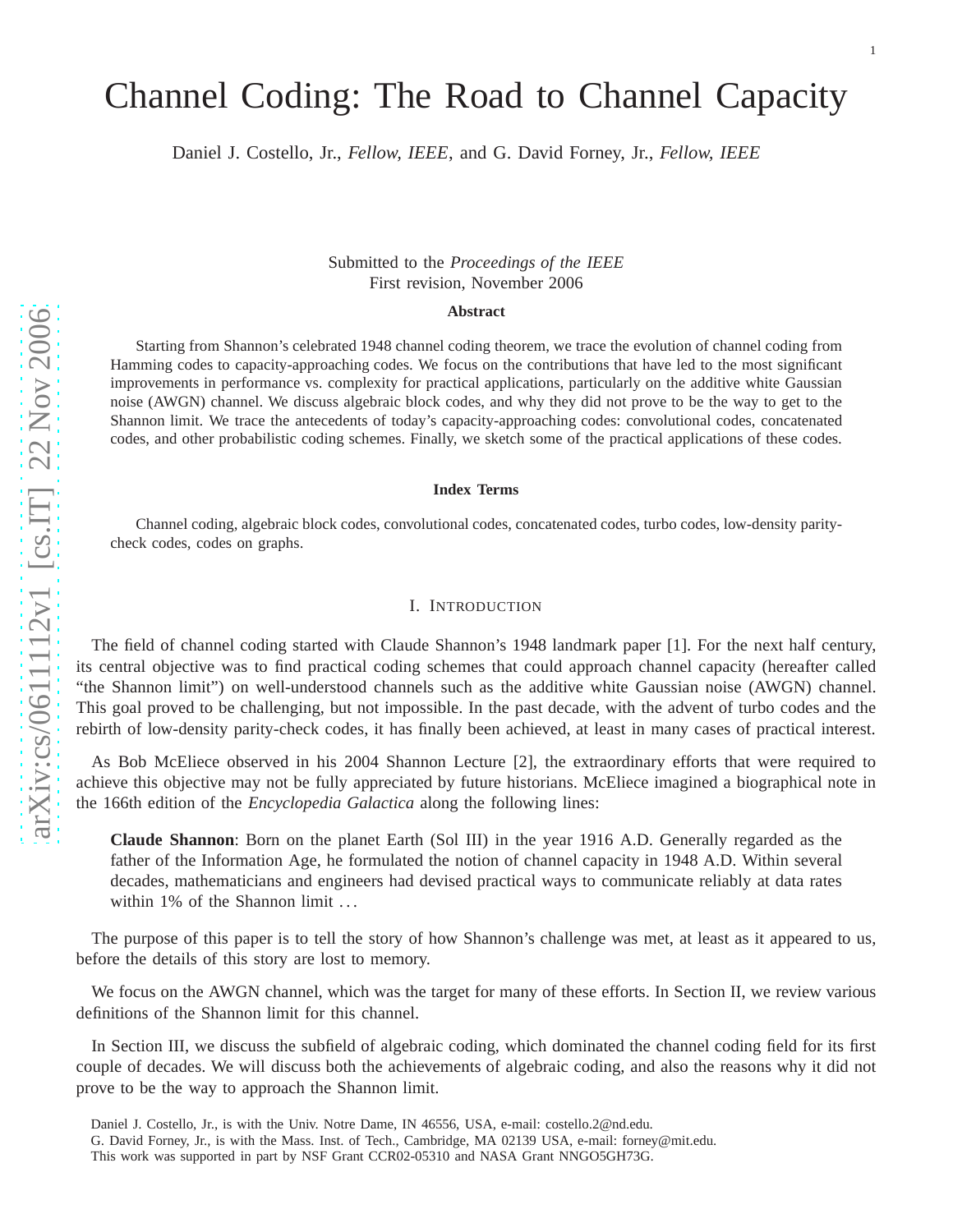In Section IV, we discuss the alternative line of development that was inspired more directly by Shannon's random coding approach, which is sometimes called "probabilistic coding." The first major contribution to this area after Shannon was Elias' invention of convolutional codes. This line of development includes product codes, concatenated codes, trellis decoding of block codes, and ultimately modern capacity-approaching codes.

In Section V, we discuss codes for bandwidth-limited channels, namely lattice codes and trellis-coded modulation.

Finally, in Section VI, we discuss the development of capacity-approaching codes, principally turbo codes and low-density parity-check (LDPC) codes.

## II. CODING FOR THE AWGN CHANNEL

A coding scheme for the AWGN channel may be characterized by two simple parameters: its signal-to-noise ratio (SNR) and its spectral efficiency  $\eta$  in bits per second per Hertz (b/s/Hz). The SNR is the ratio of average signal power to average noise power, a dimensionless quantity. The spectral efficiency of a coding scheme that transmits R bits per second (b/s) over an AWGN channel of bandwidth W Hz is simply  $\eta = R/W$  b/s/Hz.

Coding schemes for the AWGN channel typically map a sequence of bits at a rate  $R$  b/s to a sequence of real symbols at a rate of 2B symbols per second; the discrete-time code rate is then  $r = R/2B$  bits per symbol. The sequence of real symbols is then modulated via pulse amplitude modulation (PAM) or quadrature amplitude modulation (QAM) for transmission over an AWGN channel of bandwidth  $W$ . By Nyquist theory,  $B$  (sometimes called the "Shannon bandwidth" [3]) cannot exceed the actual bandwidth W. If  $B \approx W$ , then the spectral efficiency is  $\eta = R/W \approx R/B = 2r$ . We therefore say that the *nominal spectral efficiency* of a discrete-time coding scheme is 2r, the discrete-time code rate in bits per two symbols. The actual spectral efficiency  $\eta = R/W$  of the corresponding continuous-time scheme is upperbounded by the nominal spectral efficiency  $2r$ , and approaches  $2r$  as  $B \to W$ . Thus, for discrete-time codes, we will often denote 2r by  $\eta$ , implicitly assuming  $B \approx W$ .

Shannon showed that on an AWGN channel with signal-to-noise ratio  $SNR$  and bandwidth  $W$  Hz, the rate of reliable transmission is upperbounded by

$$
R < W \log_2(1 + \text{SNR}).
$$

Moreover, if a long code with rate  $R < W \log_2(1 + SNR)$  is chosen at random, then there exists a decoding scheme such that with high probability the code and decoder will achieve highly reliable transmission (*i.e.,* low probability of decoding error).

Equivalently, Shannon's result shows that the spectral efficiency is upperbounded by

$$
\eta < \log_2(1 + \text{SNR});
$$

or, given a spectral efficiency  $\eta$ , that the SNR needed for reliable transmission is lowerbounded by

$$
SNR > 2^{\eta} - 1.
$$

So we may say that the Shannon limit on rate (*i.e.*, the *channel capacity*) is  $W \log_2(1 + SNR)$  b/s, or equivalently that the Shannon limit on spectral efficiency is  $log_2(1 + SNR)$  b/s/Hz, or equivalently that the Shannon limit on SNR for a given spectral efficiency  $\eta$  is  $2^{\eta} - 1$ . Note that the Shannon limit on SNR is a lower bound rather than an upper bound.

These bounds suggest that we define a *normalized SNR* parameter  $SNR_{norm}$  as follows:

$$
SNR_{norm} = \frac{SNR}{2^{\eta} - 1}.
$$

Then for any reliable coding scheme,  $SNR_{norm} > 1$ ; *i.e.*, the Shannon limit (lower bound) on  $SNR_{norm}$  is 1 (0) dB), independent of  $\eta$ . Moreover,  $SNR_{norm}$  measures the "gap to capacity", *i.e.*,  $10 \log_{10} SNR_{norm}$  is the difference in decibels  $(dB)^1$  between the SNR actually used and the Shannon limit on SNR given  $\eta$ , namely  $2^{\eta} - 1$ . If the

<sup>&</sup>lt;sup>1</sup>In decibels, a multiplicative factor of  $\alpha$  is expressed as 10 log<sub>10</sub>  $\alpha$  dB.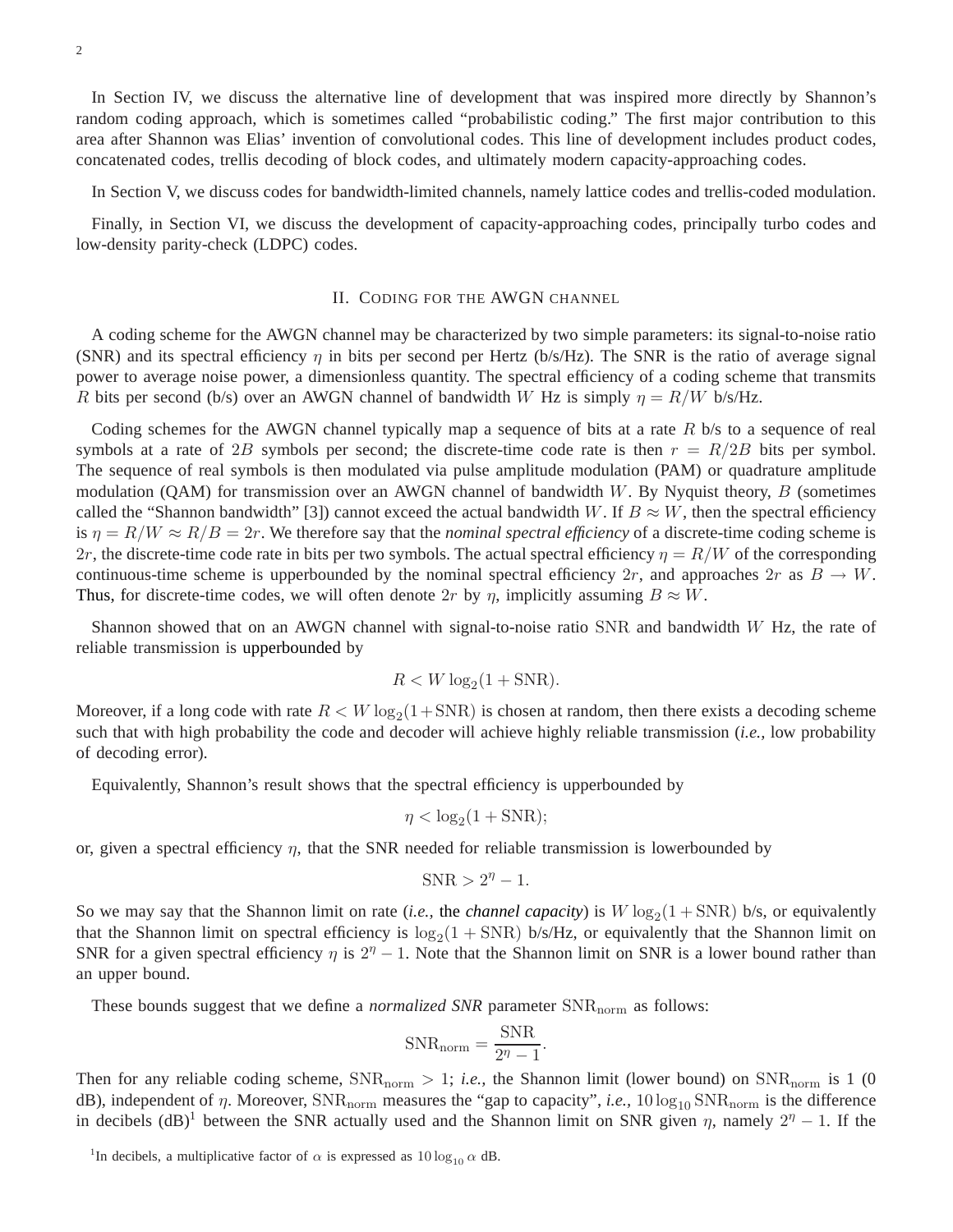desired spectral efficiency is less than 1 b/s/Hz (the so-called *power-limited regime*), then it can be shown that binary codes can be used on the AWGN channel with a cost in Shannon limit on SNR of less than 0.2 dB. On the other hand, since for a binary coding scheme the discrete-time code rate is bounded by  $r \leq 1$  bit per symbol, the spectral efficiency of a binary coding scheme is limited to  $\eta \leq 2r \leq 2$  b/s/Hz, so multilevel coding schemes must be used if the desired spectral efficiency is greater than 2 b/s/Hz (the so-called *bandwidth-limited regime*). In practice, coding schemes for the power-limited and bandwidth-limited regimes differ considerably.

A closely related normalized SNR parameter that has been traditionally used in the power-limited regime is  $E_b/N_0$ , which may be defined as

$$
E_b/N_0 = \frac{\text{SNR}}{\eta} = \frac{2^{\eta} - 1}{\eta} \text{SNR}_{\text{norm}}.
$$

For a given spectral efficiency  $\eta$ ,  $E_b/N_0$  is thus lowerbounded by

$$
E_b/N_0 > \frac{2^{\eta} - 1}{\eta},
$$

so we may say that the Shannon limit (lower bound) on  $E_b/N_0$  as a function of  $\eta$  is  $\frac{2^{\eta}-1}{\eta}$  $\frac{(-1)}{\eta}$ . This function decreases monotonically with  $\eta$ , and approaches ln 2 as  $\eta \to 0$ , so we may say that the *ultimate Shannon limit* (lower bound) on  $E_b/N_0$  for any  $\eta$  is  $\ln 2$  (-1.59 dB).

We see that as  $\eta \to 0$ ,  $E_b/N_0 \to \text{SNR}_{\text{norm}} \ln 2$ , so  $E_b/N_0$  and  $\text{SNR}_{\text{norm}}$  become equivalent parameters in the severely power-limited regime. In the power-limited regime, we will therefore use the traditional parameter  $E_b/N_0$ . However, in the bandwidth-limited regime, we will use  $SNR_{norm}$ , which is more informative in this regime.

## III. ALGEBRAIC CODING

The algebraic coding paradigm dominated the first several decades of the field of channel coding. Indeed, most of the textbooks on coding of this period (including Peterson [4], Berlekamp [5], Lin [6], Peterson and Weldon [7], MacWilliams and Sloane [8], and Blahut [9]) covered only algebraic coding theory.

Algebraic coding theory is primarily concerned with linear  $(n, k, d)$  block codes over the binary field  $\mathbb{F}_2$ . A binary linear  $(n, k, d)$  block code consists of  $2^k$  binary *n*-tuples, called codewords, which have the group property: *i.e.*, the componentwise mod-2 sum of any two codewords is another codeword. The parameter  $d$  denotes the minimum Hamming distance between any two distinct codewords— *i.e.,* the minimum number of coordinates in which any two codewords differ. The theory generalizes to linear  $(n, k, d)$  block codes over nonbinary fields  $\mathbb{F}_q$ .

The principal objective of algebraic coding theory is to maximize the minimum distance d for a given  $(n, k)$ . The motivation for this objective is to maximize error-correction power. Over a binary symmetric channel (BSC: a binary-input, binary-output channel with statistically independent binary errors), the optimum decoding rule is to decode to the codeword closest in Hamming distance to the received  $n$ -tuple. With this rule, a code with minimum distance d can correct all patterns of  $(d-1)/2$  or fewer channel errors (assuming that d is odd), but cannot correct some patterns containing a greater number of errors.

The field of algebraic coding theory has had many successes, which we will briefly survey below. However, even though binary algebraic block codes can be used on the AWGN channel, they have not proved to be the way to approach channel capacity on this channel, even in the power-limited regime. Indeed, they have not proved to be the way to approach channel capacity even on the BSC. As we proceed, we will discuss some of the fundamental reasons for this failure.

#### *A. Binary coding on the power-limited AWGN channel*

A binary linear  $(n, k, d)$  block code may be used on a Gaussian channel as follows.

To transmit a codeword, each of its n binary symbols may be mapped into the two symbols  $\{\pm \alpha\}$  of a binary pulse-amplitude-modulation (2-PAM) alphabet, yielding a two-valued real n-tuple x. This n-tuple may then be sent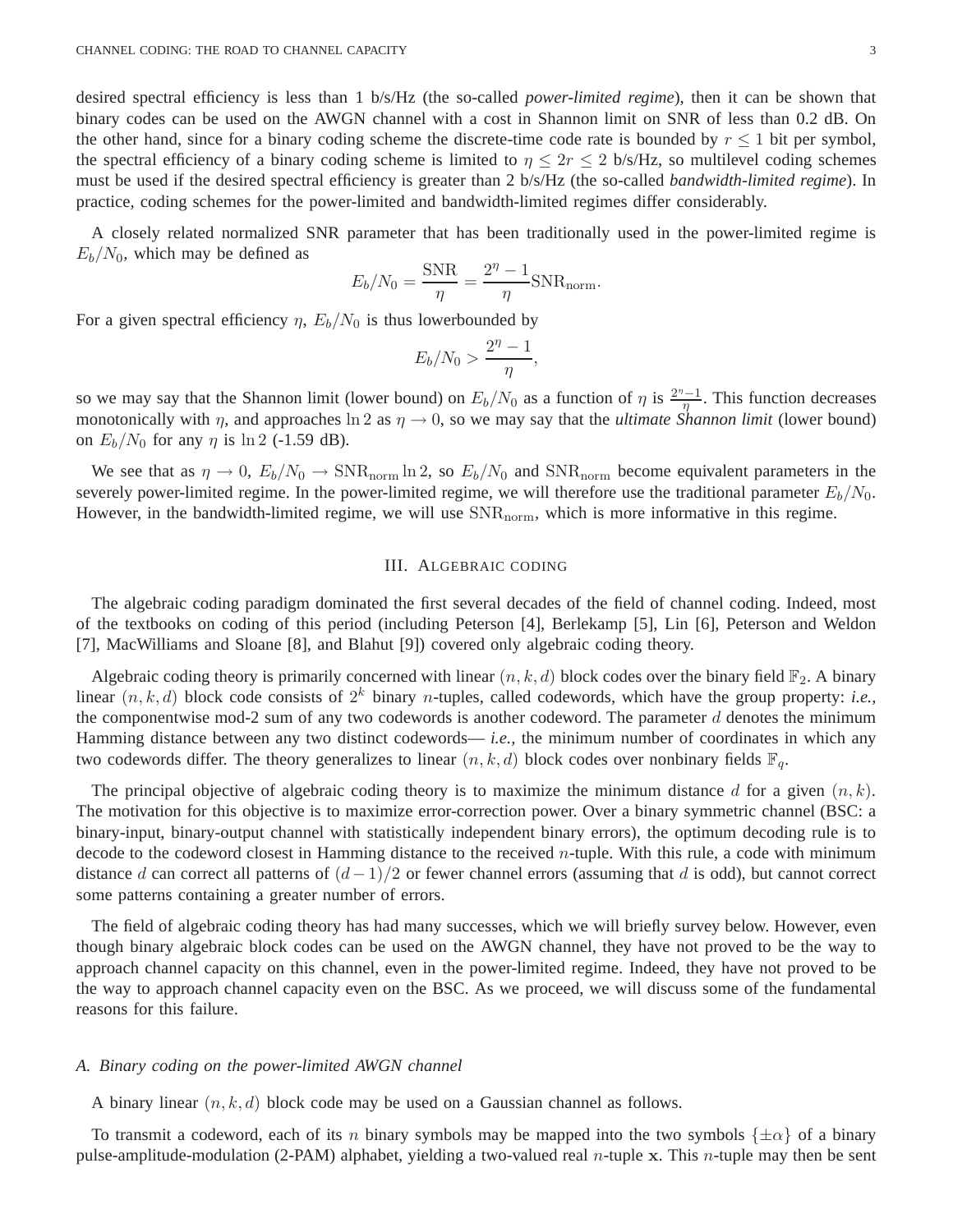through a channel of bandwidth W at a symbol rate  $2B$  up to the Nyquist limit of  $2W$  binary symbols per second, using standard pulse amplitude modulation (PAM) for baseband channels, or quadrature amplitude modulation (QAM) for passband channels.

At the receiver, an optimum PAM or QAM detector can produce a real-valued n-tuple  $y = x + n$ , where x is the transmitted sequence and n is a discrete-time white Gaussian noise sequence. The optimum (maximum likelihood) decision rule is then to choose the one of the  $2^k$  possible transmitted sequences x that is closest to the received sequence y in Euclidean distance.

If the symbol rate 2B approaches the Nyquist limit of 2W symbols per second, then the transmitted data rate can approach  $R = (k/n)2W$  b/s, so the spectral efficiency of such a binary coding scheme can approach  $\eta = 2k/n$ b/s/Hz. As mentioned previously, since  $k/n \le 1$ , we have  $\eta \le 2$  b/s/Hz; *i.e.*, binary coding cannot be used in the bandwidth-limited regime.

With no coding (independent transmission of random bits via PAM or QAM), the transmitted data rate is  $2W$ b/s, so the nominal spectral efficency is  $\eta = 2$  b/s/Hz. It is straightforward to show that with optimum modulation and detection the probability of error per bit is

$$
P_b(E) = Q(\sqrt{\text{SNR}}) = Q(\sqrt{2E_b/N_0}),
$$

where

$$
Q(x) = \frac{1}{\sqrt{2\pi}} \int_x^{\infty} e^{-y^2/2} dy
$$

is the Gaussian probability of error function. This baseline performance curve of  $P_b(E)$  *vs.*  $E_b/N_0$  for uncoded transmission is plotted in Figure 1. For example, in order to achieve a bit error probability of  $P_b(E) \approx 10^{-5}$ , we must have  $E_b/N_0 \approx 9.1$  (9.6 dB) for uncoded transmission.

On the other hand, the Shannon limit on  $E_b/N_0$  for  $\eta = 2$  is  $E_b/N_0 = 1.5$  (1.76 dB), so the gap to capacity at the uncoded binary-PAM spectral efficiency of  $\eta = 2$  is SNR<sub>norm</sub>  $\approx 7.8$  dB. If a coding scheme with unlimited bandwidth expansion were allowed, *i.e.*,  $\eta \rightarrow 0$ , then a further gain of 3.35 dB to the ultimate Shannon limit on  $E_b/N_0$  of -1.59 dB would be achievable. These two limits are also shown on Figure 1.

The performance curve of any practical coding scheme that improves on uncoded transmission must lie between the relevant Shannon limit and the uncoded performance curve. Thus Figure 1 defines the "playing field" for channel coding. The *real coding gain* of a coding scheme at a given probability of error per bit  $P_b(E)$  will be defined as the difference (in dB) between the  $E_b/N_0$  required to obtain that  $P_b(E)$  with coding *vs.* without coding. Thus the maximum possible real coding gain at  $P_b(E) \approx 10^{-5}$  is about 11.2 dB.

For moderate-complexity binary linear  $(n, k, d)$  codes, it can often be assumed that the decoding error probability is dominated by the probability of making an error to one of the nearest-neighbor codewords. If this assumption holds, then it is easy to show that with optimum (minimum-Euclidean-distance) decoding, the decoding error probability  $P_B(E)^2$  per block is well approximated by the union bound estimate

$$
P_B(E) \approx N_d Q(\sqrt{d \cdot \text{SNR}}) = N_d Q(\sqrt{(dk/n)2E_b/N_0}),
$$

where  $N_d$  denotes the number of codewords of Hamming weight d. The probability of decoding error per information bit  $P_b(E)$  is then given by

$$
P_b(E) = P_B(E)/k \approx (N_d/k) \ Q(\sqrt{(dk/n)2E_b/N_0}) = (N_d/k) \ Q(\sqrt{\gamma_c 2E_b/N_0}),
$$

where the quantity  $\gamma_c = dk/n$  is called the *nominal coding gain* of the code.<sup>3</sup> The real coding gain is less than the nominal coding gain  $\gamma_c$  if the "error coefficient"  $N_d/k$  is greater than 1. A rule of thumb that is valid when the

<sup>&</sup>lt;sup>2</sup>The probability of error per information bit is not in general the same as the bit error probability (average number of bit errors per transmitted bit), although both normally have the same exponent (argument of the Q function).

<sup>&</sup>lt;sup>3</sup>An  $(n, k, d)$  code with odd minimum distance d may be extended by addition of an overall parity-check to an  $(n + 1, k, d + 1)$  evenminimum-distance code. For error correction, such an extension is of no use, since the extended code corrects no more errors but has a lower code rate; but for an AWGN channel, such an extension always helps (unless  $k = 1$  and  $d = n$ ), since the nominal coding gain  $\gamma_c = dk/n$ increases. Thus an author who discusses odd-distance codes is probably thinking about minimum-Hamming-distance decoding, whereas an author who discusses even-distance codes is probably thinking about minimum-Euclidean-distance decoding.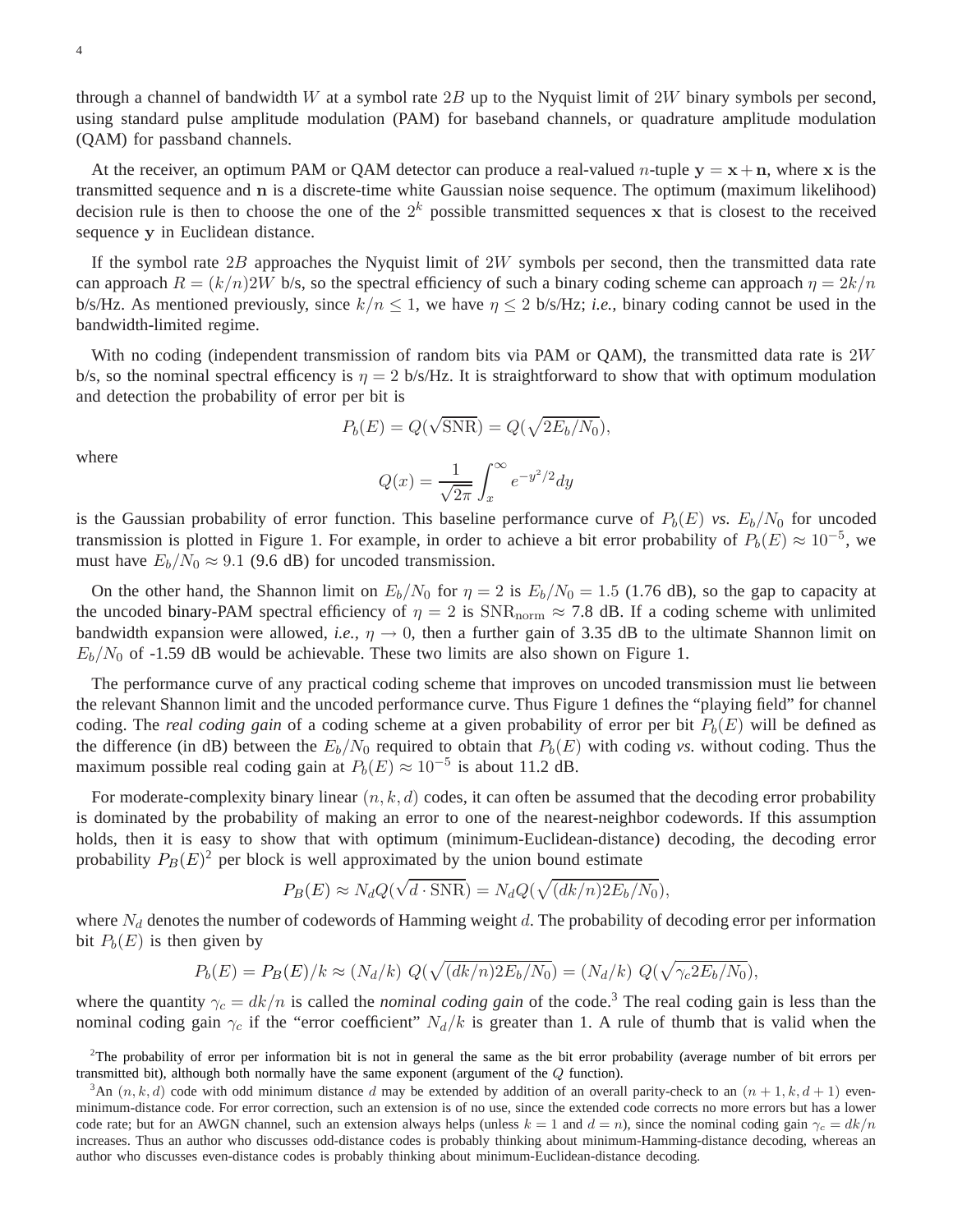

Fig. 1.  $P_b(E)$  *vs.*  $E_b/N_0$  for uncoded binary PAM, compared to Shannon limits on  $E_b/N_0$  for  $\eta = 2$  and  $\eta \to 0$ .

error coefficient  $N_d/k$  is not too large and  $P_b(E)$  is on the order of  $10^{-6}$  is that a factor of 2 increase in the error coefficient costs about 0.2 dB of real coding gain. As  $P_b(E) \rightarrow 0$ , the real coding gain approaches the nominal coding gain  $\gamma_c$ , so  $\gamma_c$  is also called the *asymptotic coding gain*.

For example, consider the binary linear (32, 6, 16) "biorthogonal" block code, so called because the Euclidean images of the 64 codewords consist of 32 orthogonal vectors and their negatives. With this code, every codeword has  $N_d = 62$  nearest neighbors at minimum Hamming distance  $d = 16$ . Its nominal spectral efficiency is  $\eta = 3/8$ , its nominal coding gain is  $\gamma_c = 3$  (4.77 dB), and its probability of decoding error per information bit is

$$
P_b(E) \approx (62/6) Q(\sqrt{6E_b/N_0}),
$$

which is plotted in Figure 2. We see that this code requires  $E_b/N_0 \approx 5.8$  dB to achieve  $P_b(E) \approx 10^{-5}$ , so its real coding gain at this error probability is about 3.8 dB.

At this point, we can already identify two issues that must be addressed to approach the Shannon limit on AWGN channels. First, in order to obtain optimum performance, the decoder must operate on the real-valued received sequence y ("soft decisions") and minimize Euclidean distance, rather than quantize to a two-level received sequence ("hard decisions") and minimize Hamming distance. It can be shown that hard decisions (two-level quantization) generally costs 2 to 3 dB in decoding performance. Thus, in order to approach the Shannon limit on an AWGN channel, the error-correction paradigm of algebraic coding must be modified to accommodate soft decisions.

Second, we can see already that decoding complexity is going to be an issue. For optimum decoding, soft decision or hard, the decoder must choose the best of  $2^k$  codewords, so a straightforward exhaustive optimum decoding algorithm will require on the order of  $2^k$  computations. Thus, as codes become large, lower-complexity decoding algorithms that approach optimum performance must be devised.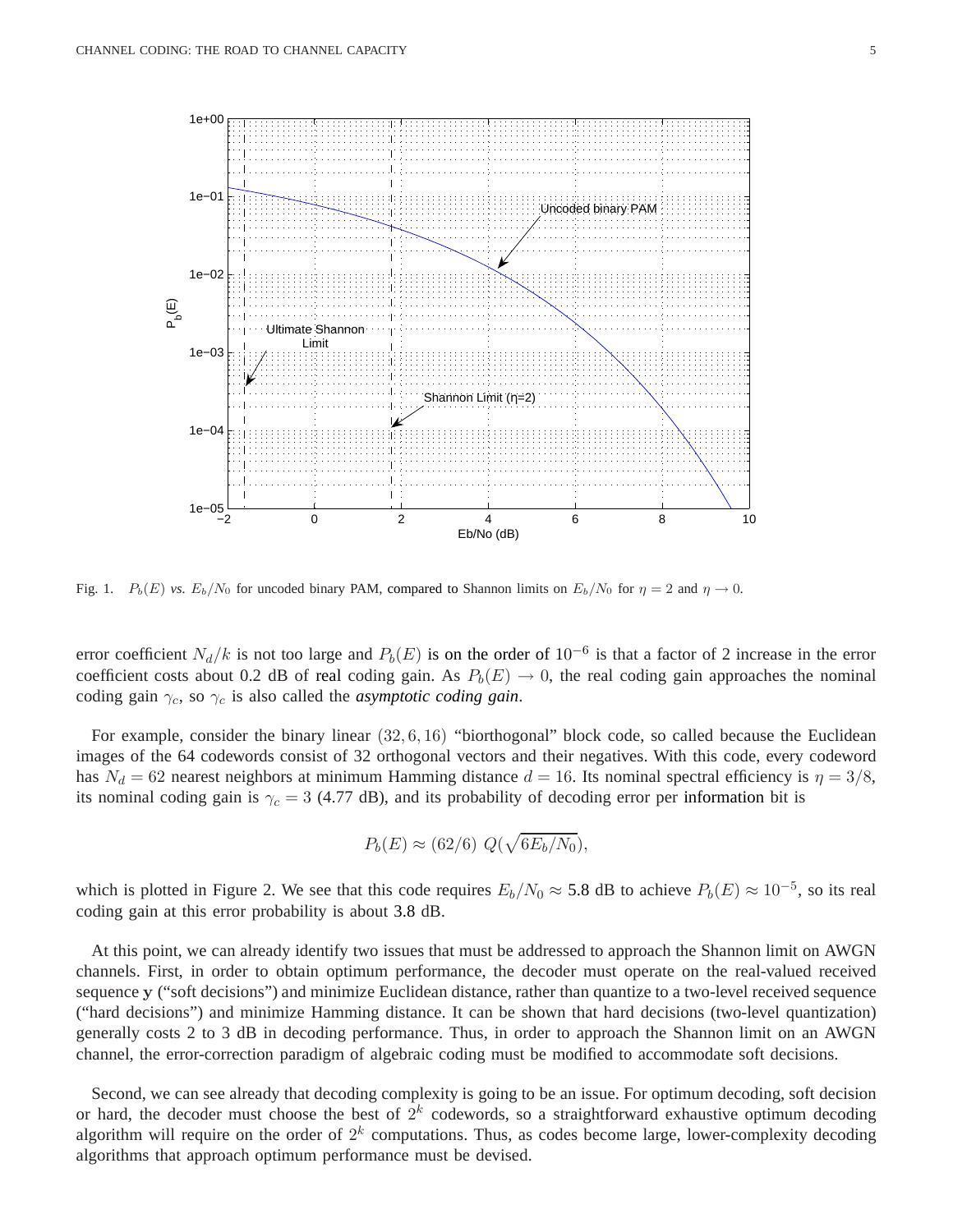

Fig. 2.  $P_b(E)$  *vs.*  $E_b/N_0$  for the (32, 6, 16) biorthogonal block code, compared to uncoded PAM and Shannon limits.

## *B. The earliest codes: Hamming, Golay, and Reed-Muller*

The first nontrivial code to appear in the literature was the  $(7, 4, 3)$  Hamming code, mentioned by Shannon in his original paper [1]. Richard Hamming, a colleague of Shannon at Bell Labs, developed an infinite class of single-error-correcting (d = 3) binary linear codes, with parameters  $(n = 2<sup>m</sup> - 1, k = 2<sup>m</sup> - 1 - m, d = 3)$  for  $m \ge 2$  [10]. Thus  $k/n \to 1$  and  $\eta \to 2$  as  $m \to \infty$ , while  $\gamma_c \to 3$  (4.77 dB). However, even with optimum soft-decision decoding, the real coding gain of Hamming codes on the AWGN channel never exceeds about 3 dB.

The Hamming codes are "perfect," in the sense that the spheres of Hamming radius 1 about each of the  $2^k$ codewords contain  $2^m$  binary *n*-tuples and thus form a "perfect" (exhaustive) partition of binary *n*-space  $(\mathbb{F}_2)^n$ . Shortly after the publication of Shannon's paper, the Swiss mathematician Marcel Golay published a half-page paper [11] with a "perfect" binary linear (23, 12, 7) triple-error-correcting code, in which the spheres of Hamming radius 3 about each of the  $2^{12}$  codewords (containing  $\binom{23}{0}$  $\binom{23}{0} + \binom{23}{1}$  $\binom{23}{1} + \binom{23}{2}$  $\binom{23}{2} + \binom{23}{3}$  $\binom{23}{3}$  =  $2^{11}$  binary *n*-tuples) form an exhaustive partition of  $(\mathbb{F}_2)^{23}$ — and also a similar "perfect"  $(11, 6, 5)$  double-error-correcting ternary code. These binary and ternary Golay codes have come to be considered probably the most remarkable of all algebraic block codes, and it is now known that no other nontrivial "perfect" linear codes exist. Berlekamp [12] characterized Golay's paper as the "best single published page" in coding theory during 1948–1973.

Another early class of error-correcting codes was the Reed-Muller (RM) codes, which were introduced in 1954 by David Muller [13], and then reintroduced shortly thereafter with an efficient decoding algorithm by Irving Reed [14]. The RM $(r, m)$  codes are a class of multiple-error-correcting  $(n, k, d)$  codes parametrized by two integers r and  $m, 0 \le r \le m$ , such that  $n = 2^m$  and  $d = 2^{m-r}$ . The RM $(0, m)$  code is the  $(2^m, 1, 2^m)$  binary repetition code (consisting of two codewords, the all-zero and all-one words), and the  $RM(m, m)$  code is the  $(2^m, 2^m, 1)$  binary code consisting of all binary 2 <sup>m</sup>-tuples (*i.e.,* uncoded transmission).

Starting with  $RM(0, 1) = (2, 1, 2)$  and  $RM(1, 1) = (2, 2, 1)$ , the RM codes may be constructed recursively by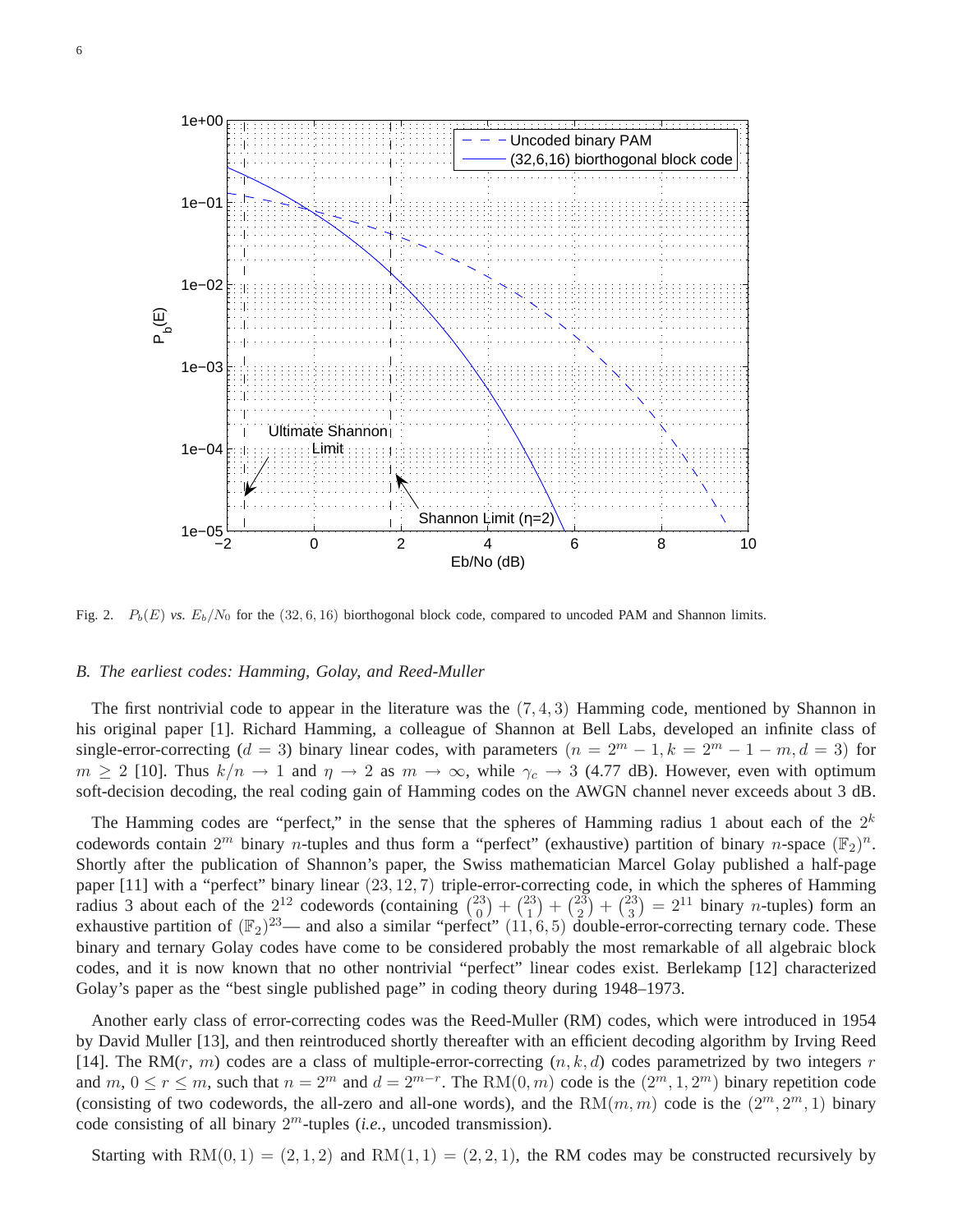the length-doubling  $|u|u + v|$  (Plotkin, squaring) construction as follows:

$$
RM(r, m) = \{(\mathbf{u}, \mathbf{u} + \mathbf{v}) \mid \mathbf{u} \in RM(r, m-1), \mathbf{v} \in RM(r-1, m-1)\}.
$$

From this construction it follows that the dimension k of  $RM(r, m)$  is given recursively by

$$
k(r, m) = k(r, m - 1) + k(r - 1, m - 1),
$$

or nonrecursively by  $k(r, m) = \sum_{i=0}^{r} \binom{m}{i}$ .

Figure 3 shows the parameters of the RM codes of lengths  $\leq$  32 in a tableau that reflects this length-doubling construction. For example, the RM(2,5) code is a (32, 16,8) code that can be constructed from the RM(2, 4) =  $(16, 11, 4)$  code and the RM $(1, 4) = (16, 5, 8)$  code.



Fig. 3. Tableau of Reed-Muller codes.

RM codes include several important subclasses of codes. We have already mentioned the  $(2^m, 2^m, 1)$  codes consisting of all binary  $2^m$ -tuples and the  $(2^m, 1, 2^m)$  repetition codes. RM codes also include the  $(2^m, 2^m - 1, 2)$ single-parity-check (SPC) codes, the  $(2^m, 2^m - m - 1, 4)$  extended Hamming<sup>4</sup> codes, the  $(2^m, m + 1, 2^{m-1})$ biorthogonal codes, and, for odd m, a class of  $(2^m, 2^{m-1}, 2^{(m+1)/2})$  self-dual codes.<sup>5</sup>

Reed [14] introduced a low-complexity hard-decision error-correction algorithm for RM codes based on a simple *majority-logic decoding rule*. This simple decoding rule is able to correct all hard-decision error patterns of weight ⌊(d − 1)/2⌋ or less, which is the maximum possible (*i.e.,* it is a *bounded-distance decoding rule*). This simple majority-logic, hard-decision decoder was attractive for the technology of the 50s and 60s.

RM codes are thus an infinite class of codes with flexible parameters that can achieve near-optimal decoding on a BSC with a simple decoding algorithm. This was an important advance over the Hamming and Golay codes, whose parameters are much more restrictive.

Performance curves with optimum hard-decision coding are shown in Figure 4 for the (31, 26, 3) Hamming code, the (23, 12, 7) Golay code, and the (31, 16, 7) shortened RM code. We see that they achieve real coding gains at  $P_b(E) \approx 10^{-5}$  of only 0.9 dB, 2.3 dB, and 1.6 dB, respectively. The reasons for this poor performance are the use of hard decisions, which costs roughly 2 dB, and the fact that by modern standards these codes are very short.

 $4An (n, k, d)$  code can be extended by adding code symbols or shortened by deleting code symbols; see footnote 3.

<sup>&</sup>lt;sup>5</sup>An  $(n, k, d)$  binary linear code forms a k-dimensional subspace of the vector space  $\mathbb{F}_2^n$ . The dual of an  $(n, k, d)$  code is the  $(n - k)$ dimensional orthogonal subspace. A code that equals its dual is called self-dual. For self-dual codes, it follows that  $k = n/2$ .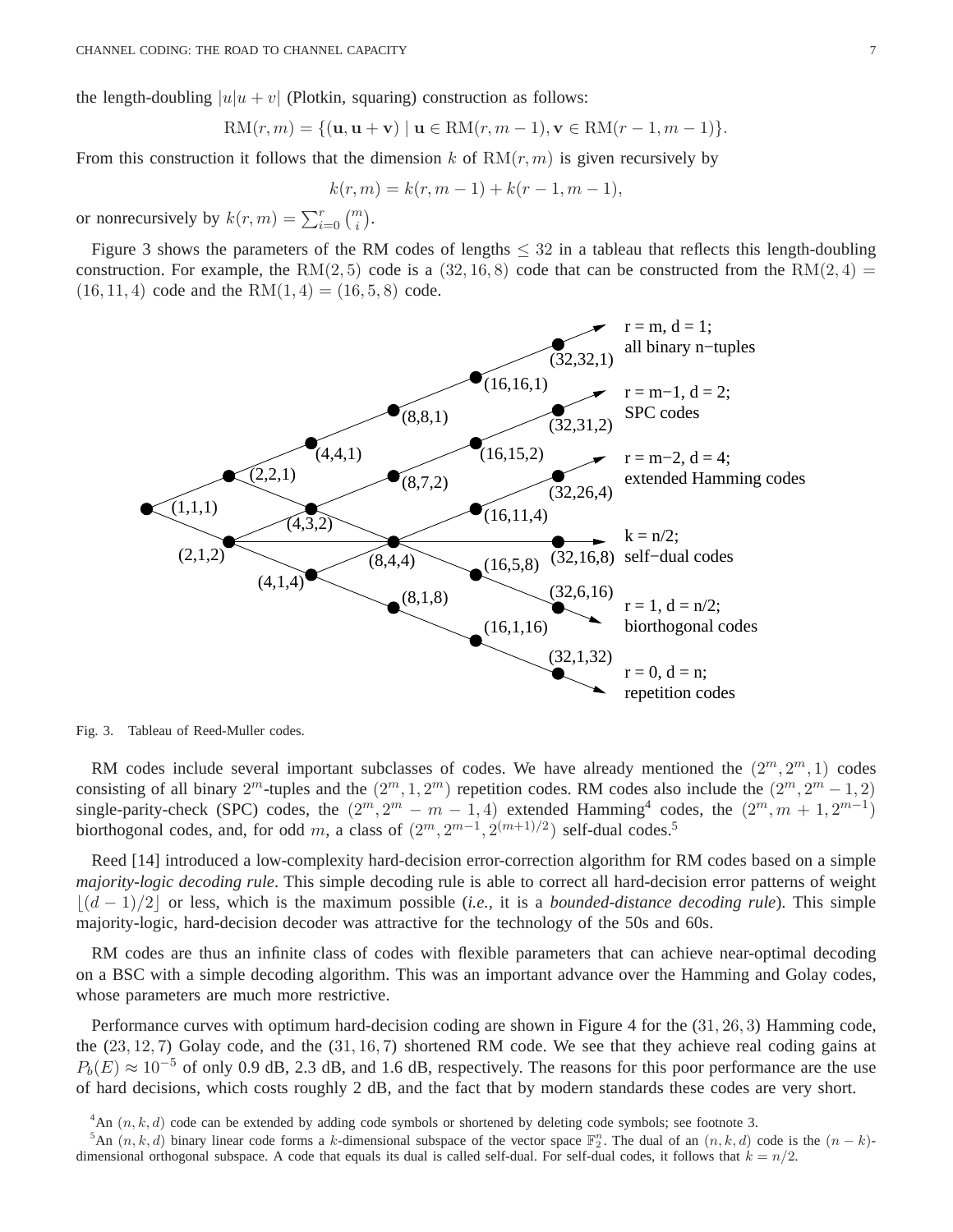

Fig. 4.  $P_b(E)$  vs.  $E_b/N_0$  for the (31,26,3) Hamming code, the (23,12,7) Golay code, and the (31,16,7) shortened RM code with optimum hard-decision decoding, compared to uncoded binary-PAM.

It is clear from the tableau of Figure 3 that RM codes are not asymptotically "good"; that is, there is no sequence of  $(n, k, d)$  RM codes of increasing length n such that both  $k/n$  and  $d/n$  are bounded away from 0 as  $n \to \infty$ . Since asymptotic goodness was the Holy Grail of algebraic coding theory (it is easy to show that typical random binary codes are asymptotically good), and since codes with somewhat better (n, k, d) (*e.g.,* BCH codes) were found subsequently, theoretical attention soon turned away from RM codes.

However, in recent years it has been recognized that "RM codes are not so bad." RM codes are particularly good in terms of performance *vs.* complexity with trellis-based decoding and other soft-decision decoding algorithms, as we note in Section IV-E. Finally, they are almost as good in terms of  $(n, k, d)$  as the best binary codes known for lengths less than 128, which is the principal application domain of algebraic block codes.

Indeed, with optimum decoding, RM codes may be "good enough" to reach the Shannon limit on the AWGN channel. Notice that the nominal coding gains of the self-dual RM codes and the biorthogonal codes become infinite as  $m \to \infty$ . It is known that with optimum (minimum-Euclidean-distance) decoding, the real coding gain of the biorthogonal codes does asymptotically approach the ultimate Shannon limit, albeit with exponentially increasing complexity and vanishing spectral efficiency. It seems likely that the real coding gains of the self-dual RM codes with optimum decoding approach the Shannon limit at the nonzero spectral efficiency of  $\eta = 1$ , albeit with exponential complexity, but to our knowledge this has never been proved.

## *C. Soft decisions: Wagner decoding*

On the road to modern capacity-approaching codes for AWGN channels, an essential step has been to replace hard-decision with soft-decision decoding; *i.e.,* decoding that takes into account the reliability of received channel outputs.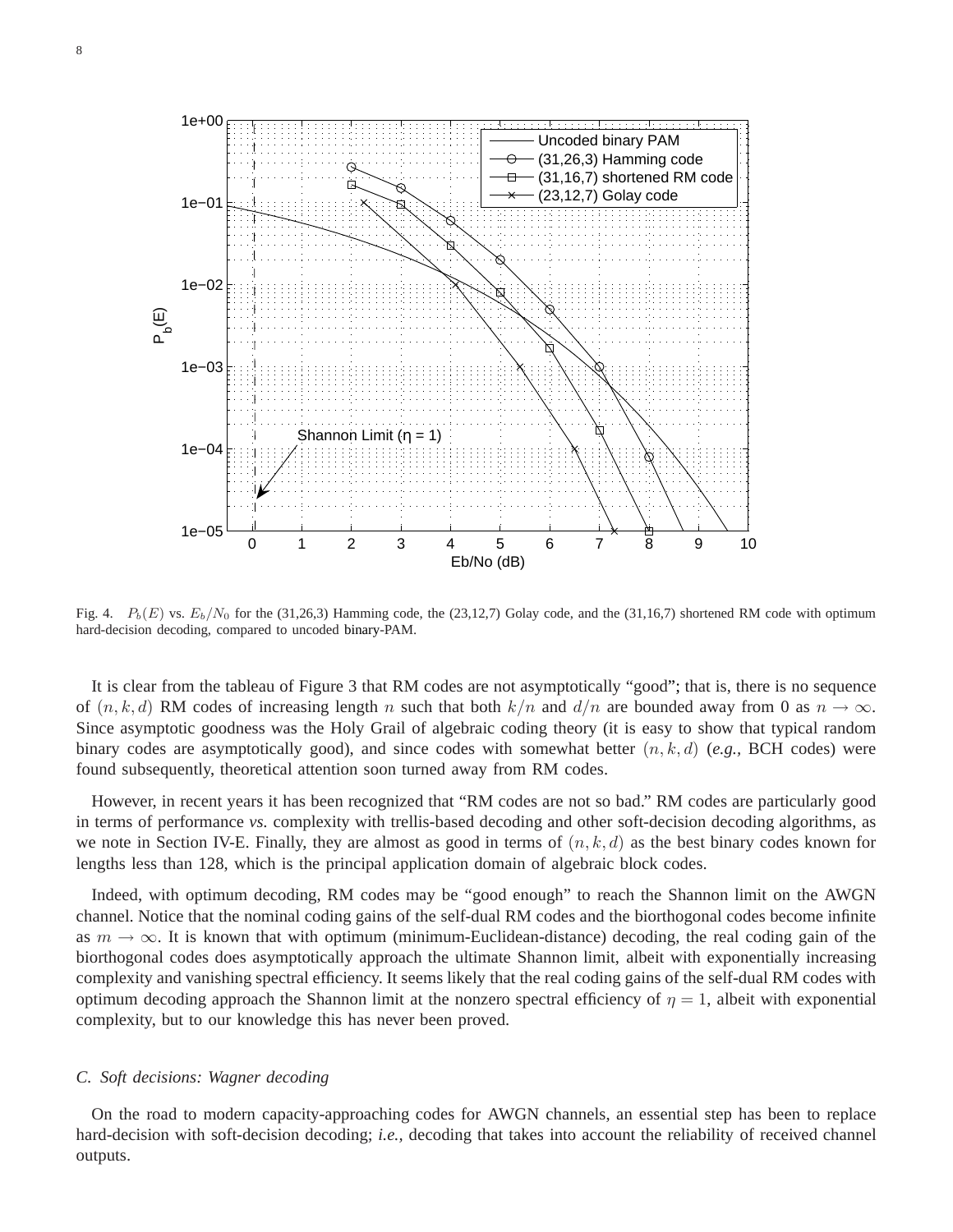The earliest soft-decision decoding algorithm known to us is *Wagner decoding*, described in [15] and attributed to C. A. Wagner, which is an optimum decoding rule for the special class of  $(n, n-1, 2)$  single-parity-check (SPC) codes. Each received real-valued symbol  $r_k$  from an AWGN channel may be represented in sign-magnitude form, where the sign sgn( $r_k$ ) indicates the "hard decision," and the magnitude  $|r_k|$  indicates the "reliability" of  $r_k$ . The Wagner rule is: first check whether the hard-decision binary *n*-tuple is a codeword. If so, accept it. If not, then flip the hard decision corresponding to the output  $r_k$  that has the minimum reliability  $|r_k|$ .

It is easy to show that the Wagner rule finds the minimum-Euclidean-distance codeword; *i.e.,* that Wagner decoding is optimum for an  $(n, n-1, 2)$  SPC code. Moreover, Wagner decoding is much simpler than exhaustive minimumdistance decoding, which requires on the order of  $2^{n-1}$  computations.

## *D. BCH and Reed-Solomon codes*

In the 1960s, research in channel coding was dominated by the development of algebraic block codes, particularly cyclic codes. The algebraic coding paradigm used the structure of finite-field algebra to design efficient encoding and error-correction procedures for linear block codes operating on a hard-decision channel. The emphasis was on constructing codes with a guaranteed minimum distance  $d$ , and then using the algebraic structure of the codes to design bounded-distance error-correction algorithms whose complexity grows only as a small power of  $d$ . In particular, the goal was to develop flexible classes of easily-implementable codes with better performance than RM codes.

Cyclic codes are codes that are invariant under cyclic ("end-around") shifts of n-tuple codewords. They were first investigated by Eugene Prange in 1957 [16], and became the primary focus of research after the publication of Wesley Peterson's pioneering text in 1961 [4]. Cyclic codes have a nice algebraic theory, and attractively simple encoding and decoding procedures based on cyclic shift-register implementations. Hamming, Golay, and shortened RM codes can be put into cyclic form.

The "big bang" in this field was the invention of Bose-Chaudhuri-Hocquenghem (BCH) and Reed-Solomon (RS) codes in three independent papers in 1959 and 1960 [17], [18], [19]. It was shortly recognized that RS codes are a class of nonbinary BCH codes, or alternatively that BCH codes are subfield subcodes of RS codes.

Binary BCH codes include a large class of t-error-correcting cyclic codes of length  $n = 2<sup>m</sup> - 1$ , odd minimum distance  $d = 2t + 1$ , and dimension  $k \ge n - mt$ . Compared to shortened RM codes of a given length  $n = 2^m - 1$ , there are more codes from which to choose, and for  $n \geq 63$  the BCH codes can have a somewhat larger dimension k for a given minimum distance d. However, BCH codes are still not asymptotically "good." Although they are the premier class of binary algebraic block codes, they have not been used much in practice, except as "cyclic redundancy check" (CRC) codes for error detection in automatic-repeat-request (ARQ) systems.

In contrast, the nonbinary Reed-Solomon codes have proved to be highly useful in practice (although not necessarily in cyclic form). An (extended or shortened) RS code over the finite field  $\mathbb{F}_q$ ,  $q = 2^m$ , can have any block length up to  $n = q + 1$ , any minimum distance  $d \leq n$  (where Hamming distance is defined in terms of q-ary symbols), and dimension  $k = n - d + 1$ , which meets an elementary upper bound called the Singleton bound [20]. In this sense, RS codes are optimum.

An important property of RS and BCH codes is that they can be efficiently decoded by algebraic decoding algorithms using finite-field arithmetic. A glance at the tables of contents of the IEEE TRANSACTIONS ON INFORMATION THEORY shows that the development of such algorithms was one of the most active research fields of the 1960s.

Already by 1960, Peterson had developed an error-correction algorithm with complexity on the order of  $d^3$  [21]. In 1968, Elwyn Berlekamp [5] devised an error-correction algorithm with complexity on the order of  $d^2$ , which was interpreted by Jim Massey [22] as an algorithm for finding the shortest linear feedback shift register that can generate a certain sequence. This *Berlekamp-Massey algorithm* became the standard for the next decade. Finally, it was shown that these algorithms could be straightforwardly extended to correct both erasures and errors [23], and even to correct soft decisions [24], [25] (suboptimally, but in some cases asymptotically optimally).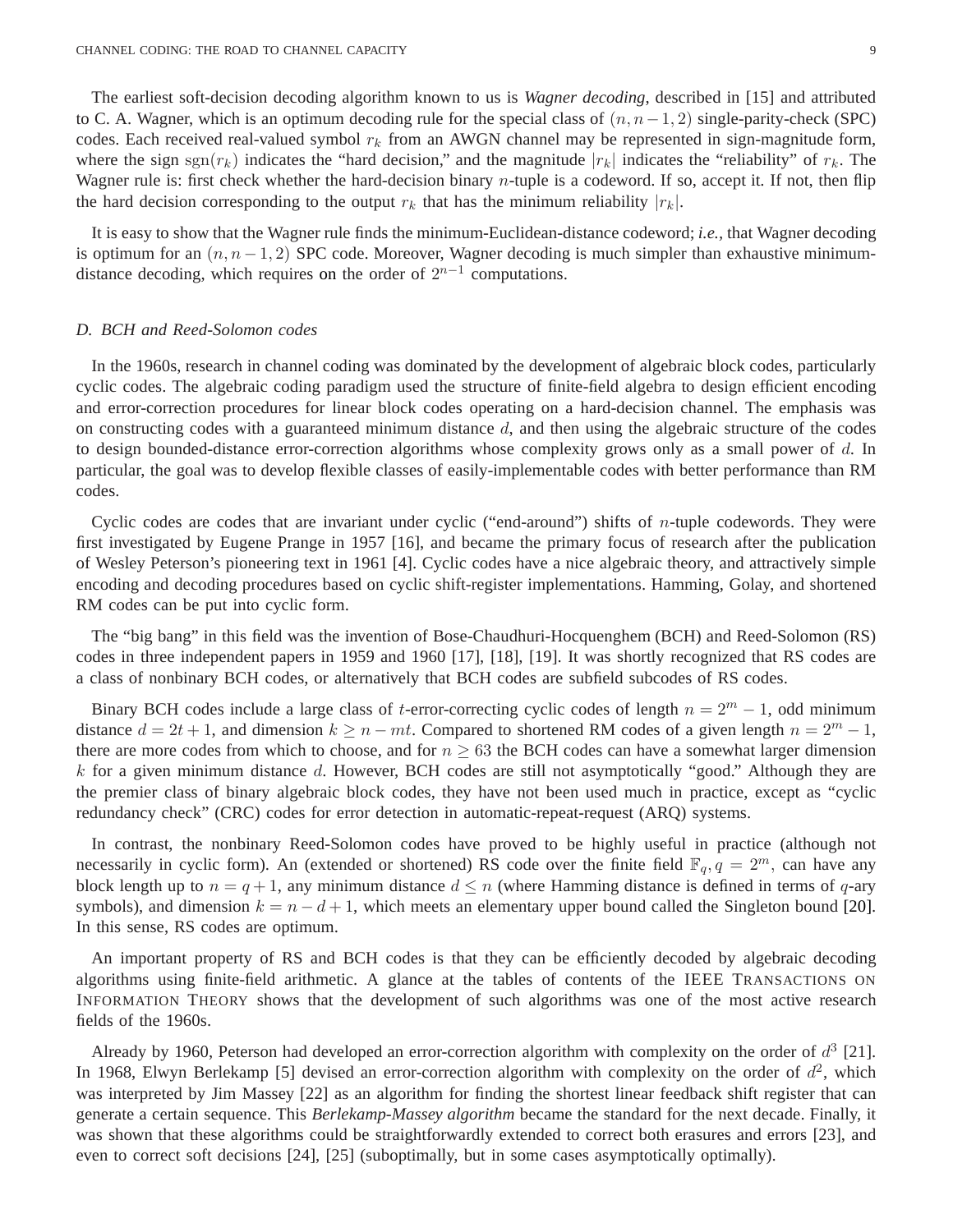The fact that RS codes are inherently nonbinary (the longest binary RS code has length 3) may cause difficulties in using them over binary channels. If the  $2^m$ -ary RS code symbols are simply represented as binary m-tuples and sent over a binary channel, then a single binary error can cause an entire  $2<sup>m</sup>$ -ary symbol to be incorrect; this causes RS codes to be inferior to BCH codes as binary-error-correcting codes. However, in this mode RS codes are inherently good burst-error-correcting codes, since the effect of an  $m$ -bit burst that is concentrated in a single RS code symbol is only a single symbol error. In fact, it can be shown that RS codes are effectively optimal binary burst-error-correcting codes [26].

The ability of RS codes to correct both random and burst errors makes them particularly well suited for applications such as magnetic tape and disk storage, where imperfections in the storage media sometimes cause bursty errors. They are also useful as outer codes in concatenated coding schemes, to be discussed in Section IV-D. For these reasons, RS codes are probably the most widely deployed codes in practice.

## *E. Reed-Solomon code implementations*

The first major application of RS codes was as outer codes in concatenated coding systems for deep-space communications. For the 1977 Voyager mission, the Jet Propulsion Laboratory (JPL) used a (255, 223, 33), 16 error-correcting RS code over  $\mathbb{F}_{256}$  as an outer code, with a rate-1/2, 64-state convolutional inner code (see also Section IV-D). The RS decoder used special-purpose hardware for decoding, and was capable of running up to about 1 Mb/s [27]. This concatenated convolutional/RS coding system became a NASA standard.

1980 saw the first major commercial application of RS codes in the compact disc (CD) standard. This system used two short RS codes over  $\mathbb{F}_{256}$ , namely (32, 28, 5) and (28, 24, 5) RS codes, and operated at bit rates of the order of 4 Mb/s [28]. All subsequent audio and video magnetic storage systems have used RS codes for error correction, nowadays at much higher rates.

Cyclotomics, Inc. built a prototype "hypersystolic" RS decoder in 1986–88 that was capable of decoding a  $(63, 53, 11)$  RS code over  $\mathbb{F}_{64}$  at bit rates approaching 1 Gb/s [29]. This decoder may still hold the RS decoding speed record.

Reed-Solomon codes continue to be preferred for error correction when the raw channel error rate is not too large, because they can provide substantial error-correction power with relatively small redundancy at data rates up to tens or hundreds of Mb/s. They also work well against bursty errors. In these respects, they complement modern capacity-approaching codes.

## *F. The "coding is dead" workshop*

The first IEEE Communication Theory Workshop in St. Petersburg, Florida in April 1971 became famous as the "coding is dead" workshop. No written record of this workshop seems to have survived. However, Bob Lucky wrote a column about it many years later in IEEE SPECTRUM [30]. Lucky recalls:

A small group of us in the communications field will always remember a workshop held in Florida about 20 years ago . . . One of my friends [Ned Weldon] gave a talk that has lived in infamy as the "coding is dead" talk. His thesis was that he and the other coding theorists formed a small, inbred group that had been isolated from reality for too long. He illustrated this talk with a single slide showing a pen of rats that psychologists had penned in a confined space for an extensive period of time. I cannot tell you what those rats were doing, but suffice it to say that the slide has since been borrowed many times to depict the depths of depravity into which such a disconnected group can fall ...

Of course, as Lucky goes on to say, the irony is that since 1971 coding has flourished and become embedded in practically all communications applications. He asks plaintively, "Why are we technologists so bad at predicting the future of technology?"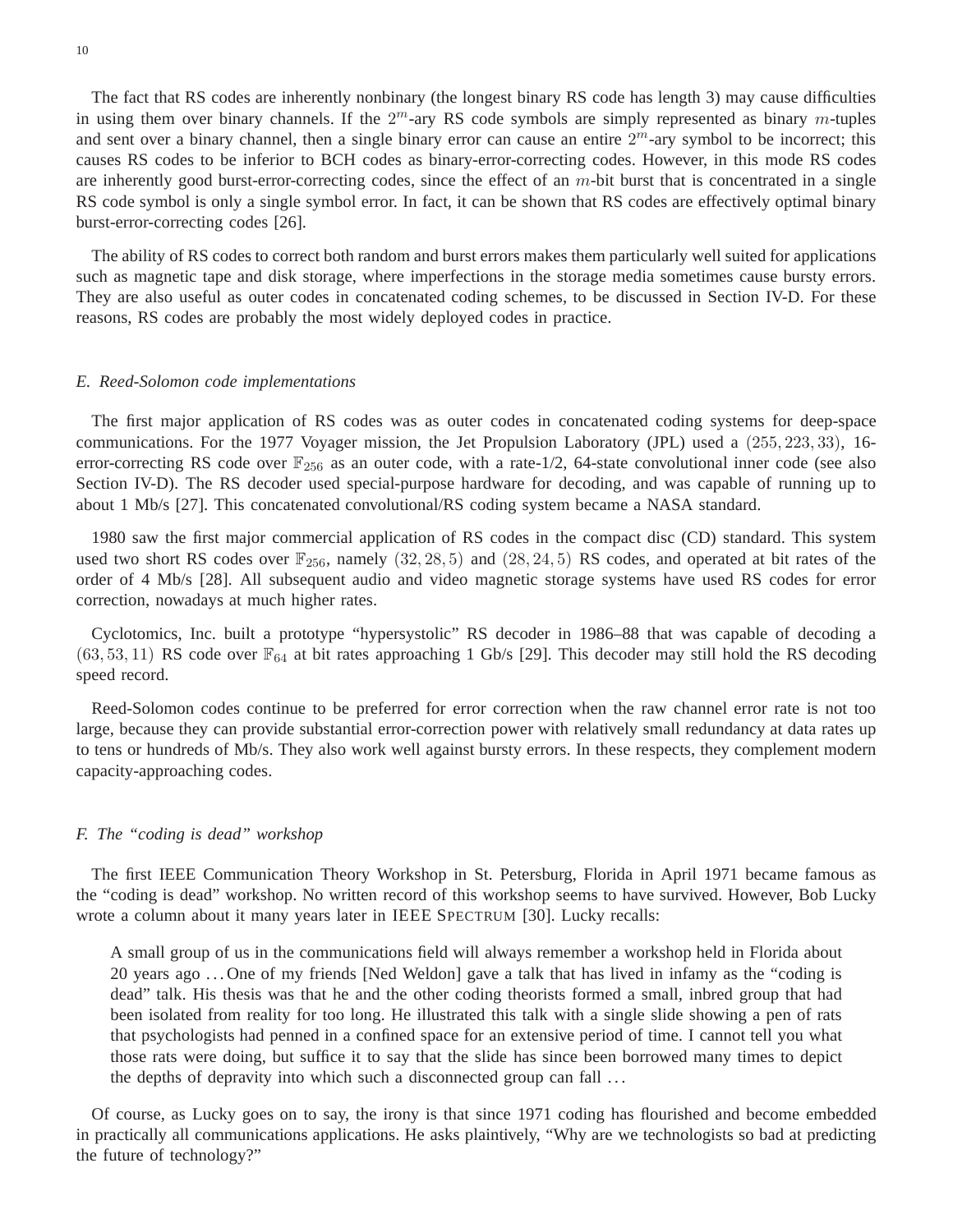From today's perspective, one answer to this question could be that what Weldon was really asserting was that "algebraic coding is dead" (or at least had reached the point of diminishing returns).

Another answer was given on the spot by Irwin Jacobs, who stood up in the back row, flourished a medium-scaleintegrated circuit (perhaps a 4-bit shift register), and asserted that "This is the future of coding." Elwyn Berlekamp said much the same thing. Interestingly, Jacobs and Berlekamp went on to lead the two principal coding companies of the 1970s, Linkabit and Cyclotomics, the one championing convolutional codes, and the other, block codes.

History has shown that both answers were right. Coding has moved from theory to practice in the past 35 years because (a) other classes of coding schemes have supplanted the algebraic coding paradigm, and (b) advances in integrated circuit technology have ultimately allowed designers to implement any (polynomial-complexity) algorithm that they can think of. Today's technology is on the order of a million times faster than that of 1971. Even though Moore's Law had already been propounded in 1971, it seems to be hard for the human mind to grasp what a factor of  $10^6$  can make possible.

## *G. Further developments in algebraic coding theory*

Of course algebraic coding theory has not died; it continues to be an active research area. A recent text in this area is Roth [31].

A new class of block codes based on algebraic geometry (AG) was introduced by Goppa in the late 1970s [32], [33]. Tsfasman, Vladut, and Zink [34] constructed AG codes over nonbinary fields  $\mathbb{F}_q$  with  $q \ge 49$  whose minimum distance as  $n \to \infty$  surpasses the Gilbert-Varshamov bound (the best known lower bound on the minimum distance of block codes), which is perhaps the most notable achievement of AG codes. AG codes are generally much longer than RS codes, and can usually be decoded by extensions of RS decoding algorithms. However, AG codes have not been adopted yet for practical applications. For a nice survey of this field, see [35].

In 1997, Sudan [36] introduced a list decoding algorithm based on polynomial interpolation for decoding beyond the guaranteed error-correction distance of RS and related codes.<sup>6</sup> Although in principle there may be more than one codeword within such an expanded distance, in fact with high probability only one will occur. Guruswami and Sudan [38] further improved the algorithm and its decoding radius, and Koetter and Vardy [39] extended it to handle soft decisions. There is currently some hope that algorithms of this type will be used in practice.

Other approaches to soft-decision decoding algorithms have continued to be developed, notably the orderedstatistics approach of Fossorier and Lin (see, *e.g.,* [40]) whose roots can be traced back to Wagner decoding.

## IV. PROBABILISTIC CODING

"Probabilistic coding" is a name for an alternative line of development that was more directly inspired by Shannon's probabilistic approach to coding. Whereas algebraic coding theory aims to find specific codes that maximize the minimum distance d for a given  $(n, k)$ , probabilistic coding is more concerned with finding classes of codes that optimize average performance as a function of coding and decoding complexity. Probabilistic decoders typically use soft-decision (reliability) information, both as inputs (from the channel outputs), and at intermediate stages of the decoding process. Classical coding schemes that fall into this class include convolutional codes, product codes, concatenated codes, trellis-coded modulation, and trellis decoding of block codes. Popular textbooks that emphasize the probabilistic view of coding include Wozencraft and Jacobs [41], Gallager [42], Clark and Cain [43], Lin and Costello [44], Johannesson and Zigangirov [45], and the forthcoming book by Richardson and Urbanke [46].

For many years, the competition between the algebraic and probabilistic approaches was cast as a competition between block codes and convolutional codes. Convolutional coding was motivated from the start by the objective of optimizing the tradeoff of performance *vs.* complexity, which on the binary-input AWGN channel necessarily implies soft decisions and quasi-optimal decoding. In practice, most channel coding systems have used convolutional codes. Modern capacity-approaching codes are the ultimate fruit of this line of development.

 ${}^{6}$ List decoding was an (unpublished) invention of Elias— see [37].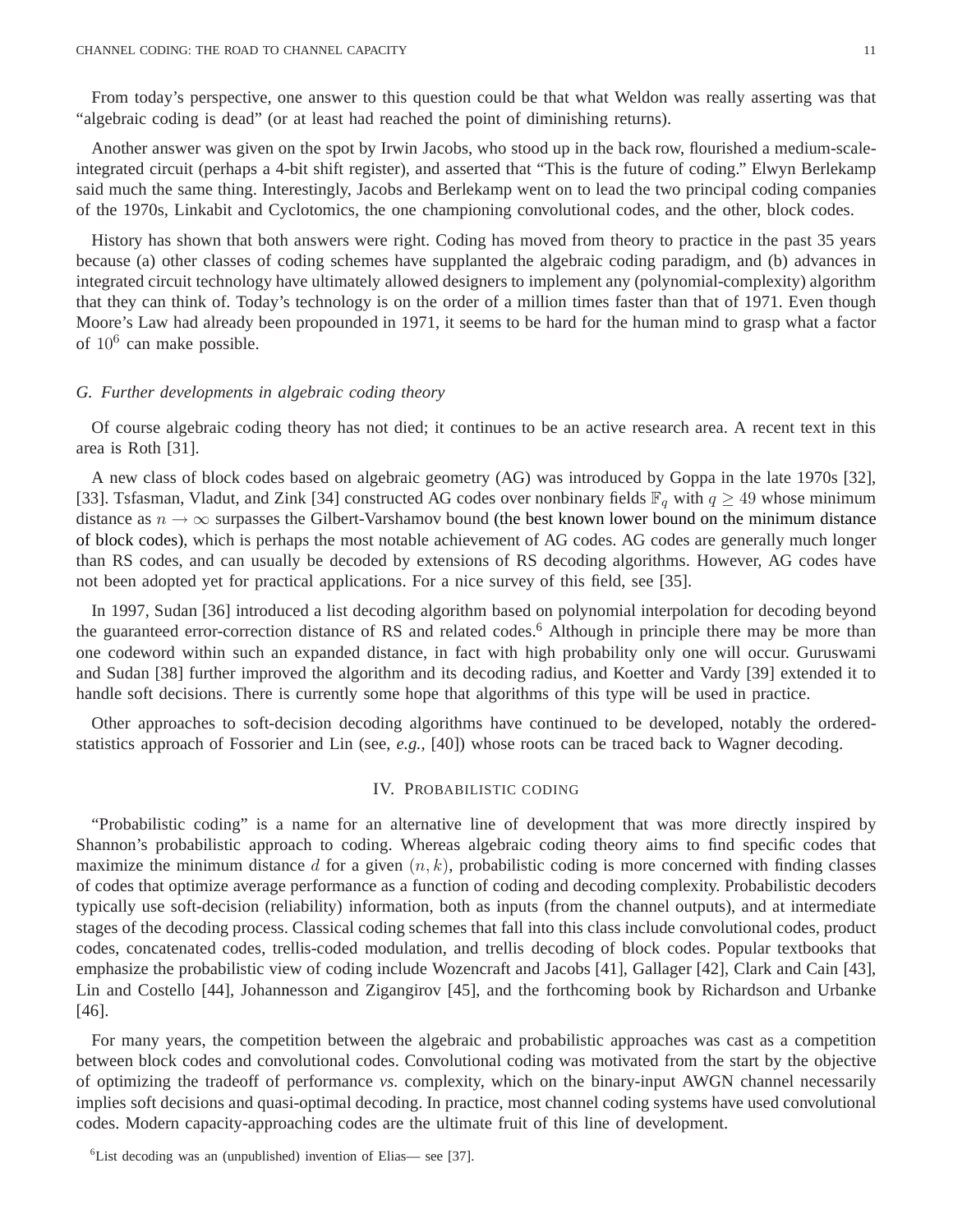## *A. Elias' invention of convolutional codes*

Convolutional codes were invented by Peter Elias in 1955 [47]. Elias' goal was to find classes of codes for the binary symmetric channel (BSC) with as much structure as possible, without loss of performance.

Elias' several contributions have been nicely summarized by Bob Gallager, who was Elias' student [48]:

[Elias'] 1955 paper . . . was perhaps the most influential early paper in information theory after Shannon's. This paper takes several important steps toward realizing the promise held out by Shannon's paper ....

The first major result of the paper is a derivation of upper and lower bounds on the smallest achievable error probability on a BSC using codes of a given block length  $n$ . These bounds decrease exponentially with n for any data rate R less than the capacity C. Moreover, the upper and lower bounds are substantially the same over a significant range of rates up to capacity. This result shows that:

- (a) achieving a small error probability at any error rate near capacity necessarily requires a code with a long block length; and
- (b) almost all randomly chosen codes perform essentially as well as the best codes; that is, most codes are good codes.

Consequently, Elias turned his attention to finding classes of codes that have some special structure, so as to simplify implementation, without sacrificing average performance over the class.

His second major result is that the special class of linear codes has the same average performance as the class of completely random codes. Encoding of linear codes is fairly simple, and the symmetry and special structure of these codes led to a promise of simplified decoding strategies . . . . In practice, practically all codes are linear.

Elias' third major result was the invention of [linear time-varying] convolutional codes . . . . These codes are even simpler to encode than general linear codes, and they have many other useful qualities. Elias showed that convolutional codes also have the same average performance as randomly chosen codes.

We may mention at this point that Gallager's doctoral thesis on low-density parity-check (LDPC) codes, supervised by Elias, was similarly motivated by the problem of finding a class of "random-like" codes that could be decoded near capacity with quasi-optimal performance and feasible complexity [49].

Linearity is the only algebraic property that is shared by convolutional codes and algebraic block codes.<sup>7</sup> The additional structure introduced by Elias was later understood as the dynamical structure of a discrete-time, k-input, *n*-output finite-state Markov process. A convolutional code is characterized by its code rate  $k/n$ , where k and n are typically small integers, and by the number of its states, which is often closely related to decoding complexity.

In more recent terms, Elias' and Gallager's codes can be represented as "codes on graphs," in which the complexity of the graph increases only linearly with the code block length. This is why convolutional codes are useful as components of turbo coding systems. In this light, there is a fairly straight line of development from Elias' invention to modern capacity-approaching codes. Nonetheless, this development actually took the better part of a half-century.

# *B. Convolutional codes in the 1960s and 1970s*

Shortly after Elias' paper, Jack Wozencraft recognized that the tree structure of convolutional codes permits decoding by a sequential search algorithm [51]. Sequential decoding became the subject of intense research at MIT, culminating in the development of the fast, storage-free Fano sequential decoding algorithm [52], and an analytical proof that the rate of a sequential decoding system is bounded by the computational cut-off rate  $R_0$  [53].

Subsequently, Jim Massey proposed a very simple decoding method for convolutional codes, called threshold decoding [54]. Burst-error-correcting variants of threshold decoding developed by Massey and Gallager proved to be

 $^7$ Linear convolutional codes have the algebraic structure of discrete-time multi-input, multi-output linear dynamical systems [50], but this is rather different from the algebraic structure of linear block codes.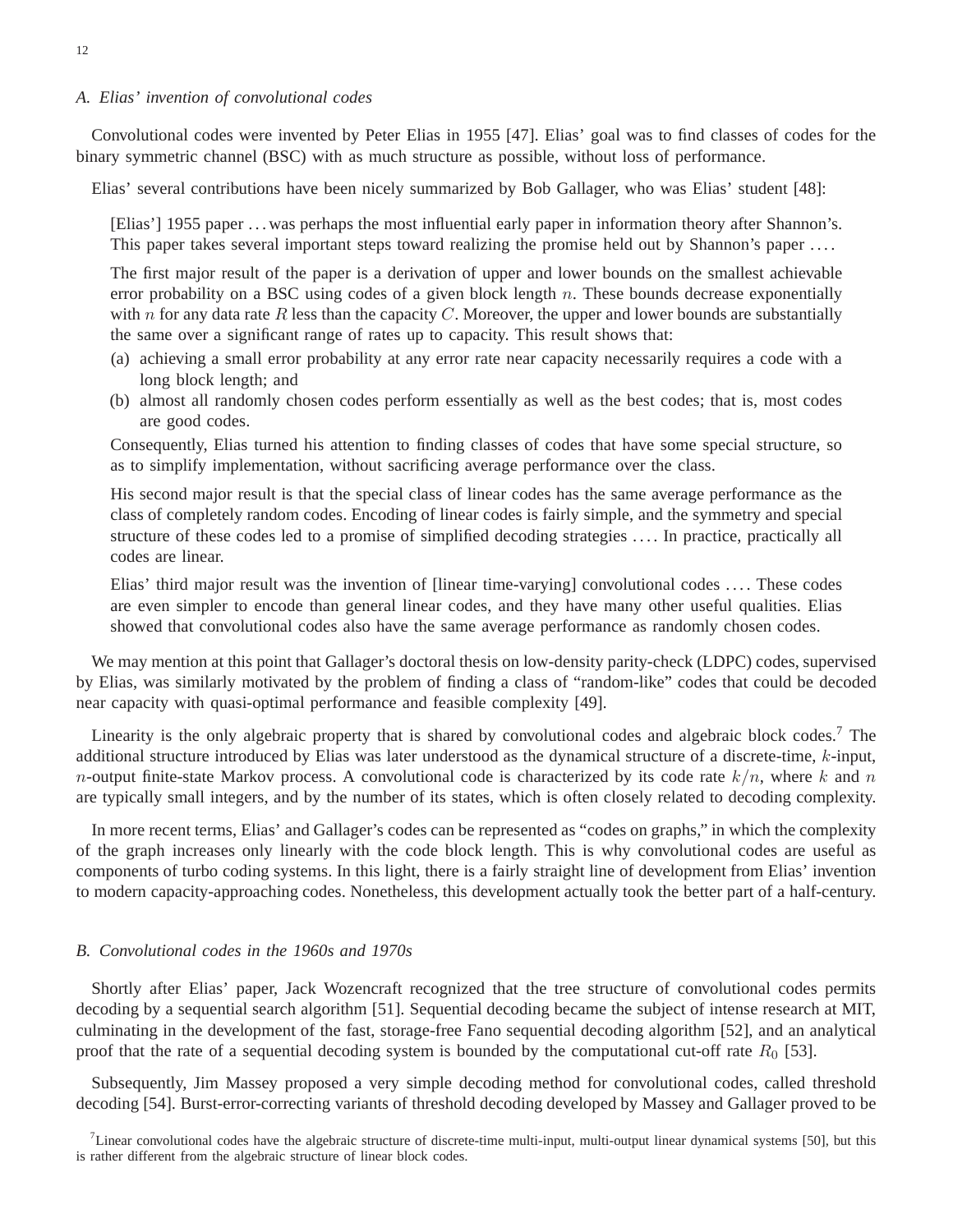quite suitable for practical error correction [26]. Codex Corp. was founded in 1962 around the Massey and Gallager codes (including LDPC codes, which were never seriously considered for practical implementation). Codex built hundreds of burst-error-correcting threshold decoders during the 1960s, but the business never grew very large, and Codex left it in 1970.

In 1967, Andy Viterbi introduced what became known as the Viterbi algorithm (VA) as an "asymptotically optimal" decoding algorithm for convolutional codes, in order to prove exponential error bounds [55]. It was quickly recognized [56], [57] that the VA was actually an optimum decoding algorithm. More importantly, Jerry Heller at the Jet Propulsion Laboratory (JPL) [58], [59] realized that relatively short convolutional codes decoded by the VA were potentially quite practical— *e.g.,* a 64-state code could obtain a sizable real coding gain, on the order of 6 dB.

Linkabit Corp. was founded by Irwin Jacobs, Len Kleinrock, and Andy Viterbi in 1968 as a consulting company. In 1969, Jerry Heller was hired as Linkabit's first full-time employee. Shortly thereafter, Linkabit built a prototype 64-state Viterbi algorithm decoder ("a big monster filling a rack" [60]), capable of running at 2 Mb/s [61].

During the 1970s, through the leadership of Linkabit and JPL, the VA became part of the NASA standard for deep-space communication. Around 1975, Linkabit developed a relatively inexpensive, flexible, and fast VA chip. The VA soon began to be incorporated into many other communications applications.

Meanwhile, although a convolutional code with sequential decoding was the first code in space (for the 1968 Pioneer 9 mission [56]), and a few prototype sequential decoding systems were built, sequential decoding never took off in practice. By the time electronics technology could support sequential decoding, the VA had become a more attractive alternative. However, there seems to be a current resurgence of interest in sequential decoding for specialized applications [62].

## *C. Soft decisions: APP decoding*

Part of the attraction of convolutional codes is that all of these convolutional decoding algorithms are inherently capable of using soft decisions, without any essential increase in complexity. In particular, the VA implements minimum-Euclidean-distance sequence detection on an AWGN channel.

An alternative approach to using reliability information is to try to compute (exactly or approximately) the *a posteriori* probability (APP) of each transmitted bit being a 0 or a 1, given the APPs of each received symbol. In his thesis, Gallager [49] developed an iterative message-passing APP decoding algorithm for LDPC codes, which seems to have been the first appearance in any literature of the now-ubiquitous "sum-product algorithm" (also called "belief propagation"). At about the same time, Massey [54] developed an APP version of threshold decoding.

In 1974, Bahl, Cocke, Jelinek, and Raviv [63] published an algorithm for APP decoding of convolutional codes, now called the BCJR algorithm. Because this algorithm is more complicated than the VA (for one thing, it is a forward-backward rather than a forward-only algorithm) and its performance is more or less the same, it did not supplant the VA for decoding convolutional codes. However, because it is a soft-input, soft-output (SISO) algorithm (*i.e.,* APPs in, APPs out), it became a key element of iterative turbo decoding (see Section VI). Theoretically, it is now recognized as an implementation of the sum-product algorithm on a trellis.

# *D. Product codes and concatenated codes*

Before inventing convolutional codes, Elias had invented another class of codes now known as *product codes* [64]. The product of an  $(n_1, k_1, d_1)$  with an  $(n_2, k_2, d_2)$  binary linear block code is an  $(n_1n_2, k_1k_2, d_1d_2)$  binary linear block code. A product code may be decoded, simply but suboptimally, by independent decoding of the component codes. Elias showed that with a repeated product of extended Hamming codes, an arbitrarily low error probability could be achieved at a nonzero code rate, albeit at a code rate well below the Shannon limit.

In 1966, Dave Forney introduced *concatenated codes* [65]. As originally conceived, a concatenated code involves a serial cascade of two linear block codes: an *outer*  $(n_2, k_2, d_2)$  nonbinary Reed-Solomon code over a finite field  $\mathbb{F}_q$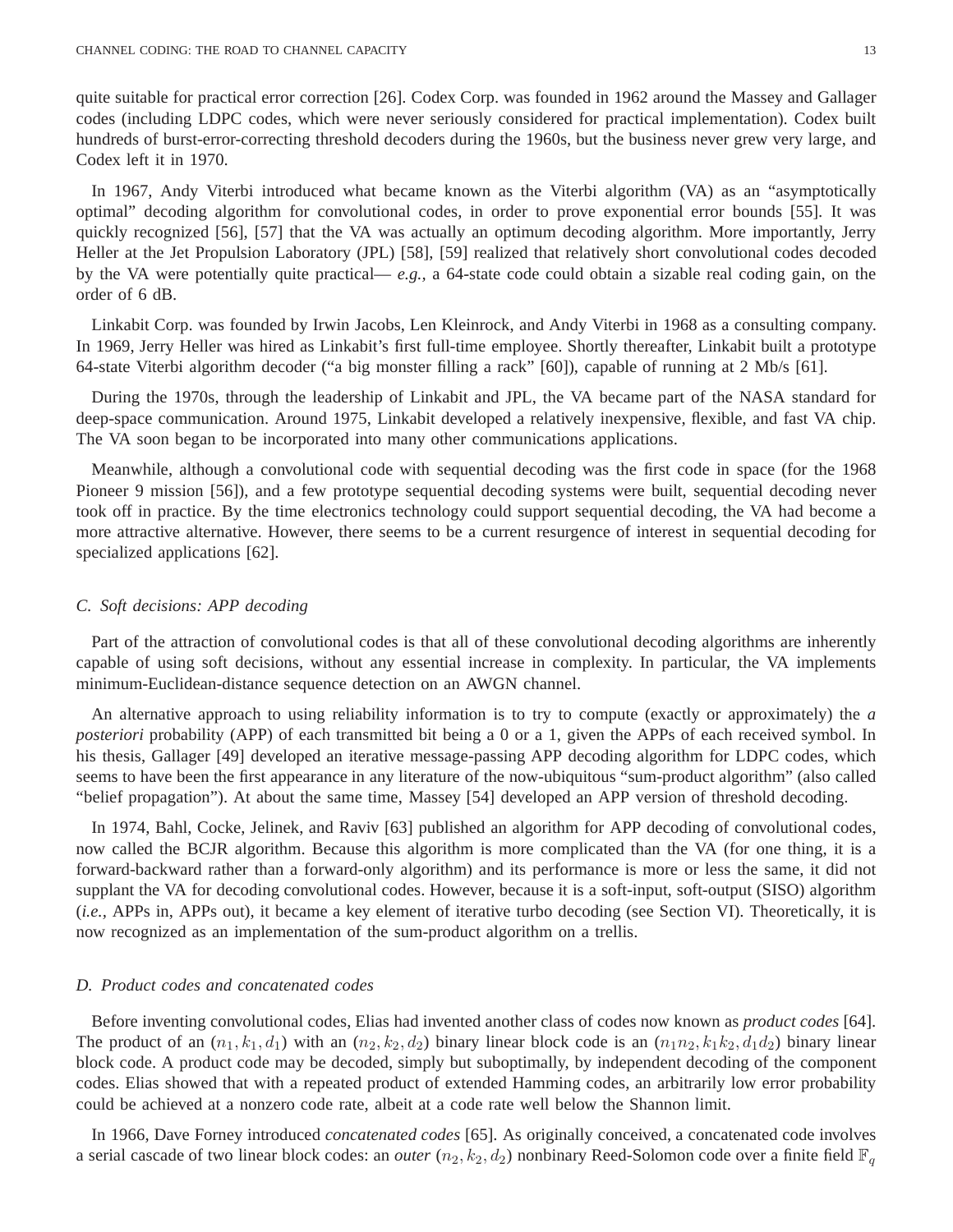with  $q = 2^{k_1}$  elements, and an *inner*  $(n_1, k_1, d_1)$  binary code with  $q = 2^{k_1}$  codewords (see Figure 5). The resulting concatenated code is an  $(n_1n_2, k_1k_2, d_1d_2)$  binary linear block code. The key idea is that the inner and outer codes may be relatively short codes that are easy to encode and decode, whereas the concatenated code is a longer, more powerful code. For example, if the outer code is a  $(15, 11, 5)$  RS code over  $\mathbb{F}_{16}$  and the inner code is a  $(7, 4, 3)$ binary Hamming code, then the concatenated code is a much more powerful (105, 44, 15) code.



Fig. 5. A concatenated code.

The two-stage decoder shown in Figure 5 is not optimum, but is capable of correcting a wide variety of error patterns. For example, any error pattern that causes at most one error in each of the inner codewords will be corrected. In addition, if bursty errors cause one or two inner codewords to be decoded incorrectly, they will appear as correctable symbol errors to the outer decoder. The overall result is a long, powerful code with a simple, suboptimum decoder that can correct many combinations of burst and random errors. Forney showed that with a proper choice of the constituent codes, concatenated coding schemes could operate at any code rate up to the Shannon limit with exponentially decreasing error probability, but only polynomial decoding complexity.

Concatenation can also be applied to convolutional codes. In fact, the most common concatenated code used in practice is one developed in the 1970s as a NASA standard (mentioned in Section III-E). It consists of an inner rate-1/2, 64-state convolutional code with minimum distance  $d = 10$  along with an outer (255, 223, 33) RS code over  $\mathbb{F}_{256}$ . The inner decoder uses soft-decision Viterbi decoding, while the outer decoder uses the hard-decision Berlekamp-Massey algorithm. Also, since the decoding errors made by the Viterbi algorithm tend to be bursty, a symbol interleaver is inserted between the two encoders, and a de-interleaver between the two decoders.

In the late 1980s, a more complex concatenated coding scheme with iterative decoding was proposed by Erik Paaske [66], and independently by Oliver Collins [67], to improve the performance of the NASA concatenated coding standard. Instead of a single outer Reed-Solomon (RS) code, Paaske and Collins proposed to use several outer RS codes of different rates. After one round of decoding, the outputs of the strongest (lowest-rate) RS decoders may be deemed to be reliable, and thus may be fed back to the inner (Viterbi) convolutional decoder as known bits for another round of decoding. Performance improvements of about 1.0 dB were achieved after a few iterations. This scheme was used to rescue the 1992 Galileo mission (see also Section IV-F). Also, in retrospect, its use of iterative decoding with a concatenated code may be seen as a precursor of turbo codes (see, for example, the paper by Hagenauer *et al.* [68]).

## *E. Trellis decoding of block codes*

A convolutional code may be viewed as the output sequence of a discrete-time, finite-state system. By rolling out the state-transition diagram of such a system in time, we get a picture called a *trellis diagram*, which explicitly displays every possible state sequence, and also every possible output sequence (if state transitions are labelled by the corresponding outputs). With such a trellis representation of a convolutional code, it becomes obvious that on a memoryless channel the Viterbi algorithm is a maximum-likelihood sequence detection algorithm [56].

The success of VA decoding of convolutional codes led to the idea of representing a block code by a (necessarily time-varying) trellis diagram with as few states as possible, and then using the VA to decode it. Another fundamental contribution of the BCJR paper [63] was to show that every  $(n, k, d)$  binary linear code may be represented by a trellis diagram with at most  $\min\{2^k, 2^{n-k}\}\)$  states.<sup>9</sup>

The subject of minimal trellis representations of block codes became an active research area during the 1990s. Given a linear block code with a fixed coordinate ordering, it turns out that there is a unique minimal trellis

<sup>8</sup>The minimum distance between infinite code sequences in a convolutional code is also known as the *free distance*.

 $9$ This result is usually attributed to a subsequent paper by Wolf [69].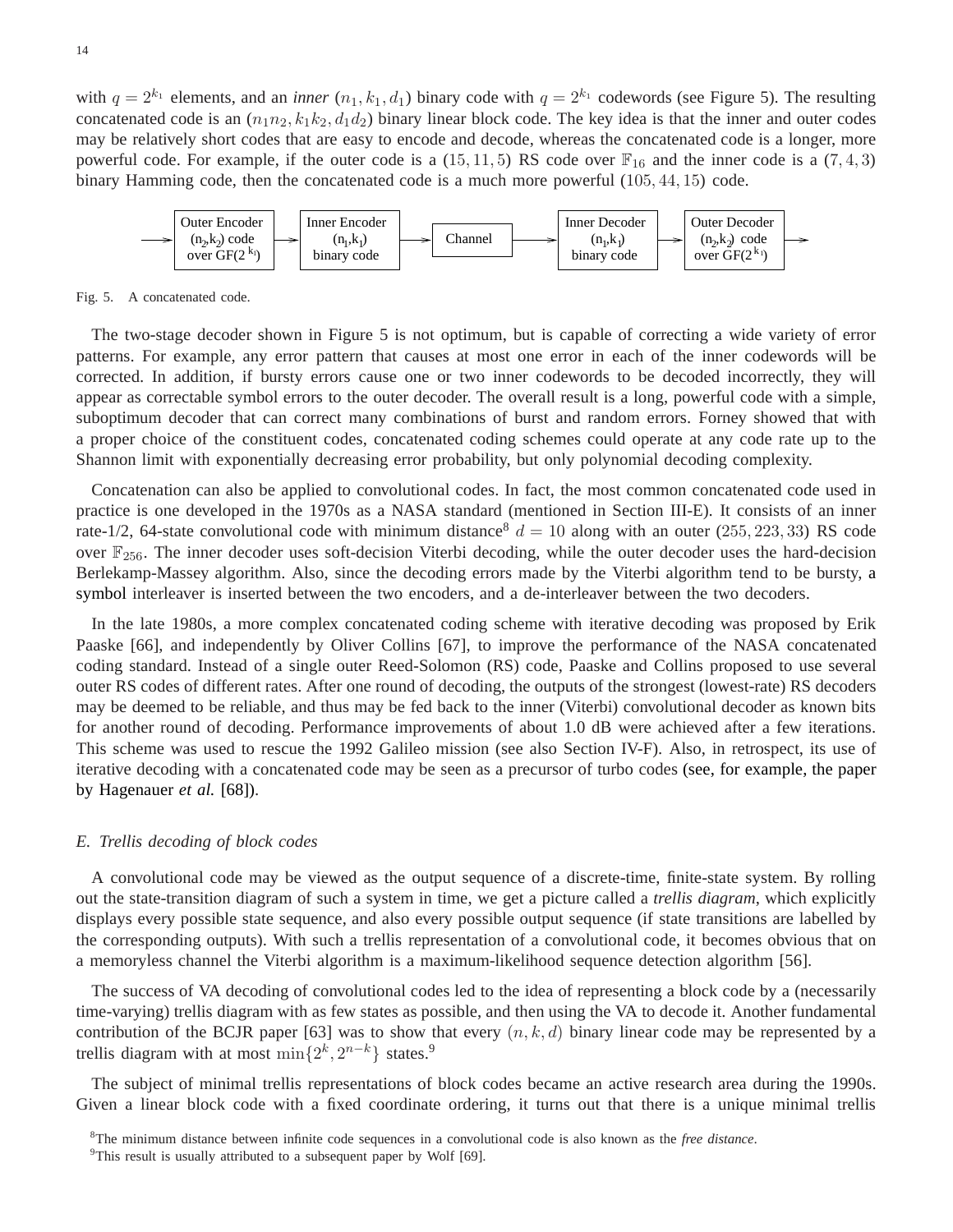representation; however, finding the best coordinate ordering is an NP-hard problem. Nonetheless, optimal coordinate orderings for many classes of linear block codes have been found. In particular, the optimum coordinate ordering for Golay and Reed-Muller codes is known, and the resulting trellis diagrams are rather nice. On the other hand, the state complexity of any class of "good" block codes must increase exponentially as  $n \to \infty$ . An excellent summary of this field by Vardy appears in [70].

In practice, this approach was superseded by the advent of turbo and LDPC codes, to be discussed in Section VI.

## *F. History of coding for deep-space applications*

The deep-space communications application is the arena in which the most powerful coding schemes for the power-limited AWGN channel have been first deployed, because:

- The only noise is AWGN in the receiver front end;
- Bandwidth is effectively unlimited;
- Fractions of a dB have huge scientific and economic value;
- Receiver (decoding) complexity is effectively unlimited.

As we have already noted, for power-limited AWGN channels, there is a negligible penalty to using binary codes with binary modulation rather than more general modulation schemes.

The first coded scheme to be designed for space applications was a simple (32, 6, 16) biorthogonal code for the Mariner missions (1969), which can be optimally soft-decision decoded using a fast Hadamard transform. Such a scheme can achieve a nominal coding gain of 3 (4.8 dB). At a target bit error probability of  $P_b(E) \approx 5 \cdot 10^{-3}$ , the real coding gain achieved was only about 2.2 dB.

The first coded scheme actually to be launched into space was a rate-1/2 convolutional code with constraint length<sup>10</sup>  $\nu = 20$  (2<sup>20</sup> states) for the Pioneer 1968 mission [3]. The receiver used 3-bit-quantized soft decisions and sequential decoding implemented on a general-purpose 16-bit minicomputer with a 1 MHz clock rate. At a rate of 512 b/s, the real coding gain achieved at  $P_b(E) \approx 5 \cdot 10^{-3}$  was about 3.3 dB.

During the 1970s, as noted in Sections III-E and IV-D, the NASA standard became a concatenated coding scheme based on a rate-1/2, 64-state inner convolutional code and a  $(255, 223, 33)$  Reed-Solomon outer code over  $\mathbb{F}_{256}$ . The overall rate of this code is 0.437, and it achieves an impressive 7.3 dB real coding gain at  $P_b(E) \approx 10^{-5}$ ; *i.e.*, its gap to capacity  $(SNR_{norm})$  is only about 2.5 dB (see Figure 6).

When the primary antenna failed to deploy on the Galileo mission (*circa* 1992), an elaborate concatenated coding scheme using a rate-1/6,  $2^{14}$ -state inner convolutional code with a Big Viterbi Decoder (BVD) and a set of variablestrength RS outer codes was reprogrammed into the spacecraft computers (see Section IV-D). This scheme was able to achieve  $P_b(E) \approx 2 \cdot 10^{-7}$  at  $E_b/N_0 \approx 0.8$  dB, for a real coding gain of about 10.2 dB.

Finally, within the last decade, turbo codes and LDPC codes for deep-space communications have been developed to get within 1 dB of the Shannon limit, and these are now becoming industry standards (see Section VI-H).

For a more comprehensive history of coding for deep-space channels, see [71].

# V. CODES FOR BANDWIDTH-LIMITED CHANNELS

Most work on channel coding has focussed on binary codes. However, on a bandwidth-limited AWGN channel, in order to obtain a spectral efficiency  $\eta > 2$  b/s/Hz, some kind of nonbinary coding must be used.

Early work, primarily theoretical, focussed on lattice codes, which in many respects are analogous to binary linear block codes. The practical breakthrough in this field came with Ungerboeck's invention of trellis-coded modulation, which is similarly analogous to convolutional coding.

<sup>&</sup>lt;sup>10</sup>The constraint length  $\nu$  is the dimension of the state space of a convolutional encoder; the number of states is thus  $2^{\nu}$ .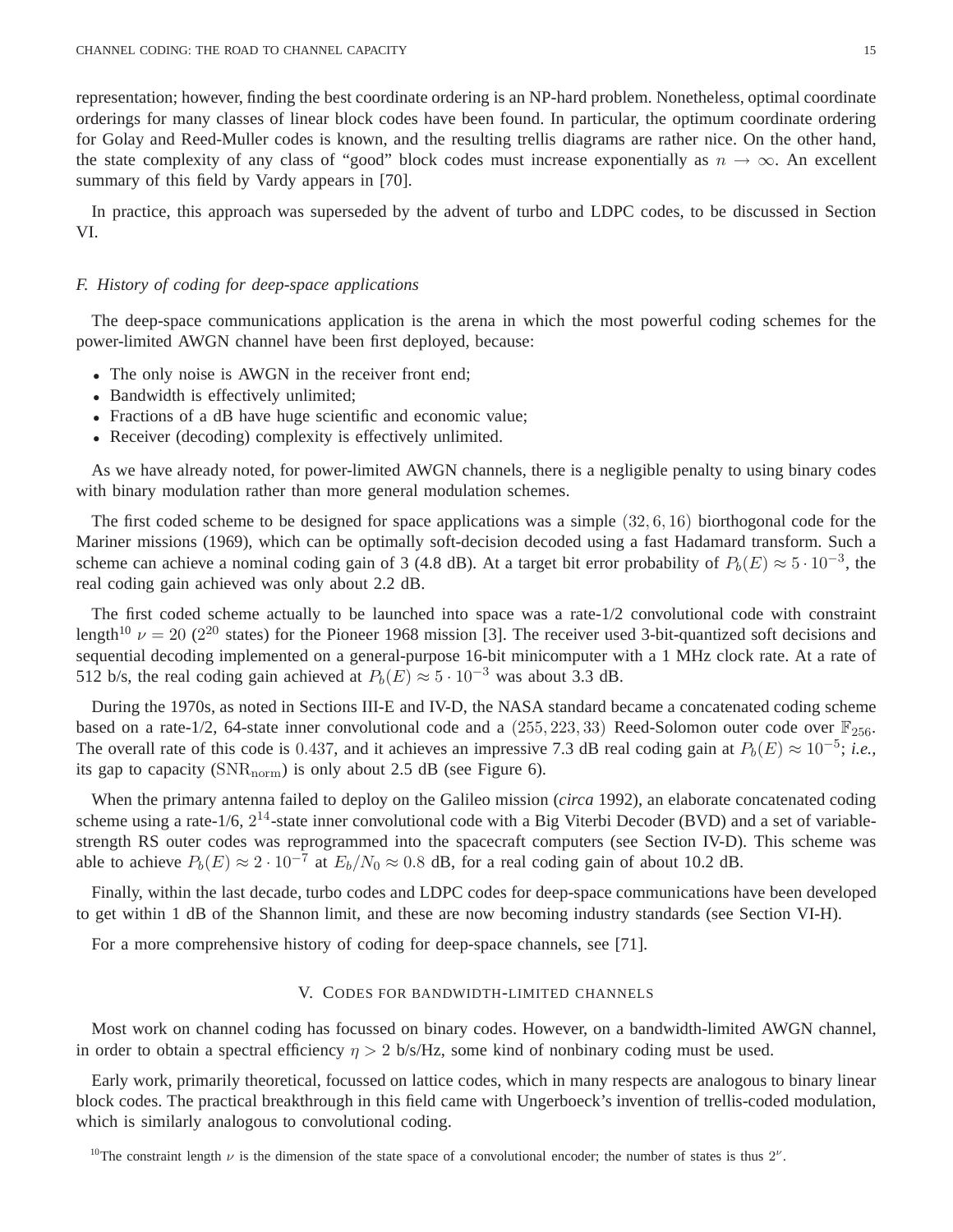

Fig. 6.  $P_b(E)$  vs.  $E_b/N_0$  for the NASA standard concatenated code, compared to uncoded PAM and the Shannon limit for  $\eta = 0.874$ .

# *A. Coding for the bandwidth-limited AWGN channel*

Coding schemes for a bandwidth-limited AWGN channel typically use two-dimensional quadrature amplitude modulation (QAM). A sequence of QAM symbols may be sent through a channel of bandwidth  $W$  at a symbol rate up to the Nyquist limit of W QAM symbols per second. If the information rate is  $\eta$  bits per QAM symbol, then the nominal spectral efficiency is also  $\eta$  b/s/Hz.

An uncoded baseline scheme is simply to use a square  $M \times M$  QAM constellation, where M is even, typically a power of two. The information rate is then  $\eta = \log_2 M^2$  bits per QAM symbol. The average energy of such a constellation is easily shown to be

$$
E_s = \frac{(M^2 - 1)d^2}{6} = \frac{(2^{\eta} - 1)d^2}{6},
$$

where d is the minimum Euclidean distance between constellation points. Since SNR =  $E_s/N_0$ , it is then straightforward to show that with optimum modulation and detection the probability of error per QAM symbol is

$$
P_s(E) \approx 4 \ Q(\sqrt{3 \cdot \text{SNR}_{\text{norm}}}),
$$

where  $Q(x)$  is again the Gaussian probability of error function.

This baseline performance curve of  $P_s(E)$  *vs.* SNR<sub>norm</sub> for uncoded QAM transmission is plotted in Figure 7. For example, in order to achieve a symbol error probability of  $P_s(E) \approx 10^{-5}$ , we must have SNR<sub>norm</sub>  $\approx 7$  (8.5) dB) for uncoded QAM transmission.

We recall from Section II that the Shannon limit on  $SNR_{norm}$  is 1 (0 dB), so the gap to capacity is about 8.5 dB at  $P_s(E) \approx 10^{-5}$ . Thus the maximum possible coding gain is somewhat smaller in the bandwidth-limited regime than in the power-limited regime. Furthermore, as we will discuss next, in the bandwidth-limited regime the Shannon limit on  $SNR_{norm}$  with no shaping is  $\pi e/6$  (1.53 dB), so the maximum possible coding gain with no shaping at  $P_s(E) \approx 10^{-5}$  is only about 7 dB. These two limits are also shown on Figure 7.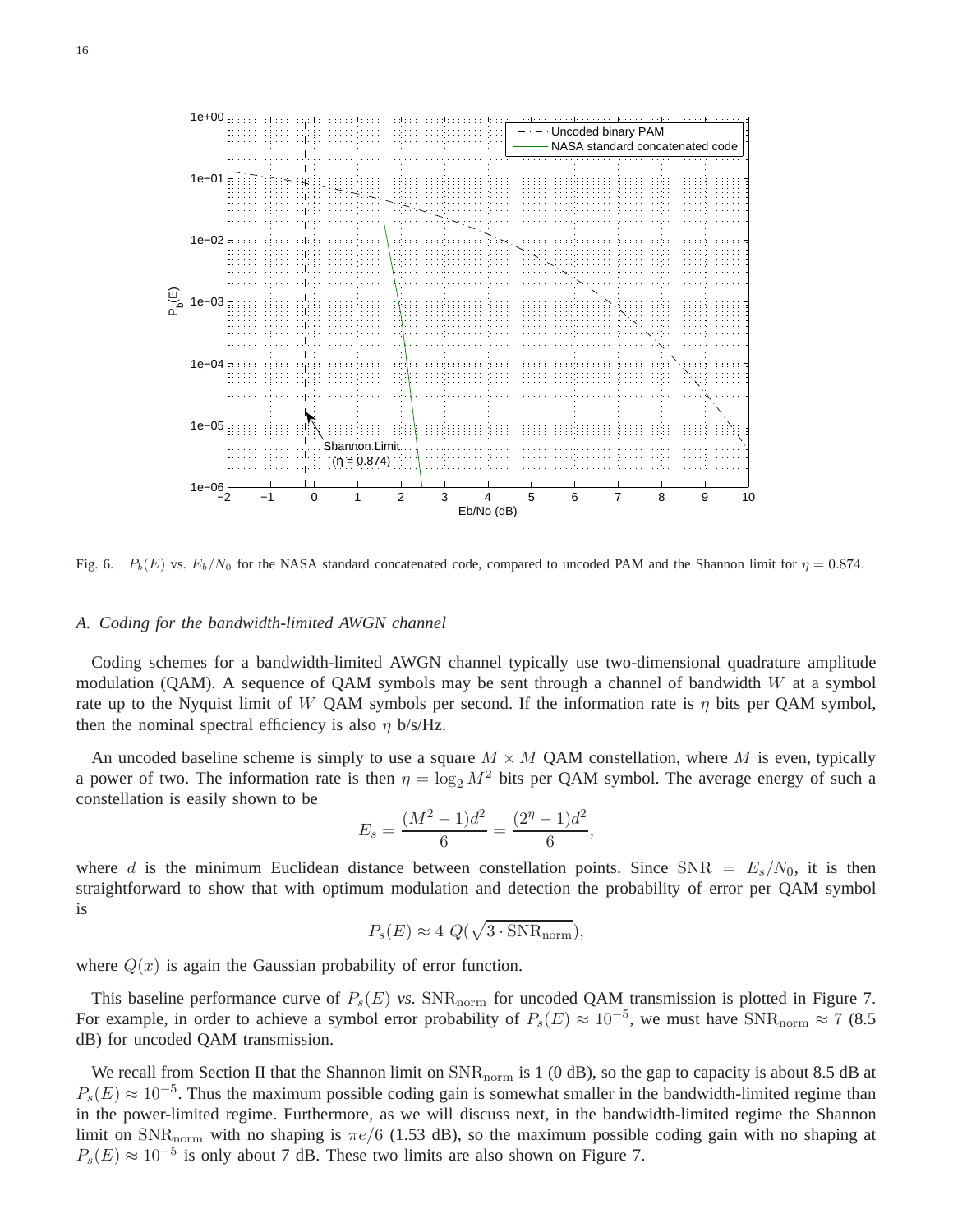

Fig. 7.  $P_s(E)$  *vs.* SNR<sub>norm</sub> for uncoded QAM, compared to Shannon limits on SNR<sub>norm</sub> with and without shaping.

We now briefly discuss shaping. The set of all *n*-tuples of constellation points from a square QAM constellation is the set of all points on a d-spaced rectangular grid that lie within a 2n-cube in real 2n-space  $\mathbb{R}^{2n}$ . The average energy of this  $2n$ -dimensional constellation could be reduced if instead the constellation consisted of all points on the same grid that lie within a 2n-sphere of the same volume, which would comprise approximately the same number of points. The reduction in average energy of a  $2n$ -sphere relative to a  $2n$ -cube of the same volume is called the *shaping gain*  $\gamma_s(S_{2n})$  of a 2n-sphere. As  $n \to \infty$ ,  $\gamma_s(S_n) \to \pi e/6$  (1.53 dB).

For large signal constellations, shaping can be implemented more or less independently of coding, and shaping gain is more or less independent of coding gain. The Shannon limit essentially assumes  $n$ -sphere shaping with  $n \to \infty$ , and therefore incorporates 1.53 dB of shaping gain (over an uncoded square QAM constellation). In the bandwidth-limited regime, coding without shaping can therefore get only to within 1.53 dB of the Shannon limit; the remaining 1.53 dB can be obtained by shaping and only by shaping.

We do not have space to discuss shaping schemes in this paper. It turns out that obtaining shaping gains on the order of 1 dB is not very hard, so nowadays most practical schemes for the bandwidth-limited Gaussian channel incorporate shaping. For example, the V.34 modem (see Section V-D) incorporates a 16-dimensional "shell mapping" shaping scheme whose shaping gain is about 0.8 dB.

The performance curve of any practical coding scheme that improves on uncoded QAM must lie between the relevant Shannon limit and the uncoded QAM curve. Thus Figure 7 defines the "playing field" for coding and shaping in the bandwidth-limited regime. The *real coding gain* of a coding scheme at a given symbol error probability  $P_s(E)$ will be defined as the difference (in dB) between the  $SNR_{norm}$  required to obtain that  $P_s(E)$  with coding, but no shaping, *vs.* without coding (uncoded QAM). Thus the maximum possible real coding gain at  $P_s(E) \approx 10^{-5}$  is about 7 dB.

Again, for moderate-complexity coding, it can often be assumed that the error probability is dominated by the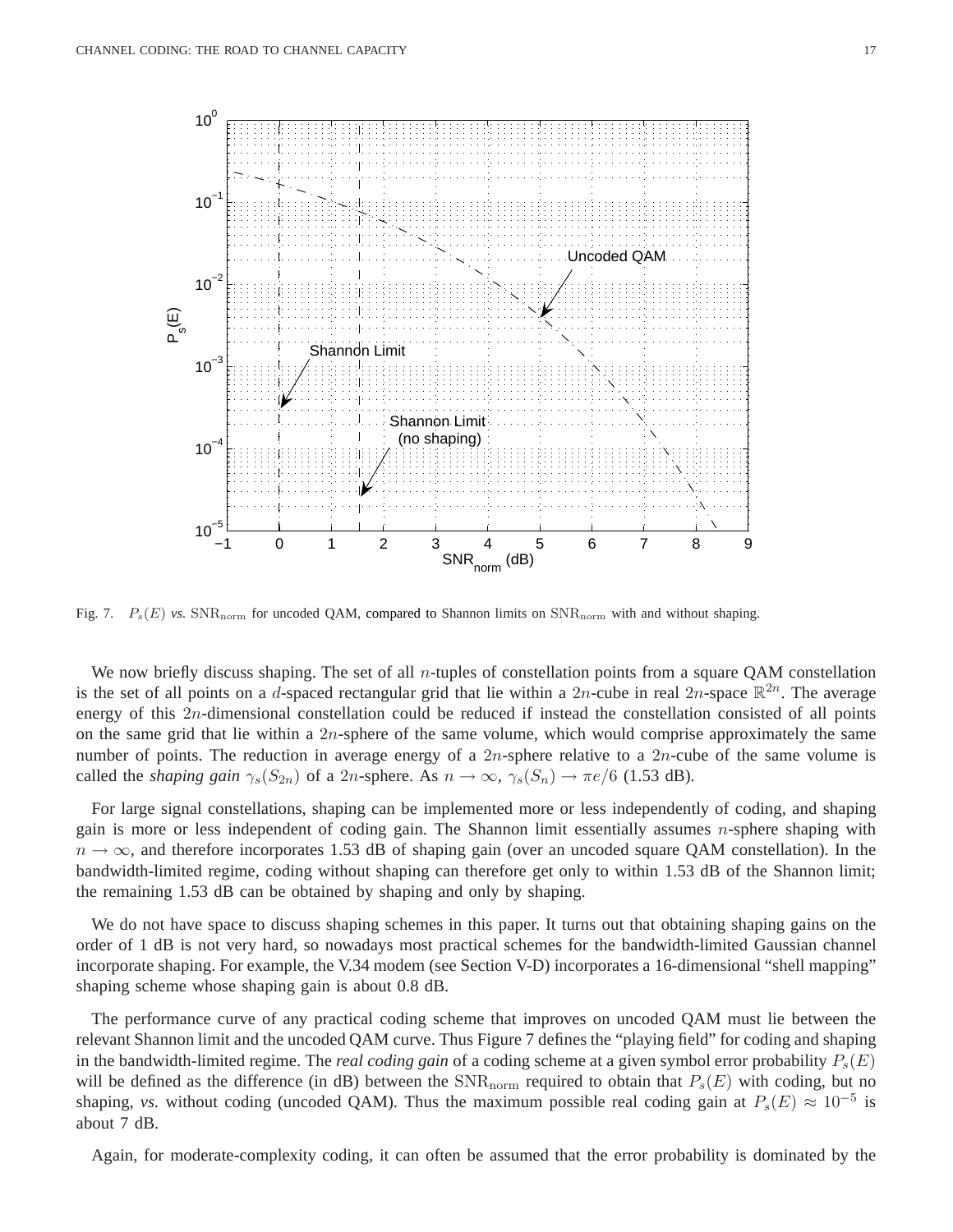probability of making an error to one of the nearest-neighbor codewords. Under this assumption, using a union bound estimate [75], [76], it is easily shown that with optimum decoding, the probability of decoding error per QAM symbol is well approximated by

$$
P_s(E) \approx (2N_d/n) Q\left(\sqrt{3d^2 2^{-\rho} \text{SNR}_{\text{norm}}}\right) = (2N_d/n) Q\left(\sqrt{3\gamma_c \text{SNR}_{\text{norm}}}\right),
$$

where  $d^2$  is the minimum squared Euclidean distance between code sequences (assuming an underlying QAM constellation with minimum distance 1 between signal points),  $2N_d/n$  is the number of code sequences at the minimum distance per QAM symbol, and  $\rho$  is the redundancy of the coding scheme (the difference between the actual and maximum possible data rates with the underlying QAM constellation) in bits per two dimensions. The quantity  $\gamma_c = d^2 2^{-\rho}$  is called the *nominal coding gain* of the coding scheme. The real coding gain is usually slightly less than the nominal coding gain, due to the effect of the "error coefficient"  $2N_d/n$ .

## *B. Spherical lattice codes*

It is clear from the proof of Shannon's capacity theorem for the AWGN channel that an optimal code for a bandwidth-limited AWGN channel consists of a dense packing of signal points within an  $n$ -sphere in a highdimensional Euclidean space  $\mathbb{R}^n$ .

Finding the densest packings in  $\mathbb{R}^n$  is a longstanding mathematical problem. Most of the densest known packings are lattices  $[72]$ – *i.e.*, packings that have a group property. Notable lattice packings include the integer lattice  $\mathbb{Z}$ in one dimension, the hexagonal lattice  $A_2$  in two dimensions, the Gosset lattice  $E_8$  in eight dimensions, and the Leech lattice  $\Lambda_{24}$  in 24 dimensions.

Therefore, from the very earliest days, there have been proposals to use spherical lattice codes as codes for the bandwidth-limited AWGN channel, notably by de Buda [73] and Lang in Canada. Lang proposed an  $E_8$  lattice code for telephone-line modems to a CCITT international standards committee in the mid-70s, and actually built a Leech lattice modem in the late 1980s [74].

By the union bound estimate, the probability of error per two-dimensional symbol of a spherical lattice code based on an *n*-dimensional lattice  $\Lambda$  on an AWGN channel with minimum-distance decoding may be estimated as

$$
P_s(E) \approx 2K_{\min}(\Lambda)/n \ Q\left(\sqrt{3\gamma_c(\Lambda)\gamma_s(S_n)\text{SNR}_{\text{norm}}}\right),
$$

where  $K_{\text{min}}(\Lambda)$  is the kissing number (number of nearest neighbors) of the lattice  $\Lambda$ ,  $\gamma_c(\Lambda)$  is the nominal coding gain (Hermite parameter) of  $\Lambda$ , and  $\gamma_s(S_n)$  is the shaping gain of an n-sphere. Since  $P_s(E) \approx 4Q \left(\sqrt{3SNR_{\text{norm}}}\right)$ for a square two-dimensional QAM constellation, the real coding gain of a spherical lattice code over a square QAM constellation is the combination of the nominal coding gain  $\gamma_c(\Lambda)$  and the shaping gain  $\gamma_s(S_n)$ , minus a  $P_s(E)$ -dependent factor due to the larger "error coefficient"  $2K_{\min}(\Lambda)/n$ .

For example (see [76]), the Gosset lattice  $E_8$  has a nominal coding gain of 2 (3 dB); however,  $K_{\text{min}}(E_8) = 240$ , so with no shaping

$$
P_s(E) \approx 60 \ Q \left(\sqrt{6 \text{SNR}_{\text{norm}}}\right),
$$

which is plotted in Figure 8. We see that the real coding gain of  $E_8$  is only about 2.2 dB at  $P_s(E) \approx 10^{-5}$ . The Leech lattice  $\Lambda_{24}$  has a nominal coding gain of 4 (6 dB); however,  $K_{\min}(\Lambda_{24}) = 196560$ , so with no shaping

$$
P_s(E) \approx 16380 \ Q \left(\sqrt{12 \text{SNR}_{\text{norm}}}\right),
$$

also plotted in Figure 8. We see that the real coding gain of  $\Lambda_{24}$  is only about 3.6 dB at  $P_s(E) \approx 10^{-5}$ . Spherical shaping in 8 or 24 dimensions would contribute a shaping gain of about 0.75 dB or 1.1 dB, respectively.

For a detailed discussion of lattices and lattice codes, see the book by Conway and Sloane [72].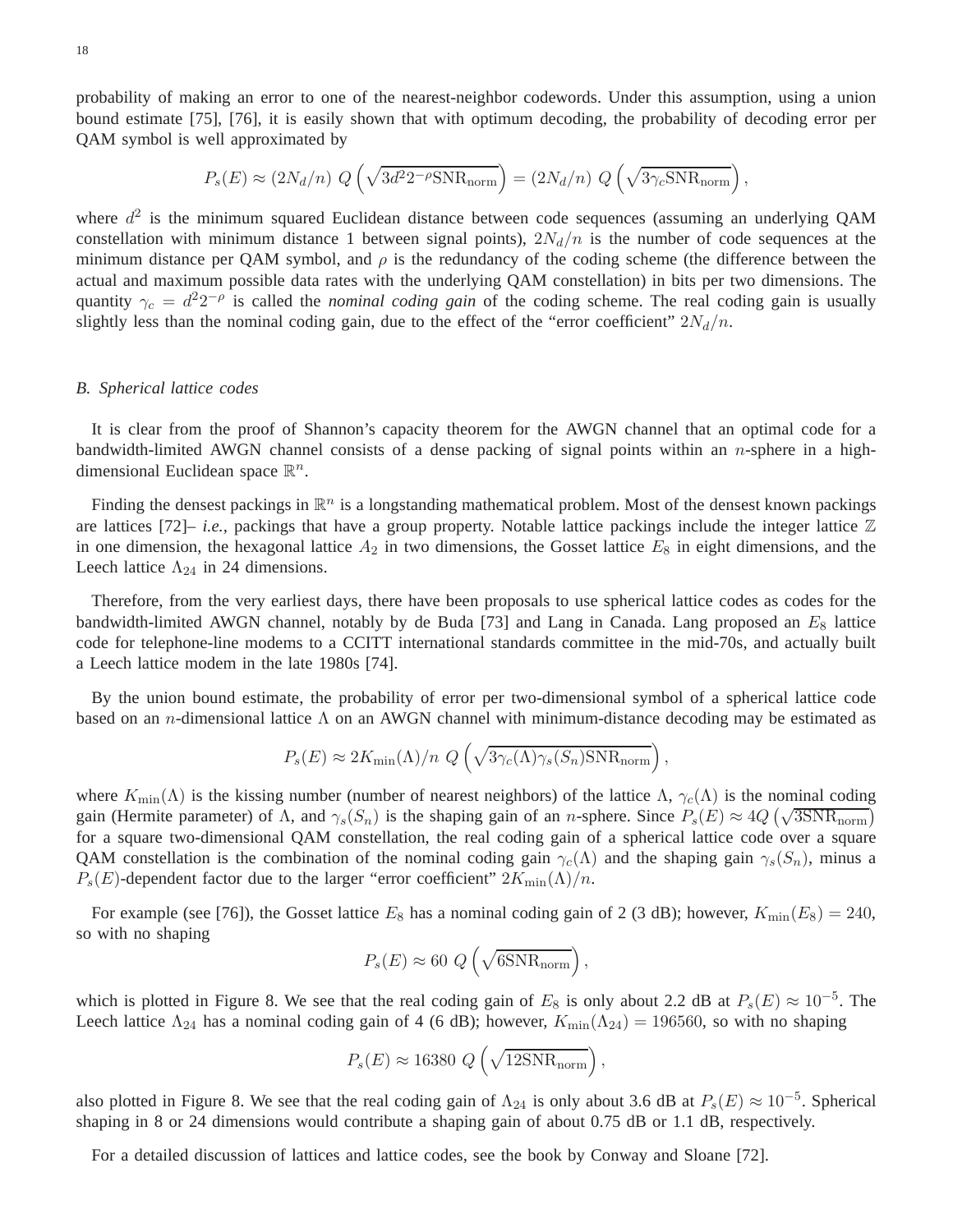

Fig. 8.  $P_s(E)$  *vs.* SNR<sub>norm</sub> for Gosset lattice  $E_8$  and Leech lattice  $\Lambda_{24}$  with no shaping, compared to uncoded QAM and the Shannon limit on SNR<sub>norm</sub> without shaping.

#### *C. Trellis-coded modulation*

The big breakthrough in practical coding for bandwidth-limited channels was Gottfried Ungerboeck's invention of trellis-coded modulation (TCM), originally conceived in the 1970s, but not published until 1982 [77].

Ungerboeck realized that in the bandwidth-limited regime, the redundancy needed for coding should be obtained by expanding the signal constellation while keeping the bandwidth fixed, rather than by increasing the bandwidth while keeping a fixed signal constellation, as is done in the power-limited regime. From capacity calculations, he showed that doubling the signal constellation should suffice— *e.g.,* using a 32-QAM rather than a 16-QAM constellation. Ungerboeck invented clever trellis codes for such expanded constellations, using minimum Euclidean distance rather than Hamming distance as the design criterion.

As with convolutional codes, trellis codes may be optimally decoded by a VA decoder, whose decoding complexity is proportional to the number of states in the encoder.

Ungerboeck showed that effective coding gains of 3 to 4 dB could be obtained with simple 4- to 8-state trellis codes, with no bandwidth expansion. An 8-state two-dimensional (2D) QAM trellis code due to Lee-Fang Wei [79] (with a nonlinear twist to make it "rotationally invariant") was soon incorporated into the V.32 voice-grade telephone-line modem standard (see Section V-D). The nominal (and real) coding gain of this 8-state 2D code is  $\gamma_c = 5/2 = 2.5$  (3.97 dB); its performance curve is approximately  $P_s(E) \approx 4 Q(\sqrt{7.5 \text{ SNR}_{\text{norm}}})$ , plotted in Figure 9. Later standards such as V.34 have used a 16-state 4D trellis code of Wei [80] (see Section V-D), which has less redundancy ( $\rho = \frac{1}{2}$  vs.  $\rho = 1$ ), a nominal coding gain of  $\gamma_c = 4/\sqrt{2} = 2.82$  (4.52 dB), and performance  $P_s(E) \approx 12 \ Q(\sqrt{8.49 \text{ SNR}_{\text{norm}}})$ , also plotted in Figure 9. We see that its real coding gain at  $P_s(E) \approx 10^{-5}$  is about 4.2 dB.

Trellis codes have proved to be more attractive than lattice codes in terms of performance *vs.* complexity, just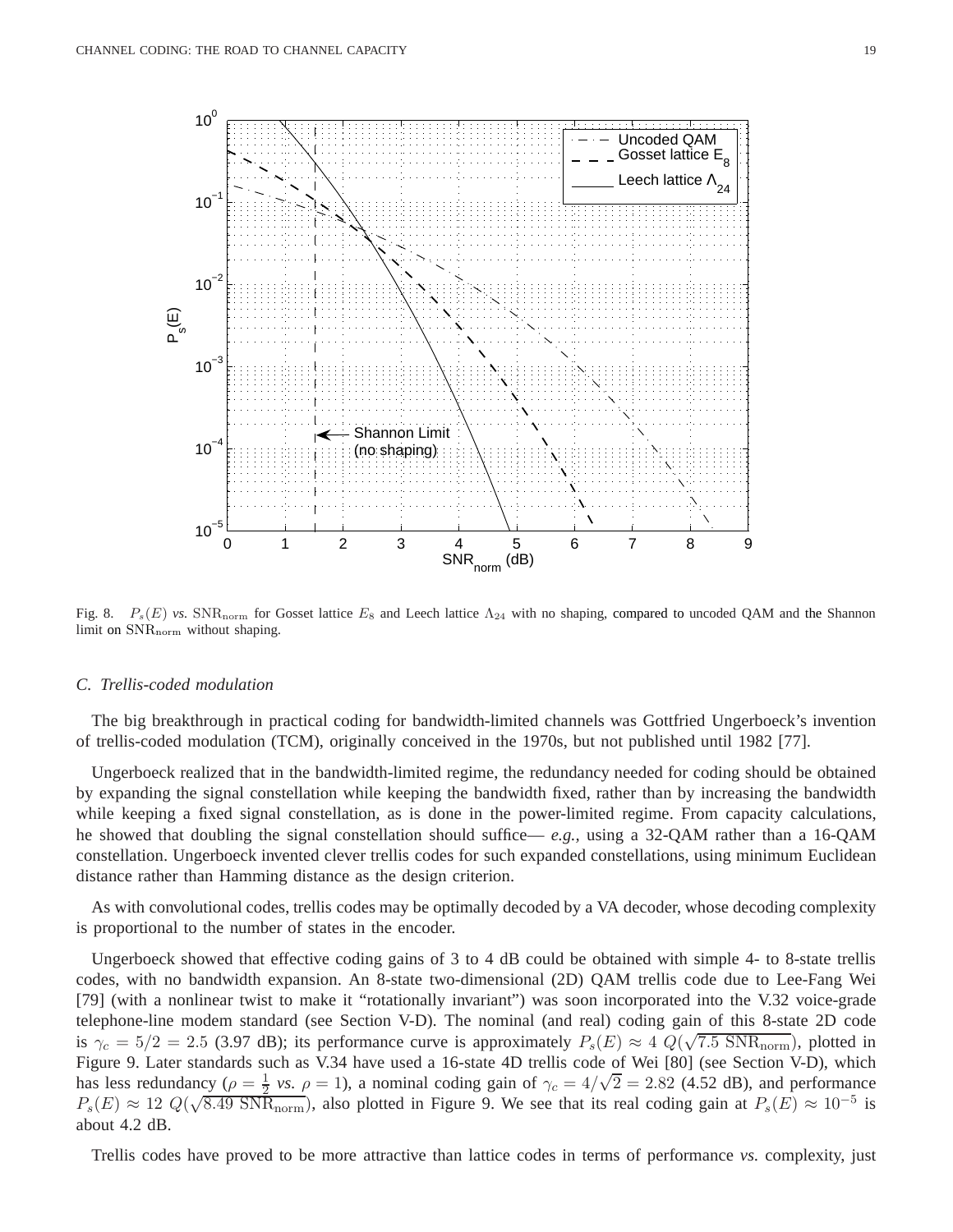

Fig. 9.  $P_s(E)$  *vs.* SNR<sub>norm</sub> for 8-state 2D and 16-state 4D Wei trellis codes with no shaping, compared to uncoded QAM and the Shannon limit on SNR<sub>norm</sub> without shaping.

as convolutional codes have been preferred to block codes. Nonetheless, the signal constellations used for trellis codes have generally been based on simple lattices, and their "subset partitioning" is often best understood as being based on a sublattice chain. For example, the V.32 code uses a QAM constellation based on the two-dimensional integer lattice  $\mathbb{Z}^2$ , with an 8-way partition based on the sublattice chain  $\mathbb{Z}^2/R_2\mathbb{Z}^2/2\mathbb{Z}^2/2R_2\mathbb{Z}^2$ , where  $R_2$  is a scaled rotation operator. The Wei 4D 16-state code uses a constellation based on the 4-dimensional integer lattice  $\mathbb{Z}^4$ , with an 8-way partition based on the sublattice chain  $\mathbb{Z}^4/D_4/R_4\mathbb{Z}^4/R_4D_4$ , where  $D_4$  is the 4-dimensional "checkerboard lattice," and  $R_4$  is a 4D extension of  $R_2$ .

In 1977, Imai and Hirakawa introduced a related concept, called multilevel coding [78]. In this approach, an independent binary code is used at each stage of a chain of 2-way partitions, such as  $\mathbb{Z}^2/R_2\mathbb{Z}^2/2\mathbb{Z}^2/2R_2\mathbb{Z}^2$ . By information-theoretic arguments, it can be shown that multilevel coding suffices to approach the Shannon limit [124]. However, TCM has been the preferred approach in practice.

## *D. History of coding for modem applications*

For several decades, the telephone channel was the arena in which the most powerful coding and modulation schemes for the bandwidth-limited AWGN channel were first developed and deployed, because:

- At that time, the telephone channel was fairly well modeled as a bandwidth-limited AWGN channel;
- One dB had significant commercial value;
- Data rates were low enough that a considerable amount of processing could be done per bit.

The first international standard to use coding was the V.32 standard (1986) for 9600 b/s transmission over the public switched telephone network (PSTN) (later raised to 14.4 kb/s in V.32*bis*). This modem used an 8-state, 2D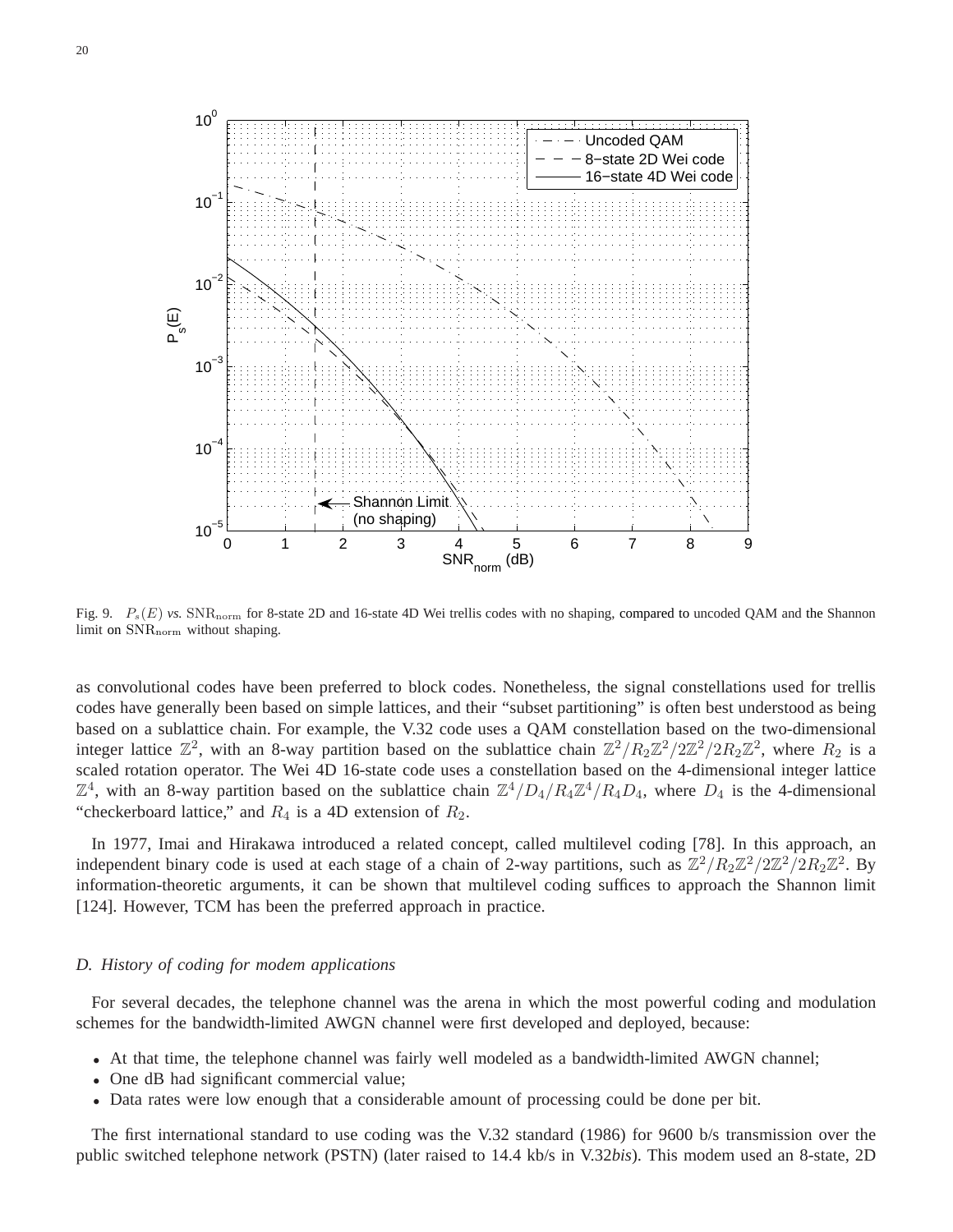The "ultimate modem standard" was V.34 (1994) for transmission at up to 28.8 kb/s over the PSTN (later raised to 33.6 kb/s in V.34*bis*). This modem used a 16-state, 4D rotationally invariant Wei trellis code to achieve a coding gain of about 4.0 dB with a variable-sized QAM constellation with up to 1664 points. An optional 32-state, 4D trellis code with an additional coding gain of 0.3 dB and four times (4x) the decoding complexity and a 64-state, 4D code with a further 0.15 dB coding gain and a further 4x increase in complexity were also specified. A 16D "shell mapping" constellation shaping scheme provided an additional gain of about 0.8 dB. A variable symbol rate of up to 3429 symbols/s was used, with symbol rate and data rate selection determined by "line probing" of individual channels.

However, the V.34 standard was shortly superseded by V.90 (1998) and V.92 (2000), which allow users to send data directly over the 56 or 64 kb/s digital backbones that are now nearly universal in the PSTN. Neither V.90 nor V.92 uses coding, because of the difficulty of achieving coding gain on a digital channel.

Currently, coding techniques similar to those of V.34 are used in higher-speed wireline modems, such as digital subscriber line (DSL) modems, as well as on digital cellular wireless channels. Capacity-approaching coding schemes are now normally included in new wireless standards. In other words, bandwidth-limited coding has moved to these newer, higher-bandwidth settings.

## VI. THE TURBO REVOLUTION

In 1993, at the IEEE International Conference on Communications (ICC) in Geneva, Berrou, Glavieux, and Thitimajshima [81] stunned the coding research community by introducing a new class of "turbo codes" that purportedly could achieve near-Shannon-limit performance with modest decoding complexity. Comments to the effect of "It can't be true; they must have made a 3 dB error" were widespread.<sup>11</sup> However, within the next year various laboratories confirmed these astonishing results, and the "turbo revolution" was launched.

Shortly thereafter, codes similar to Gallager's LDPC codes were discovered independently by MacKay at Cambridge [82], [83] and by Spielman at MIT [84], [85], along with low-complexity iterative decoding algorithms. MacKay showed that in practice moderate-length LDPC codes  $(10^3\t{-}10^4)$  bits) could attain near-Shannon-limit performance, whereas Spielman showed that in theory, as  $n \to \infty$ , they could approach the Shannon limit with linear decoding complexity. These results kicked off a similar explosion of research on LDPC codes, which are currently seen as competitors to turbo codes in practice.

In 1995, Wiberg showed in his doctoral thesis at Linköping [86], [87] that both of these classes of codes could be understood as instances of "codes on sparse graphs," and that their decoding algorithms could be understood as instances of a general iterative APP decoding algorithm called the "sum-product algorithm." Late in his thesis work, Wiberg discovered that many of his results had previously been found by Tanner [88], in a largely forgotten 1981 paper. Wiberg's rediscovery of Tanner's work opened up a new field, called "codes on graphs."

In this section we will discuss the various historical threads leading to and springing from these watershed events of the mid-90's, which have proved effectively to answer the challenge laid down by Shannon in 1948.

# *A. Precursors*

As we have discussed in previous sections, certain elements of the turbo revolution had been appreciated for a long time. It had been known since the early work of Elias that linear codes were as good as general codes. Information theorists also understood that maximizing the minimum distance was not the key to getting to capacity; rather, codes should be "random-like," in the sense that the distribution of distances from a typical codeword to all other codewords should resemble the distance distribution in a random code. These principles were already evident

<sup>&</sup>lt;sup>11</sup> Although both were professors, neither Berrou nor Glavieux had completed a doctoral degree.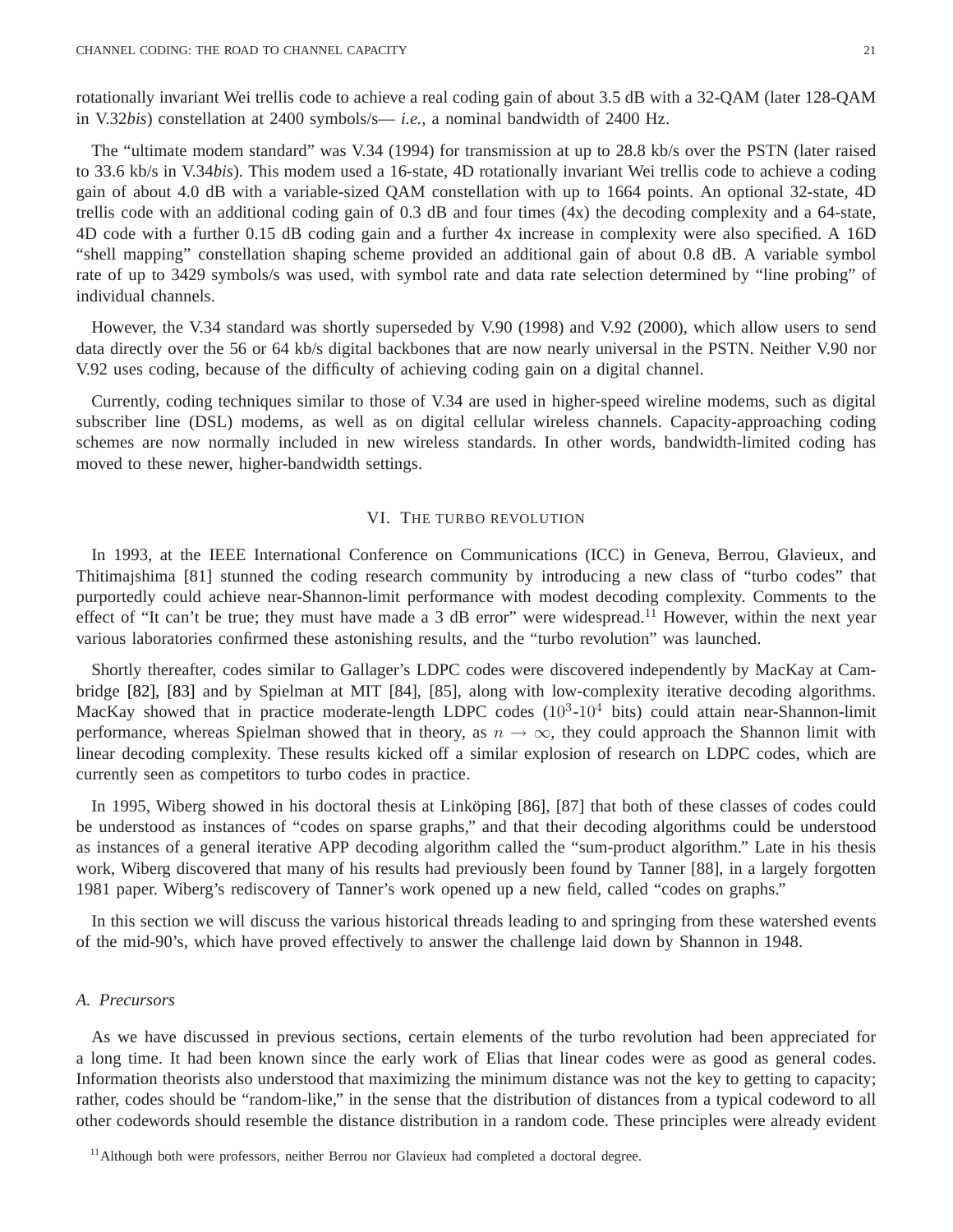in Gallager's monograph on LDPC codes [49]. Gérard Battail, whose work inspired Berrou and Glavieux, was a long-time advocate of seeking "random-like" codes (see, *e.g.,* [89]).

Another element of the turbo revolution whose roots go far back is the use of soft decisions (reliability information) not only as input to a decoder, but also in the internal workings of an iterative decoder. Indeed, by 1962 Gallager had already developed the modern APP decoder for decoding LDPC codes and had shown that retaining soft-decision (APP) information in iterative decoding was useful even on a hard-decision channel such as a BSC.

The idea of using soft-input, soft-output (SISO) decoding in a concatenated coding scheme originated in papers by Battail [90] and by Joachim Hagenauer and Peter Hoeher [91]. They proposed a SISO version of the Viterbi algorithm, called the soft-output Viterbi algorithm (SOVA). In collaboration with John Lodge, Hoeher and Hagenauer extended their ideas to iterating separate SISO APP decoders [92]. Moreover, at the same 1993 ICC at which Berrou *et al.* introduced turbo codes and first used the term "extrinsic information" (see discussion in next section), a paper by Lodge *et al.* [93] also included the idea of "extrinsic information". By this time the benefits of retaining soft information throughout the decoding process had been clearly appreciated; see, for example, Battail [90] and Hagenauer [94]. We have already noted in Section IV-D that similar ideas had been developed at about the same time in the context of NASA's iterative decoding scheme for concatenated codes.

# *B. The turbo code breakthrough*

The invention of turbo codes began with Alain Glavieux's suggestion to his colleague Claude Berrou, a professor of VLSI circuit design, that it would be interesting to implement the SOVA decoder in silicon. While studying the principles underlying the SOVA decoder, Berrou was struck by Hagenauer's statement that "a SISO decoder is a kind of SNR amplifier." As a physicist, Berrou wondered whether the SNR could be further improved by repeated decoding, using some sort of "turbo-type" iterative feedback. As they say, the rest is history.

The original turbo encoder design introduced in [81] is shown in Figure 10. An information sequence **u** is encoded by an ordinary rate-1/2, 16-state, systematic recursive convolutional encoder to generate a first parity bit sequence; the same information bit sequence is then scrambled by a large pseudorandom interleaver  $\pi$  and encoded by a second, identical rate-1/2 systematic convolutional encoder to generate a second parity bit sequence. The encoder transmits all three sequences, so the overall encoder has rate 1/3. (This is now called the "parallel concatenation" of two codes, in contrast with the original kind of concatenation, now called "serial.")



Fig. 10. A parallel concatenated rate-1/3 turbo encoder.

The use of recursive (feedback) convolutional encoders and an interleaver turn out to be critical for making a turbo code somewhat "random-like." If a nonrecursive encoder were used, then a single nonzero information bit would necessarily generate a low-weight code sequence. It was soon shown by Benedetto *et al.* [95] and by Perez *et al.* [96] that the use of a length-N interleaver effectively reduces the number of low-weight codewords by a factor of N. However, turbo codes nevertheless have relatively poor minimum distance. Indeed, Breiling has shown that the minimum distance of turbo codes grows only logarithmically with the interleaver length  $N$  [97].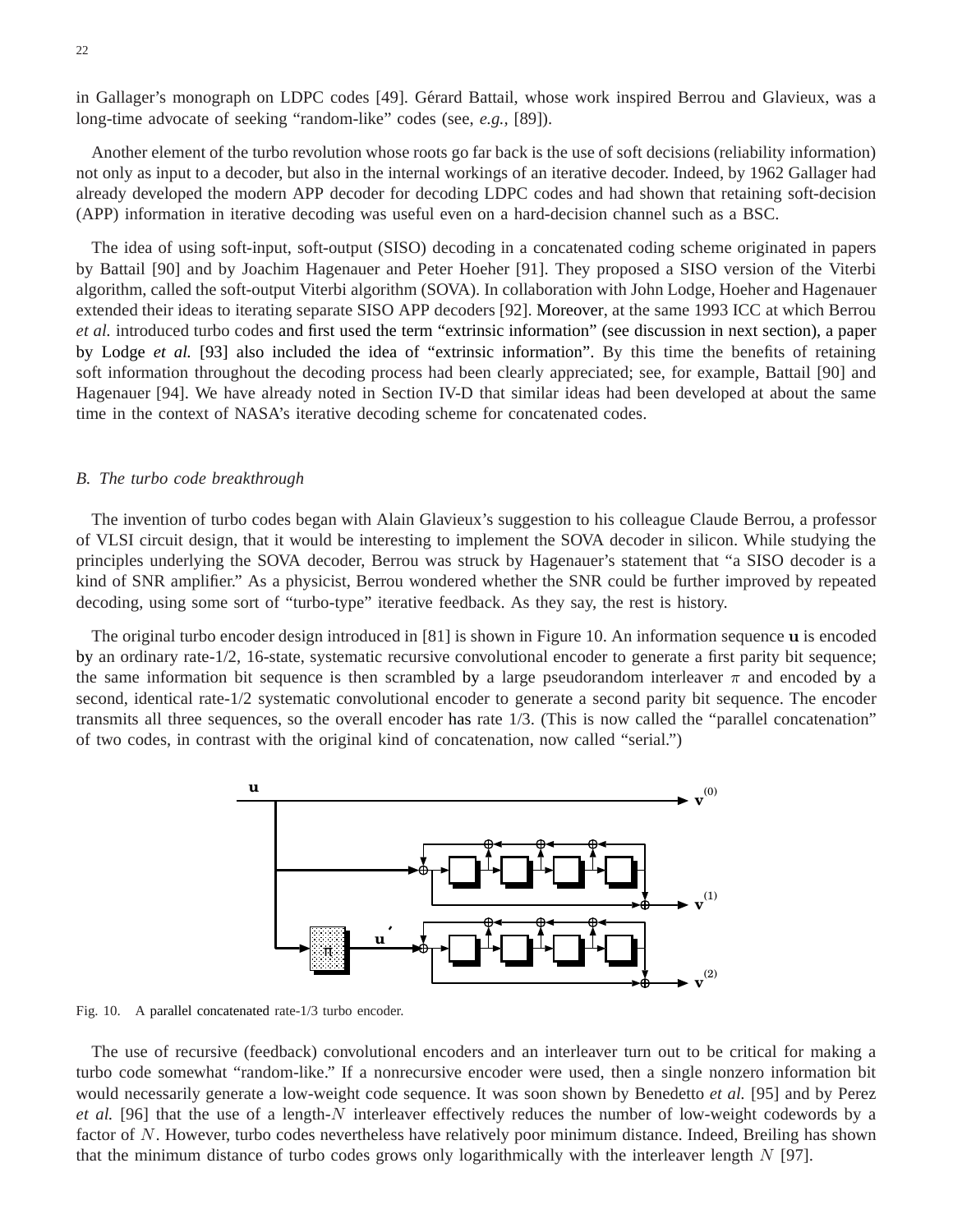The iterative turbo decoding system is shown in Figure 11. Decoders 1 and 2 are APP (BCJR) decoders for the two constituent convolutional codes,  $\Pi$  is the same permutation as in the encoder, and  $\Pi^{-1}$  is the inverse permutation. Berrou *et al.* discovered that the key to achieving good iterative decoding performance is the removal of the "intrinsic information" from the output APPs  $L^{(i)}(u_l)$ , resulting in "extrinsic" APPs  $L^{(i)}_e(u_l)$ , which are then passed as *a priori* inputs to the other decoder. "Intrinsic information" represents the soft channel outputs  $L_c r_l^{(i)}$  $\ell$ <sup>(i)</sup> and the *a priori* inputs already known prior to decoding, while "extrinsic information" represents additional knowledge learned about an information bit during an iteration. The removal of "intrinsic information" has the effect of reducing correlations from one decoding iteration to the next, thus allowing improved performance with an increasing number of iterations.<sup>12</sup> (See Chapter 16 of [44] for more details.) The iterative feedback of the "extrinsic" APPs recalls the feedback of exhaust gases in a turbo-charged engine.



Fig. 11. Iterative decoder for a parallel concatenated turbo code.

The performance on an AWGN channel of the turbo code and decoder of Figures 10 and 11, with an interleaver length of  $N = 2^{16}$ , after "puncturing" (deleting symbols) to raise the code rate to 1/2 ( $\eta = 1$  b/s/Hz), is shown in Figure 12. At  $P_b(E) \approx 10^{-5}$ , performance is about 0.7 dB from the Shannon limit for  $\eta = 1$ , or only 0.5 dB from the Shannon limit for binary codes at  $\eta = 1$ . In contrast, the real coding gain of the NASA standard concatenated code is about 1.6 dB less, even though its rate is lower and its decoding complexity is about the same.

With randomly constructed interleavers, at values of  $P_b(E)$  somewhat below  $10^{-5}$ , the performance curve of turbo codes typically flattens out, resulting in what has become known as an "error floor" (as seen in Figure 12, for example.) This happens because turbo codes do not have large minimum distances, so ultimately performance is limited by the probability of confusing the transmitted codeword with a near neighbor. Several approaches have been suggested to mitigate the error-floor effect. These include using serial concatenation rather than parallel concatenation (see, for example, [98] or [99]), the design of structured interleavers to improve the minimum distance (see, for example, [100] or [101]), or the use of multiple interleavers to eliminate low-weight codewords (see, for example, [102] or [103]). However, the fact that the minimum distance of turbo codes cannot grow linearly with block length implies that the ensemble of turbo codes is not asymptotically good, and that "error floors" cannot be totally avoided.

## *C. Rediscovery of LDPC codes*

Gallager's invention of LDPC codes and the iterative APP decoding algorithm was long before its time ("a bit of 21st-century coding that happened to fall in the 20th century"). His work was largely forgotten for more than 30 years. It is easy to understand why there was little interest in LDPC codes in the 60s and 70s, because these codes were much too complex for the technology of that time. It is not so easy to explain why they continued to be ignored by the coding community up to the mid-90s.

Shortly after the turbo code breakthrough, several researchers with backgrounds in computer science and physics rather than in coding rediscovered the power and efficiency of LDPC codes. In his thesis, Dan Spielman [84], [85]

 $12$ We note, however, that correlations do build up with iterations and that a saturation effect is eventually observed, where no further improvement is possible.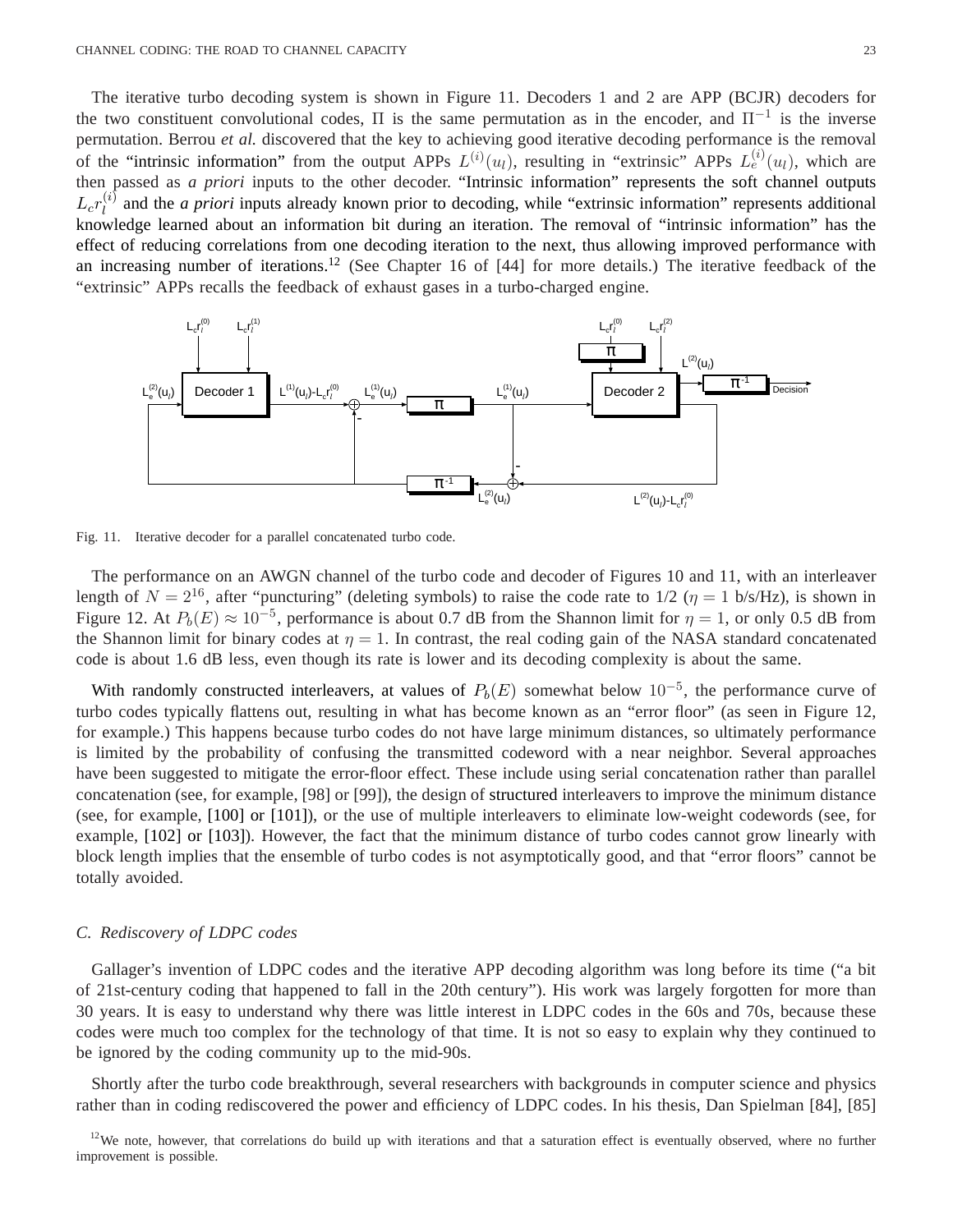

Fig. 12. Performance of a rate-1/2 turbo code with interleaver length  $N = 2^{16}$ , compared to the NASA standard concatenated code and the relevant Shannon limits for  $\eta = 1$ .

used LDPC codes based on expander graphs to devise codes with linear-time encoding and decoding algorithms and with respectable error performance. At about the same time and independently, David MacKay [83], [104] showed empirically that near-Shannon-limit performance could be obtained with long LDPC-type codes and iterative decoding.

Given that turbo codes were already a hot topic, the rediscovery of LDPC codes kindled an explosion of interest in this field that has continued to this day.

An LDPC code is commonly represented by a bipartite graph as in Figure 13, introduced by Michael Tanner in 1981 [88], and now called a "Tanner graph." Each code symbol  $y_k$  is represented by a node of one type, and each parity check by a node of a second type. A symbol node and a check node are connected by an edge if the corresponding symbol is involved in the corresponding check. In an LDPC code, the edges are sparse, in the sense that their number increases linearly with the block length n, rather than as  $n^2$ .

The impressive complexity results of Spielman were quickly applied by Alon and Luby [105] to the Internet problem of reconstructing large files in the presence of packet erasures. This work exploits the fact that on an erasure channel,<sup>13</sup> decoding linear codes is essentially a matter of solving linear equations, and becomes very efficient if it can be reduced to solving a series of equations, each of which involves a single unknown variable.

An important general discovery that arose from this work was the superiority of irregular LDPC codes. In a regular LDPC code, such as the one shown in Figure 13, all symbol nodes have the same degree (number of incident edges), and so do all check nodes. Luby *et al.* [106], [107] found that by using irregular graphs and optimizing the degree sequences (numbers of symbol and check nodes of each degree), they could approach the

<sup>&</sup>lt;sup>13</sup>On an erasure channel, transmitted symbols or packets are either received correctly or not at all; *i.e.*, there are no "channel errors."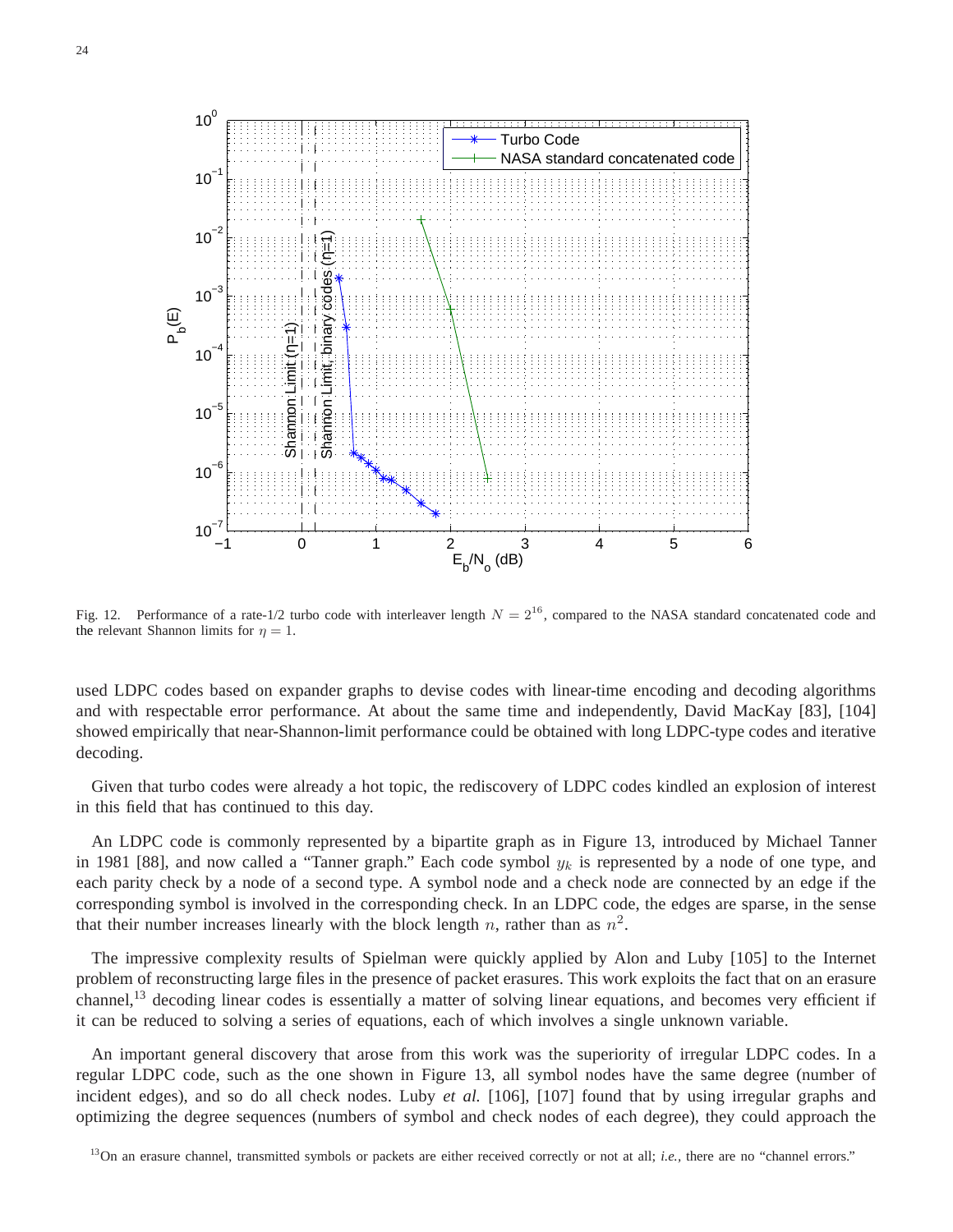

Fig. 13. Tanner graph of the (8, 4, 4) extended Hamming code.

capacity of the erasure channel— *i.e.*, achieve small error probabilities at code rates of nearly  $1 - p$ , where p is the erasure probability. For example, a rate-1/2 LDPC code capable of correcting up to a fraction  $p = 0.4955$  of erasures is described in [108]. "Tornado codes" of this type were commercialized by Digital Fountain, Inc. [109].

More recently, it has been shown [110] that on any erasure channel, binary or nonbinary, it is possible to design LDPC codes that can approach capacity arbitrarily closely, in the limit as  $n \to \infty$ . The erasure channel is the only channel for which such a result has been proved.

Building on the analytical techniques developed for Tornado codes, Richardson, Urbanke *et al.* [111], [112] used a technique called "density evolution" to design long irregular LDPC codes that for all practical purposes achieve the Shannon limit on binary AWGN channels.

Given an irregular binary LDPC code with arbitrary degree sequences, they showed that the evolution of probability densities on a binary-input memoryless symmetric (BMS) channel using an iterative sum-product (or similar) decoder can be analyzed precisely. They proved that error-free performance could be achieved below a certain threshold, for very long codes and large numbers of iterations. Degree sequences may then be chosen to optimize the threshold. By simulations, they showed that codes designed in this way could clearly outperform turbo codes for block lengths of the order of  $10^5$  or more.

Using this approach, Chung *et al.* [113] designed several rate-1/2 codes for the AWGN channel, including one whose theoretical threshold approached the Shannon limit within 0.0045 dB, and another whose simulated performance with a block length of 10<sup>7</sup> approached the Shannon limit within 0.040 dB at an error rate of  $P_b(E) \approx$ 10<sup>-6</sup>, as shown in Figure 14. It is rather surprising that this close approach to the Shannon limit required no extension of Gallager's LDPC codes beyond irregularity. The former (threshold-optimized) code had symbol node degrees  $\{2, 3, 6, 7, 15, 20, 50, 70, 100, 150, 400, 900, 2000, 3000, 6000, 8000\}$ , with average degree  $\overline{d}_\lambda = 9.25$ , and check node degrees  $\{18, 19\}$ , with average degree  $\overline{d}_{\rho} = 18.5$ . The latter (simulated) code had symbol degrees  $\{2, 3, 6, 7, 18, 19, 55, 56, 200\}$ , with  $\overline{d}_{\lambda} = 6$ , and all check degrees equal to 12.

In current research, more structured LDPC codes are being sought for shorter block lengths, of the order of 1000. The original work of Tanner [88] included several algebraic constructions of codes on graphs. Algebraic structure may be preferable to a pseudo-random structure for implementation and may allow control over important code parameters such as minimum distance, as well as graph-theoretic variables such as expansion and girth.<sup>14</sup> The most impressive results are perhaps those of [114], in which it is shown that certain classical finite-geometry codes and their extensions can produce good LDPC codes. High-rate codes with lengths up to 524,256 have been constructed and shown to perform within 0.3 dB of the Shannon limit.

<sup>&</sup>lt;sup>14</sup>Expansion and girth are properties of a graph that relate to its suitability for iterative decoding.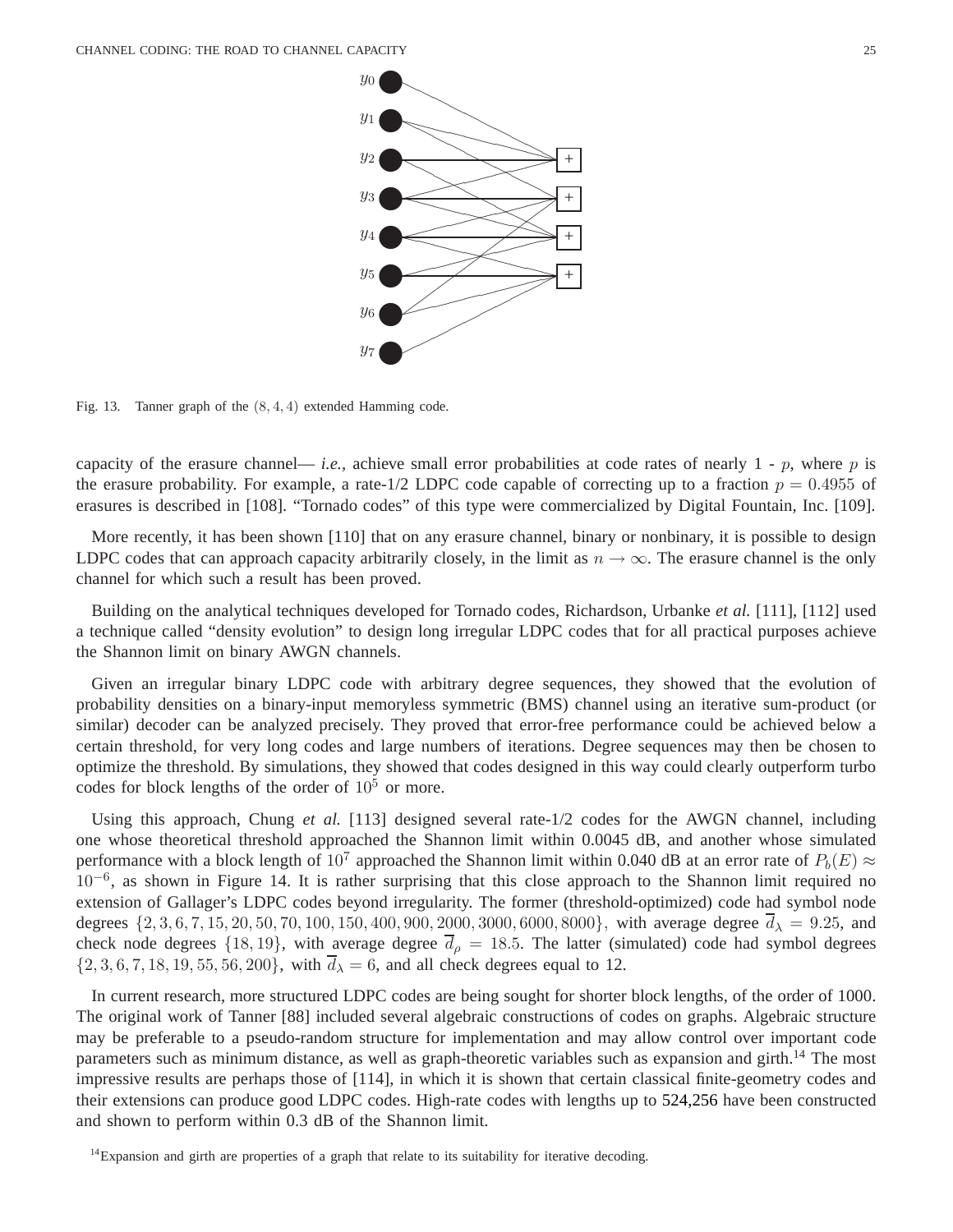



Fig. 14. Performance of optimized rate- $\frac{1}{2}$  irregular LDPC codes: asymptotic analysis with maximum symbol degree  $d_l = 100, 200, 8000$ , and simulations with maximum symbol degree  $d_l = 100, 200$  and  $n = 10^7$  [113].

## *D. RA codes and other variants*

Divsalar, McEliece *et al.* [115] proposed "repeat-accumulate" (RA) codes in 1998 as simple "turbo-like" codes for which one could prove coding theorems. An RA code is generated by the serial concatenation of a simple  $(n, 1, n)$ repetition code, a large pseudo-random interleaver Π, and a simple 2-state rate-1/1 convolutional "accumulator" code with input-output equation  $y_k = x_k + y_{k-1}$ , as shown in Figure 15.



Fig. 15. A repeat-accumulate (RA) encoder.

The performance of RA codes turned out to be remarkably good, within about 1.5 dB of the Shannon limit *i.e.,* better than that of the best coding schemes known prior to turbo codes.

Other authors have proposed equally simple codes with similar or even better performance. For example, RA codes have been extended to "accumulate-repeat-accumulate" (ARA) codes [116], which have even better performance. Ping and Wu [117] proposed "concatenated tree codes" comprising M two-state trellis codes interconnected by interleavers, which exhibit performance almost identical to turbo codes of equal block length, but with an order of magnitude less complexity (see also Massey and Costello [118]). It seems that there are many ways that simple codes can be interconnected by large pseudo-random interleavers and decoded with the sum-product algorithm so as to yield near-Shannon-limit performance.

#### *E. Fountain (rateless) codes*

*Fountain codes*, or "rateless codes," are a new class of codes designed for channels without feedback whose statistics are not known *a priori*; *e.g.,* Internet packet channels where the probability p of packet erasure is unknown.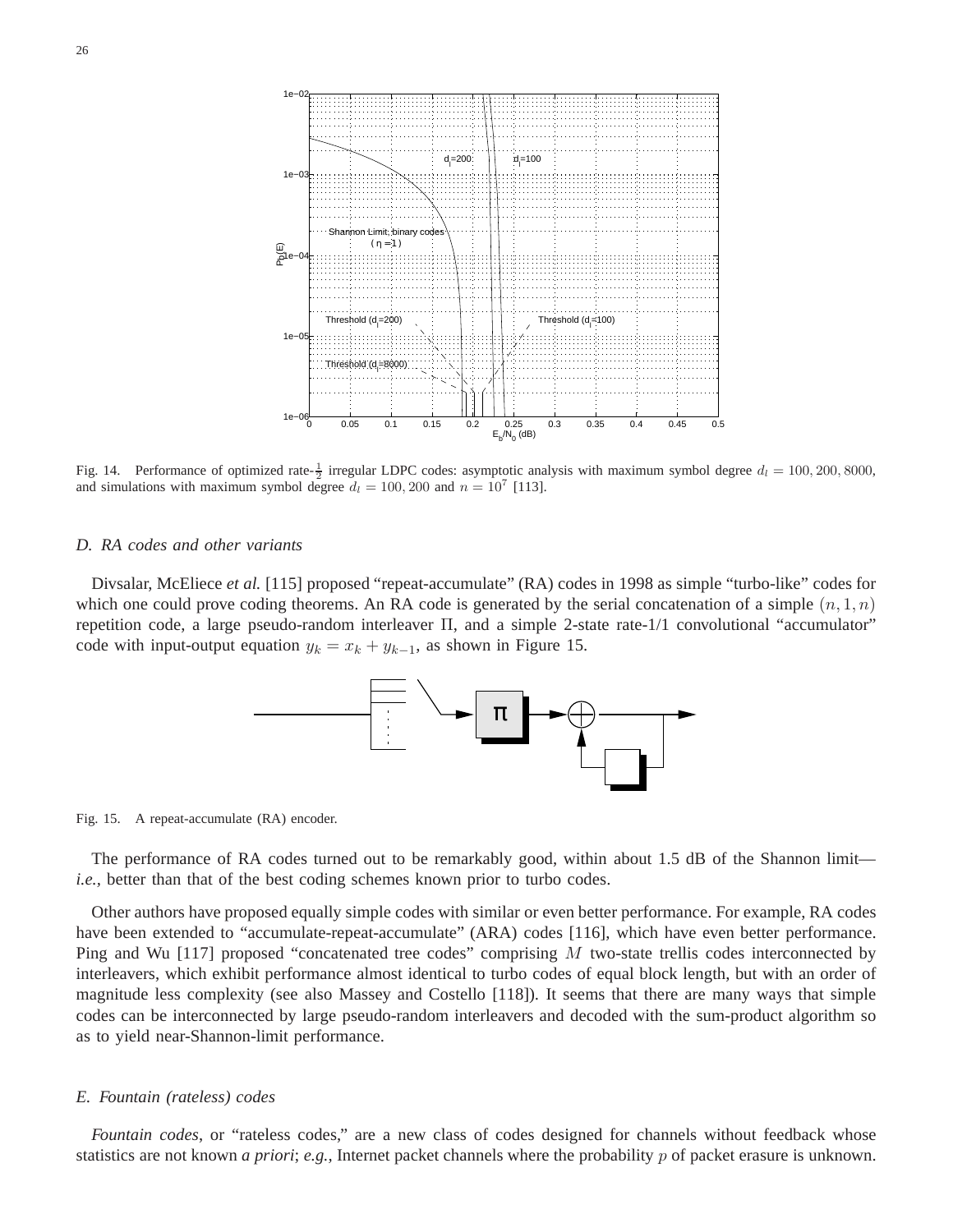The "fountain" idea is that the transmitter encodes a finite length information sequence into a potentially infinite stream of encoded symbols; the receiver then accumulates received symbols (possibly noisy) until it finds that it has enough for successful decoding.

The first codes of this type were the LT ("Luby Transform") codes of Luby [119], in which each encoded symbol is a parity check on a randomly chosen subset of the information symbols. These were extended to the "Raptor codes" of Shokrollahi [120], in which an inner LT code is concatenated with an outer fixed-length, high-rate LDPC code. Raptor codes permit linear-time decoding and clean up error floors, with a slightly greater coding overhead than LT codes. Both types of codes work well on erasure channels, and both have been implemented for Internet applications by Digital Fountain, Inc.. Raptor codes also appear to work well over more general noisy channels, such as the AWGN channel [121].

## *F. Approaching the capacity of bandwidth-limited channels*

In Section V, we discussed coding for bandwidth-limited channels. Following the introduction of capacityapproaching codes, researchers turned their attention to applying these new techniques to bandwidth-limited channels. Much of the early research followed the approach of Ungerboeck's trellis-coded modulation [77] and the related work of Imai and Hirakawa on multilevel coding [78]. In two variations, turbo TCM due to Robertson and Woerz [122] and parallel concatenated TCM due to Benedetto et al. [123], Ungerboeck's set partitioning rules were applied to turbo codes with TCM constituent encoders. In another variation, Wachsmann and Huber [124] adapted the multilevel coding technique to work with turbo constituent codes. In each case, performance approaching the Shannon limit was demonstrated at spectral efficiencies  $\eta > 2$  b/s/Hz with large pseudorandom interleavers.

Even earlier, a somewhat different approach had been introduced by LeGoff, Glavieux, and Berrou [125]. They employed turbo codes in combination with bit-interleaved coded modulation (BICM), a technique originally proposed by Zehavi [126] for bandwidth efficient convolutional coding on fading channels. In this arrangement, the output sequence of a turbo encoder is bit-interleaved and then Gray-mapped directly onto a signal constellation, without any attention to set partitioning or multilevel coding rules. However, because turbo codes are so powerful, this seeming neglect of efficient signal mapping design rules costs only a small fraction of a dB for most practical constellation sizes, and capacity-approaching performance can still be achieved. In more recent years, many variations of this basic scheme have appeared in the literature. A number of researchers have also investigated the use of LDPC codes in BICM systems. Because of its simplicity and the fact that coding and signal mapping can be considered separately, combining turbo or LDPC codes with BICM has become the most common capacityapproaching coding scheme for bandwidth-limited channels.

## *G. Codes on graphs*

The field of "codes on graphs" has been developed to provide a common conceptual foundation for all known classes of capacity-approaching codes and their iterative decoding algorithms.

Inspired partly by Gallager, Michael Tanner founded this field in a landmark paper nearly 25 years ago [88]. Tanner introduced the Tanner graph bipartite graphical model for LDPC codes, as shown in Figure 13. Tanner also generalized the parity-check constraints of LDPC codes to arbitrary linear code constraints. He observed that this model included product codes, or more generally codes constructed "recursively" from simpler component codes. He derived the generic sum-product decoding algorithm, and introduced what is now called the "min-sum" (or "max-product") algorithm. Finally, his grasp of the architectural advantages of "codes on graphs" was clear:

The decoding by iteration of a fairly simple basic operation makes the suggested decoders naturally adapted to parallel implementation with large-scale-integrated circuit technology. Since the decoders can use soft decisions effectively, and because of their low computational complexity and parallelism can decode large blocks very quickly, these codes may well compete with current convolutional techniques in some applications.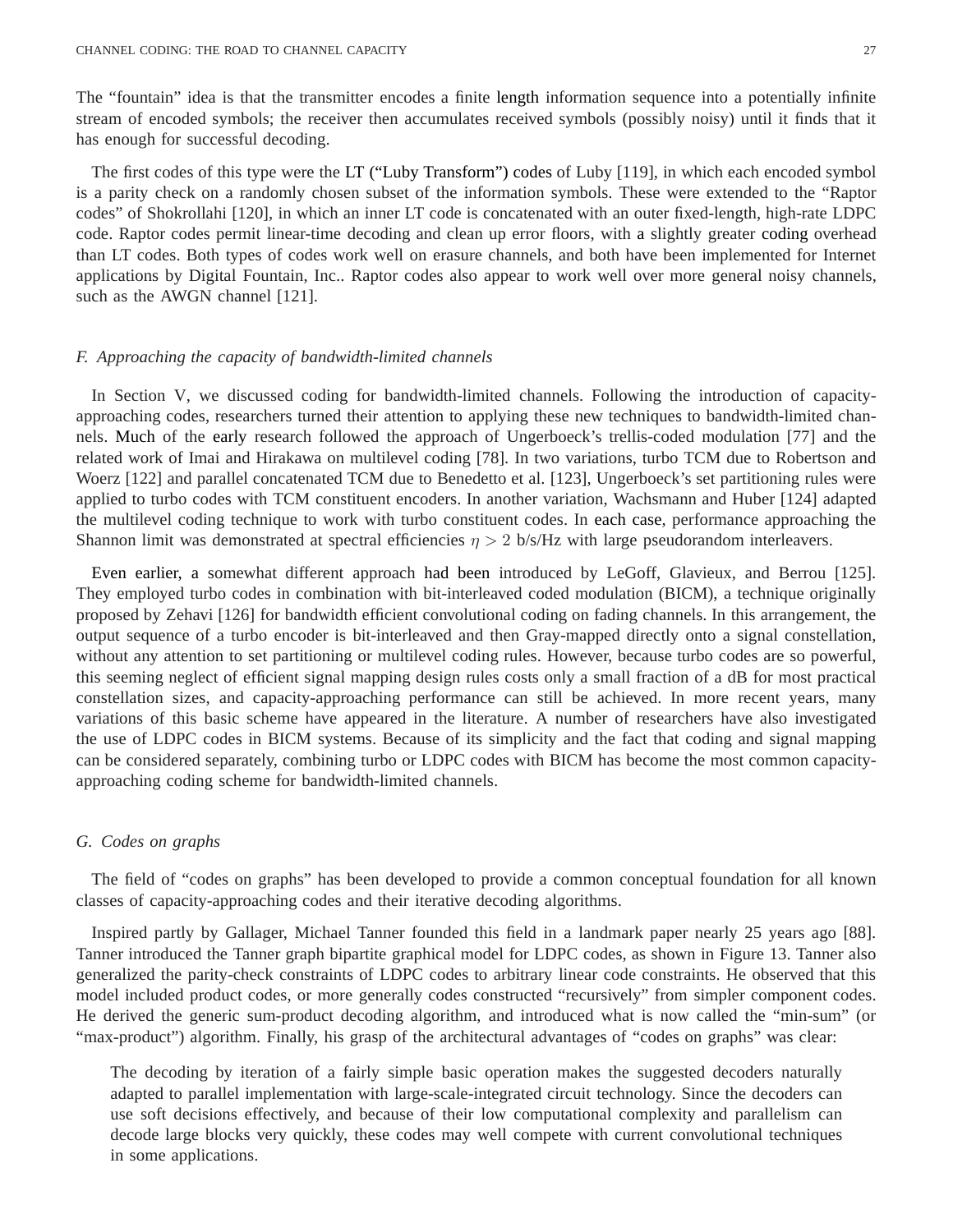Like Gallager's, Tanner's work was largely forgotten for many years, until Niclas Wiberg's seminal thesis [86], [87]. Wiberg based his thesis on LDPC codes, Tanner's paper, and the field of "trellis complexity of block codes," discussed in Section IV-E above.

Wiberg's most important contribution may have been to extend Tanner graphs to include state variables as well as symbol variables, as shown in Figure 16(a). A Wiberg-type graph, now called a "factor graph" [127], is still bipartite; however, in addition to symbol variables, which are external, observable, and determined *a priori*, a factor graph may include state variables, which are internal, unobservable, and introduced at will by the code designer.



Fig. 16. (a) Generic bipartite factor graph, with symbol variables (filled circles), state variables (open circles), and constraints (squares). (b) Equivalent normal graph, with equality constraints replacing variables, and observed variables indicated by "half-edges."

Subsequently Forney proposed a refinement of factor graphs, namely "normal graphs" [128]. Figure 16(b) shows a normal graph that is equivalent to the generic factor graph of Figure 16(a). In a normal graph, state variables are associated with edges and symbol variables with "half-edges;" state nodes are replaced by repetition constraints that constrain all incident state edges to be equal, while symbol nodes are replaced by repetition constraints and symbol half-edges. This conversion thus causes no change in graph topology or complexity. Both styles of graphical realization are in current use, as are "Forney-style factor graphs."

By introducing states, Wiberg showed how turbo codes and trellis codes are related to LDPC codes. Figure 17(a) illustrates the factor graph of a conventional trellis code, where each constraint determines the possible combinations of (state, symbol, next state) that can occur. Figure 17(b) is an equivalent normal graph, with state variables represented simply by edges. Note that the graph of a trellis code has no cycles (loops).



Fig. 17. (a) Factor graph of a trellis code, (b) equivalent normal graph of a trellis code.

Perhaps the key result following from the unification of trellis codes and general codes on graphs is the "cut-set bound," which we now briefly describe. If a code graph is disconnected into two components by deletion of a cut set (a minimal set of edges whose removal partitions the graph into two disconnected components), then the code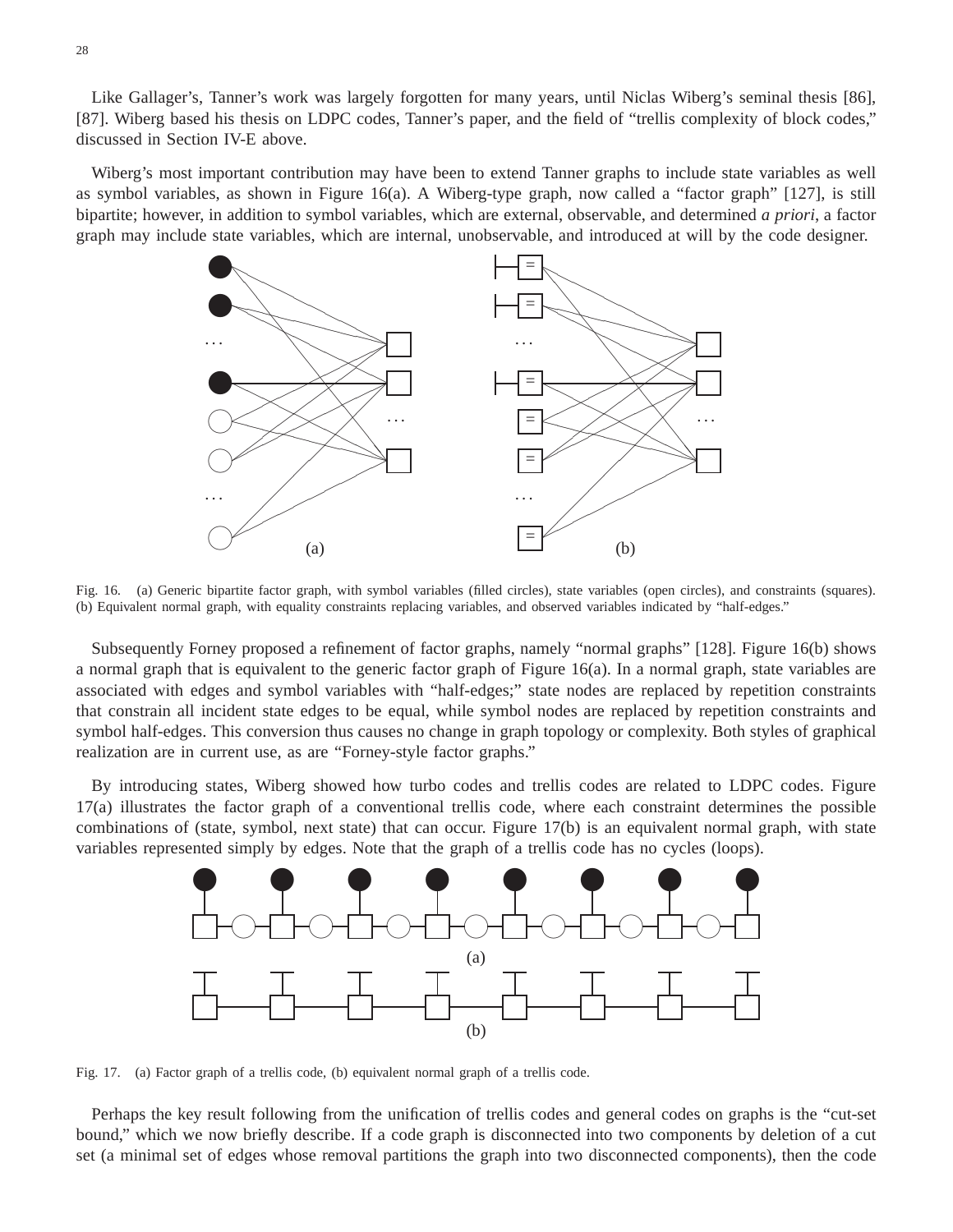constraints require a certain minimum amount of information to pass between the two components. In a trellis, this establishes a lower bound on state space size. In a general graph, it establishes a lower bound on the *product* of the sizes of the state spaces corresponding to a cut set. The cut-set bound implies that cycle-free graphs cannot have state spaces much smaller than those of conventional trellises, since cut sets in cycle-free graphs are single edges; dramatic reductions in complexity can occur only in graphs with cycles, such as the graphs of turbo and LDPC codes.

In this light turbo codes, LDPC codes, and RA codes can all be seen as codes whose graphs are made up of simple codes with linear-complexity graph realizations, connected by a long, pseudo-random interleaver Π, as shown in Figures 18, 19, and 20.



Fig. 18. Normal graph of a Berrou-type turbo code. A data sequence is encoded by two low-complexity trellis codes, in one case after interleaving by a pseudo-random permutation Π.



Fig. 19. Normal graph of a regular  $d<sub>\lambda</sub> = 3, d<sub>\rho</sub> = 6$  LDPC code. Code bits satisfy single-parity-check constraints (indicated by "+"), with connections specified by a pseudo-random permutation Π.

Wiberg made equally significant conceptual contributions on the decoding side. Like Tanner, he gave clean characterizations of the min-sum and sum-product algorithms, showing that they were essentially identical except for the substitution of "min" for "sum" and "sum" for "product" (and even giving the further "semi-ring" generalization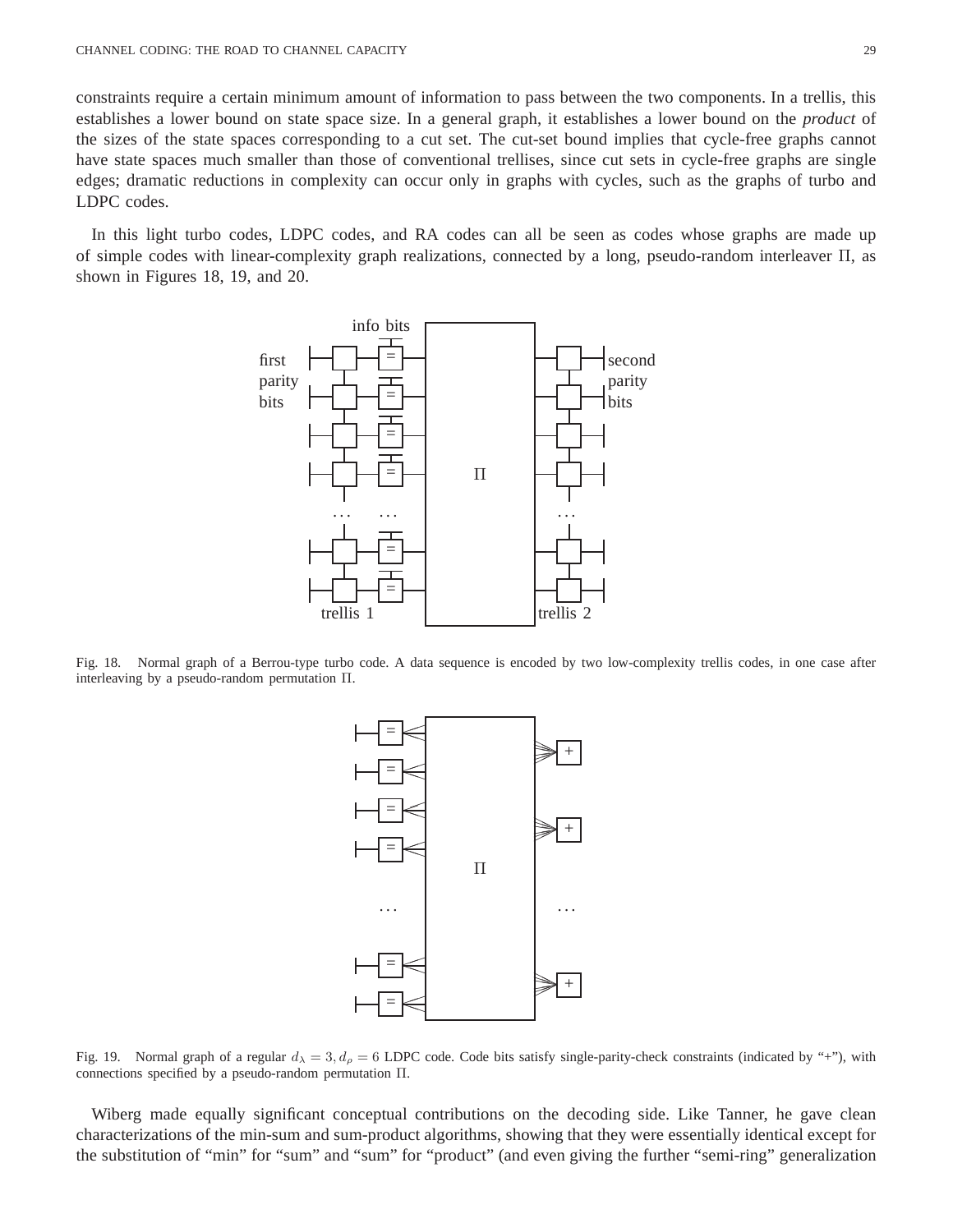

Fig. 20. Normal graph of rate- $\frac{1}{3}$  RA code. Data bits are repeated three times, permuted by a pseudo-random permutation  $\Pi$ , and encoded by a rate-1/1 convolutional encoder.

[129]). He showed that on cycle-free graphs they perform exact ML and APP decoding, respectively. In particular, on trellises they reduce to the Viterbi and BCJR algorithms, respectively.<sup>15</sup> This result strongly motivates the heuristic extension of iterative sum-product decoding to graphs with cycles. Wiberg showed that the turbo and LDPC decoding algorithms may be understood as instances of iterative sum-product decoding applied to their respective graphs. While these graphs necessarily contain cycles, the probability of short cycles is low, and consequently iterative sum-product decoding works well.

Forney [128] showed that with a normal graph representation, there is a clean separation of functions in iterative sum-product decoding:

- All computations occur at constraint nodes, not at states;
- State edges are used for internal communication (message-passing);
- Symbol edges are used for external communication (I/O).

Connections shortly began to be made to a variety of related work in various other fields, notably in [130], [131], [129], [127]. In addition to the Viterbi and BCJR algorithms for decoding trellis codes and the turbo and LDPC decoding algorithms, the following algorithms have all been shown to be special cases of the sum-product algorithm operating on appropriate graphs:

- the "belief propagation" and "belief revision" algorithms of Pearl [132], used for statistical inference on "Bayesian networks;"
- the "forward-backward" (Baum-Welch) algorithm [133], used for detection of hidden Markov models in signal processing, especially for speech recognition;
- "Junction tree" algorithms used with Markov random fields [129]; and
- Kalman filters and smoothers for general Gaussian graphs [127].

In summary, the principles of all known capacity-approaching codes and a wide variety of message-passing algorithms used not only in coding but also in computer science and signal processing can be understood within the framework of "codes on graphs."

<sup>15</sup>Indeed, the "extrinsic" APP's passed in a turbo decoder are exactly the messages produced by the sum-product algorithm.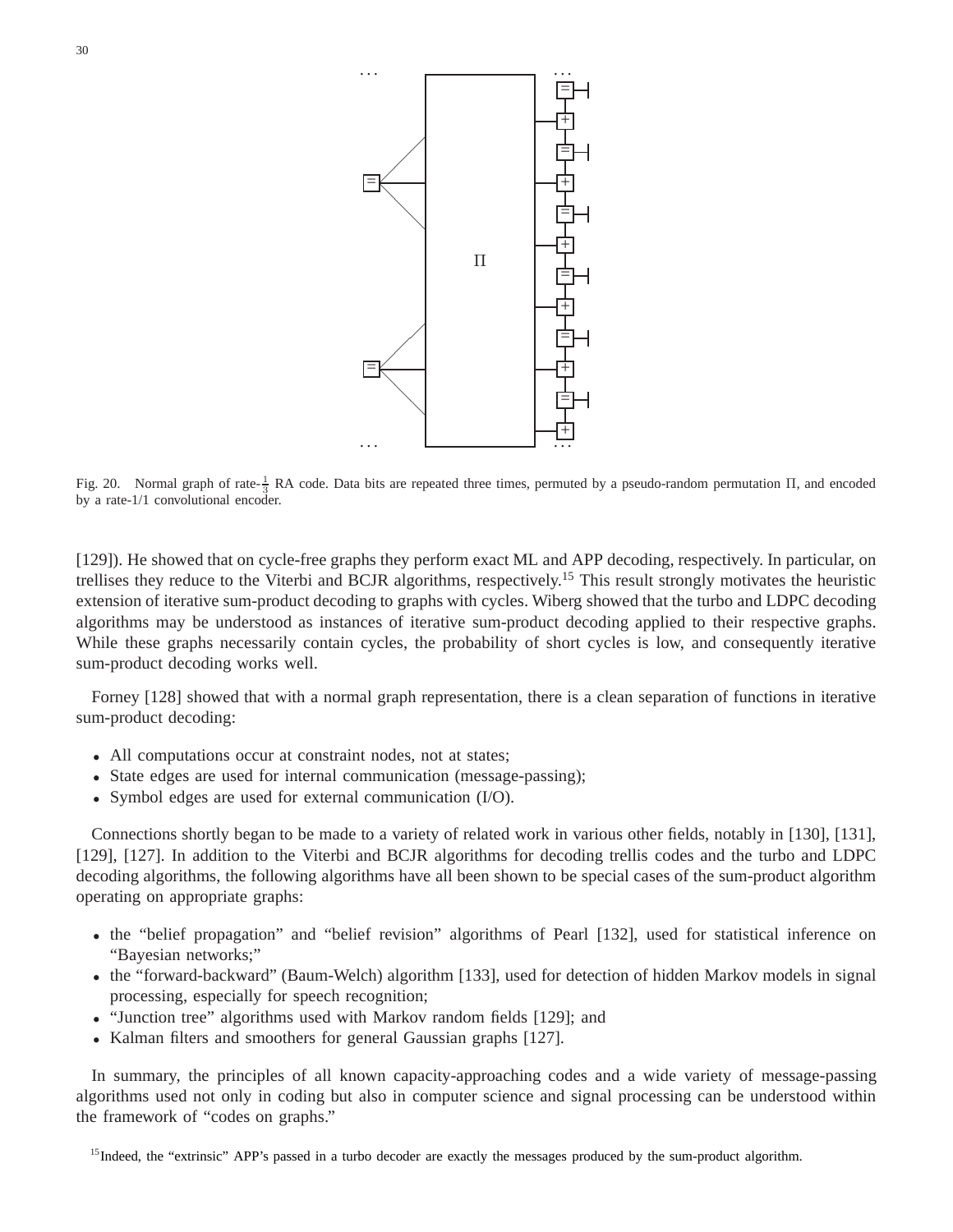## TABLE I

#### APPLICATIONS OF TURBO CODES (COURTESY OF C. BERROU).

| $1/6$ , $1/4$ , $1/3$ , $1/2$ |
|-------------------------------|
| $1/4$ , $1/3$ , $1/2$         |
| $1/3$ up to $6/7$             |
| $1/2$ , $3/4$                 |
| 1/2                           |
| 4/5, 6/7                      |
| $1/2$ up to $7/8$             |
|                               |

*Notes*:

1) "duo-binary" refers to a turbo code with rate-2/3 constituent codes;

2) "termination" refers to the method of forcing the encoder back to a known state following encoding;

3) polynomials, given in octal notation, specify encoder connections.

#### *H. The impact of the turbo revolution*

Even though it has been less than 15 years since the introduction of turbo codes, these codes and the related class of LDPC codes have already had a significant impact in practice. In particular, almost all digital communication and storage system standards that involve coding are being upgraded to include these new capacity-approaching techniques.

Known applications of turbo codes as of this writing are summarized in Table I. LDPC codes have been adopted for the DVB-S2 (Digital Video Broadcasting) and 10GBASE-T or IEEE 802.3an (Ethernet) standards, and are currently also being considered for the IEEE 802.16e (WiMax) and 802.11n (WiFi) standards, as well as for various storage system applications.

It is evident from this explosion of activity that capacity-approaching codes are revolutionizing the way that information is transmitted and stored.

## VII. CONCLUSIONS

It took only 50 years, but the Shannon limit is now routinely being approached within 1 dB on AWGN channels, both power-limited and bandwidth-limited. Similar gains are being achieved in other important applications, such as wireless channels and Internet (packet erasure) channels.

So is coding theory finally dead? The Shannon limit guarantees that on memoryless channels such as the AWGN channel, there is little more to be gained in terms of performance. Therefore channel coding for classical applications has certainly reached the point of diminishing returns, just as algebraic coding theory had by 1971.

However, this does not mean that research in coding will dry up, any more than research in algebraic coding theory has disappeared. There will always be a place for discipline-driven research that fills out our understanding. Research motivated by issues of performance *vs.* complexity will always be in fashion, and measures of "complexity" are sure to be redefined by future generations of technology. Coding for non-classical channels, such as multi-user channels, networks, and channels with memory, are hot areas today that seem likely to remain active for a long time. The world of coding research thus continues to be an expanding universe.

#### ACKNOWLEDGMENTS

The authors would like to thank Mr. Ali Pusane for his help in the preparation of this manuscript. Comments on earlier drafts by C. Berrou, J. L. Massey, and R. Urbanke were very helpful.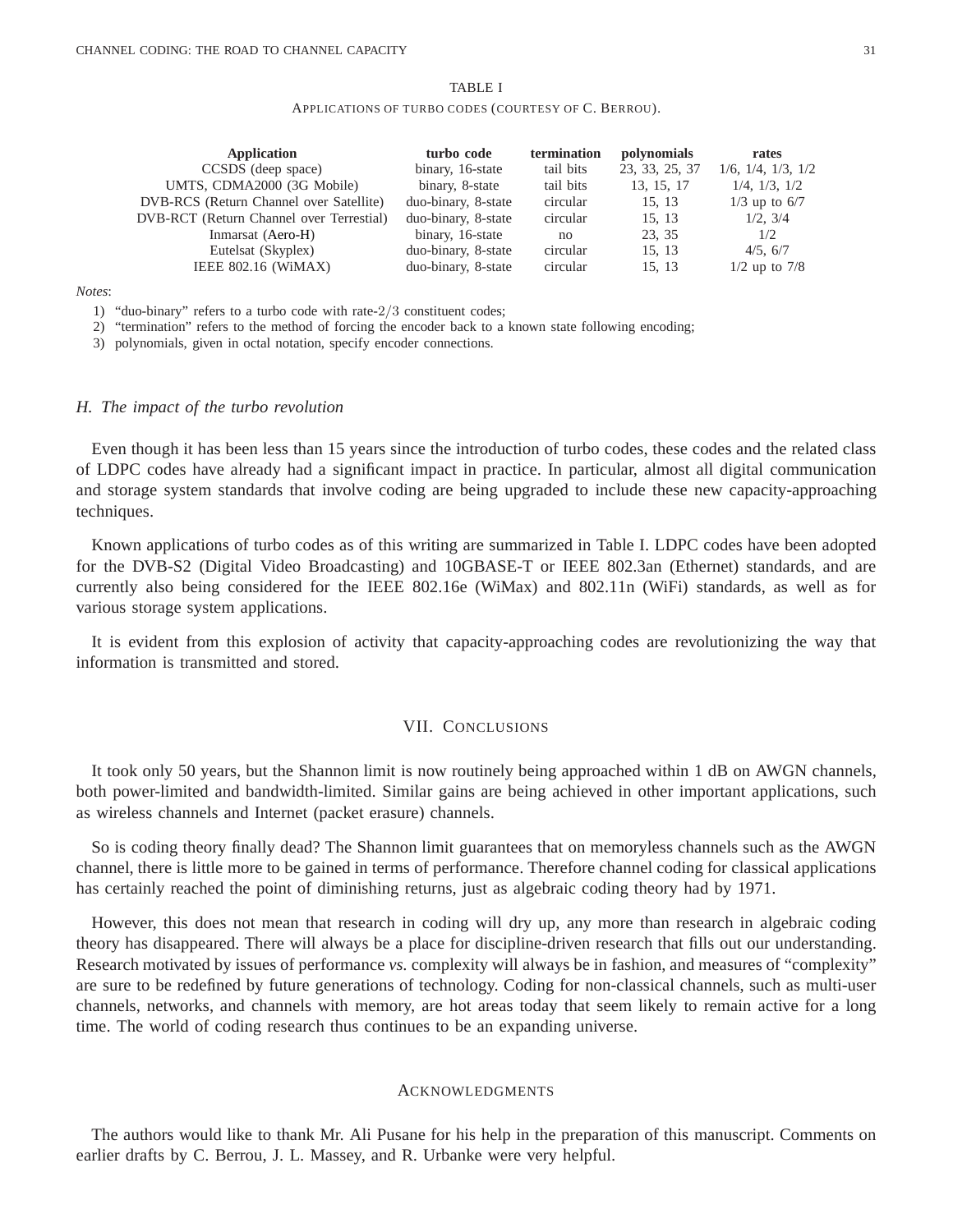#### **REFERENCES**

- [1] C. E. Shannon, "A mathematical theory of communication," *Bell Syst. Tech. J.*, vol. 27, pp. 379–423 and 623–656, 1948.
- [2] R. W. McEliece, "Are there turbo codes on Mars?" (2004 Shannon Lecture), *Proc. 2004 Intl. Symp. Inform. Theory* (Chicago, IL), June 30, 2004.
- [3] J. L. Massey, "Deep-space communications and coding: A marriage made in heaven," in *Advanced Methods for Satellite and Deep Space Communications*, (J. Hagenauer, ed.). New York: Springer, 1992.
- [4] W. W. Peterson, *Error-Correcting Codes*. Cambridge, MA: MIT Press, 1961.
- [5] E. R. Berlekamp, *Algebraic Coding Theory*. New York: McGraw-Hill, 1968.
- [6] S. Lin, *An introduction to error-correcting codes*. Englewood Cliffs, NJ: Prentice-Hall, 1970.
- [7] W. W. Peterson and E. J. Weldon, Jr., *Error-Correcting Codes*. Cambridge, MA: MIT Press, 1972.
- [8] F. J. MacWilliams and N. J. A. Sloane, *The Theory of Error-Correcting Codes.* New York, NY: Elsevier, 1977.
- [9] R. E. Blahut, *Theory and Practice of Error Correcting Codes.* Reading, MA: Addison-Wesley, 1983.
- [10] R. W. Hamming, "Error detecting and error correcting codes," *Bell Syst. Tech. J.*, vol. 29, pp. 147–160, 1950.
- [11] M. J. E. Golay, "Notes on digital coding," *Proc. IRE*, vol. 37, p. 657, June 1949.
- [12] E. R. Berlekamp (ed.), *Key Papers in the Development of Coding Theory*. New York: IEEE Press, 1974.
- [13] D. E. Muller, "Application of Boolean algebra to switching circuit design and to error detection," *IRE Trans. Electron. Comput.*, vol. EC-3, pp. 6–12, Sept. 1954.
- [14] I. S. Reed, "A class of multiple-error-correcting codes and the decoding scheme," *IRE Trans. Inform. Theory*, vol. IT-4, pp. 38–49, Sept. 1954.
- [15] R. A. Silverman and M. Balser, "Coding for constant-data-rate systems," *IRE Trans. Inform. Theory*, vol. PGIT–4, pp. 50–63, Sept. 1954.
- [16] E. Prange, "Cyclic error-correcting codes in two symbols," Tech. Note AFCRC-TN-57-103, Air Force Cambridge Research Center, Cambridge, MA, Sept. 1957.
- [17] A. Hocquenghem, "Codes correcteurs d'erreurs," *Chiffres*, vol. 2, pp. 147–156, 1959.
- [18] R. C. Bose and D. K. Ray-Chaudhuri, "On a class of error-correcting binary group codes," *Inform. Contr.*, vol. 3, pp. 68–79, Mar. 1960.
- [19] I. S. Reed and G. Solomon, "Polynomial codes over certain finite fields," *J. SIAM*, vol. 8, pp. 300–304, June 1960.
- [20] R. C. Singleton, "Maximum distance Q-nary codes," *IEEE Trans. Inform. Theory*, vol. IT-10, pp. 116–118, Apr. 1964.
- [21] W. W. Peterson, "Encoding and error-correction procedures for the Bose-Chaudhuri codes," *IRE Trans. Inform. Theory*, vol. IT-6, pp. 459–470, Sept. 1960.
- [22] J. L. Massey, "Shift-register synthesis and BCH decoding," *IEEE Trans. Inform. Theory*, vol. IT-15, pp. 122–127, Jan. 1969.
- [23] G. D. Forney, Jr., "On decoding BCH codes," *IEEE Trans. Inform. Theory*, vol. IT–11, pp. 549–557, Oct. 1965.
- [24] G. D. Forney, Jr., "Generalized minimum distance decoding," *IEEE Trans. Inform. Theory*, vol. IT–12, pp. 125–131, Apr. 1966.
- [25] D. Chase, "A class of algorithms for decoding block codes with channel measurement information," *IEEE Trans. Inform. Theory*, vol. IT-18, pp. 170–182, Jan. 1972.
- [26] G. D. Forney, Jr., "Burst-correcting codes for the classic bursty channel," *IEEE Trans. Commun. Technol.*, vol. COM–19, pp. 772–781, Oct. 1971.
- [27] R. W. McEliece and L. Swanson, "Reed-Solomon codes and the exploration of the solar system," in *Reed-Solomon Codes and Their Applications* (S. B. Wicker and V. K. Bhargava, eds.), pp. 25–40. Piscataway, NJ: IEEE Press, 1994.
- [28] K. A. S. Immink, "Reed-Solomon codes and the compact disc," in *Reed-Solomon Codes and Their Applications* (S. B. Wicker and V. K. Bhargava, eds.), pp. 41–59. Piscataway, NJ: IEEE Press, 1994.
- [29] E. R. Berlekamp, G. Seroussi and P. Tong, "A hypersystolic Reed-Solomon decoder," in *Reed-Solomon Codes and Their Applications* (S. B. Wicker and V. K. Bhargava, eds.), pp. 205–241. Piscataway, NJ: IEEE Press, 1994.
- [30] R. W. Lucky, "Coding is dead," *IEEE Spectrum*, *c.* 1991. Reprinted in R. W. Lucky, *Lucky Strikes . . . Again*, pp. 243-245. Piscataway, NJ: IEEE Press, 1993.
- [31] R. M. Roth, *Introduction to Coding Theory*. Cambridge, UK: Cambridge U. Press, 2006.
- [32] V. D. Goppa, "Codes associated with divisors," *Probl. Inform. Transm.*, vol. 13, pp. 22–27, 1977.
- [33] V. D. Goppa, "Codes on algebraic curves," *Sov. Math. Dokl.*, vol. 24, pp. 170–172, 1981.
- [34] M. A. Tsfasman, S. G. Vladut and T. Zink, "Modular codes, Shimura curves and Goppa codes better than the Varshamov-Gilbert bound," *Math. Nachr.*, vol. 109, pp. 21–28, 1982.
- [35] I. Blake, C. Heegard, T. Høholdt and V. Wei, "Algebraic-geometry codes," *IEEE Trans. Inform. Theory*, vol. 44, pp. 2596–2618, Oct. 1998.
- [36] M. Sudan, "Decoding of Reed-Solomon codes beyond the error-correction bound," *J. Complexity*, vol. 13, pp. 180–193, 1997.
- [37] P. Elias, "Error-correcting codes for list decoding," *IEEE Trans. Inform. Theory*, vol. 37, pp. 5–12, Jan. 1991.
- [38] V. Guruswami and M. Sudan, "Improved decoding of Reed-Solomon and algebraic-geometry codes," *IEEE Trans. Inform. Theory*, vol. 45, pp. 1757–1767, Sept. 1999.
- [39] R. Koetter and A. Vardy, "Algebraic soft-decision decoding of Reed-Solomon codes," *IEEE Trans. Inform. Theory*, vol. 49, pp. 2809– 2825, Nov. 2003.
- [40] M. Fossorier and S. Lin, "Computationally efficient soft-decision decoding of linear block codes based on ordered statistics," *IEEE Trans. Inform. Theory*, vol. 42, pp. 738–750, May 1996.
- [41] J. M. Wozencraft and I. M. Jacobs, *Principles of Communication Engineering*. New York: Wiley, 1965.
- [42] R. G. Gallager, *Information Theory and Reliable Communication*. New York: Wiley, 1968.
- [43] G. C. Clark, Jr. and J. B. Cain, *Error-Correction Coding for Digital Communications*. New York: Plenum, 1981.
- [44] S. Lin and D. J. Costello, Jr., *Error Correcting Coding: Fundamentals and Applications*, 2nd ed. Englewood Cliffs, NJ: Prentice-Hall, 2004.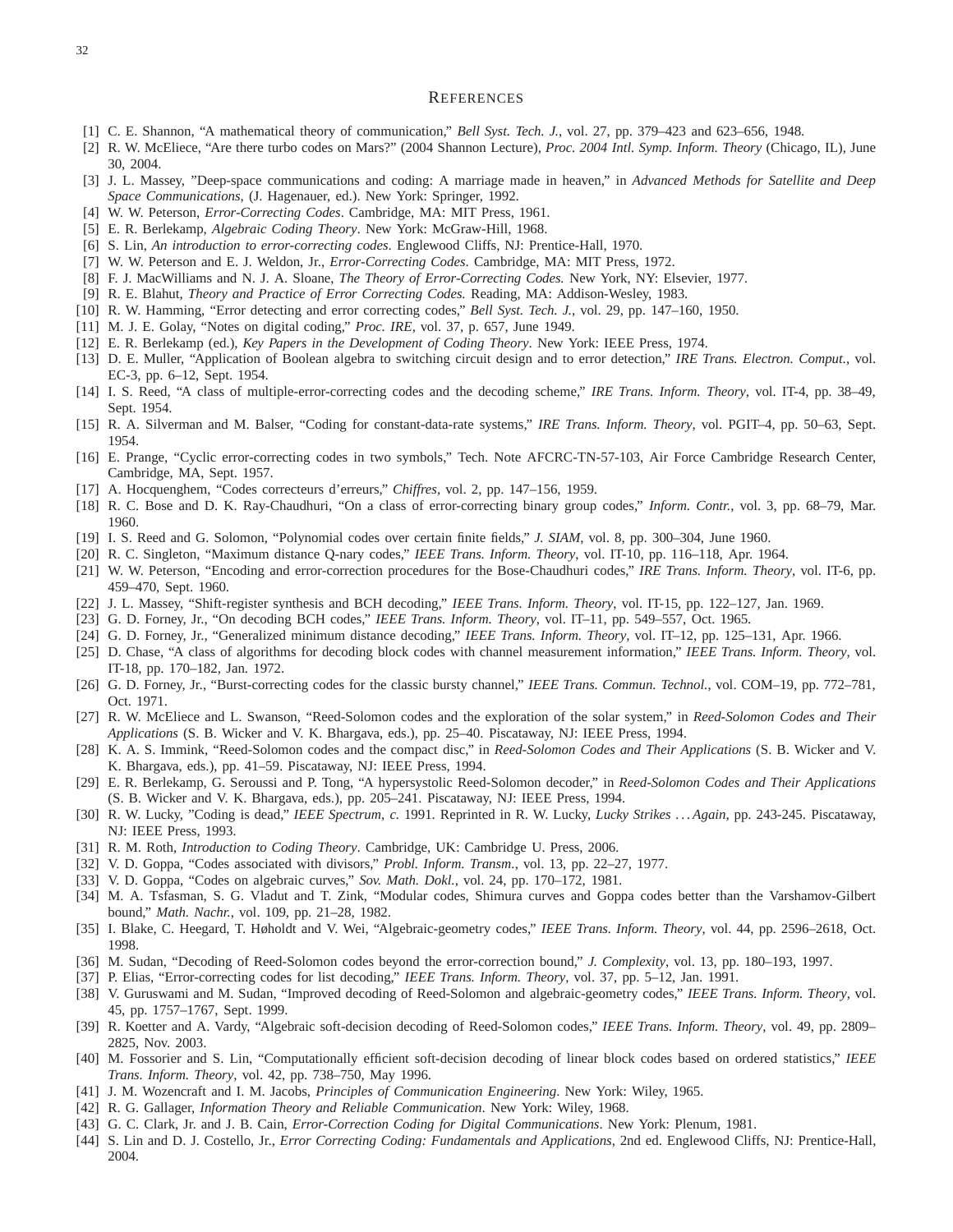- [45] R. Johannesson and K. S. Zigangirov, *Fundamentals of Convolutional Coding*. Piscataway, NJ: IEEE Press, 1999.
- [46] T. Richardson and R. Urbanke, *Modern Coding Theory*. To appear, 2006.
- [47] P. Elias, "Coding for noisy channels," *IRE Conv. Rec.*, pt. 4, pp. 37–46, Mar. 1955. Reprinted in *Key Papers in the Development of Information Theory* (D. Slepian, ed.), IEEE Press, 1973; *Key Papers in the Development of Coding Theory* (E. R. Berlekamp, ed.), IEEE Press, 1974; *The Electron and the Bit* (J. V. Guttag, ed.), EECS Dept., MIT, Cambridge, MA, 2005.
- [48] R. G. Gallager, "Introduction to 'Coding for noisy channels,' by Peter Elias," in *The Electron and the Bit* (J. V. Guttag, ed.), pp. 91–94. Cambridge, MA: EECS Dept., MIT, 2005.
- [49] R. G. Gallager, *Low-Density Parity-Check Codes*. Cambridge, MA: MIT Press, 1963.
- [50] G. D. Forney, Jr., "Convolutional codes I: Algebraic structure," *IEEE Trans. Inform. Theory*, vol. IT–16, pp. 720–738, Nov. 1970.
- [51] J. M. Wozencraft and B. Reiffen, *Sequential Decoding*. Cambridge, MA: MIT Press, 1961.
- [52] R. M. Fano, "A heuristic discussion of probabilistic decoding," *IEEE Trans. Inform. Theory*, vol. IT–9, pp. 64–74, Jan. 1963.
- [53] I. M. Jacobs and E. R. Berlekamp, "A lower bound to the distribution of computation for sequential decoding," *IEEE Trans. Inform. Theory*, vol. IT–13, pp. 167–174, 1967.
- [54] J. L. Massey, *Threshold Decoding*. Cambridge, MA: MIT Press, 1963.
- [55] A. J. Viterbi, "Error bounds for convolutional codes and an asymptotically optimum decoding algorithm," *IEEE Trans. Inform. Theory*, vol. IT–13, pp. 260–269, April 1967.
- [56] G. D. Forney, Jr., "Review of random tree codes," Appendix A, Final Report, Contract NAS2-3637, NASA CR73176, NASA Ames Res. Ctr., Moffett Field, CA, Dec. 1967.
- [57] J. K. Omura, "On the Viterbi decoding algorithm," *IEEE Trans. Inform. Theory*, vol. IT–15, pp. 177–179, 1969.
- [58] J. A. Heller, "Short constraint length convolutional codes," Jet Prop. Lab., Space Prog. Summary 37–54, vol. III, pp. 171–177, 1968.
- [59] J. A. Heller, "Improved performance of short constraint length convolutional codes," Jet Prop. Lab., Space Prog. Summary 37–56, vol. III, pp. 83–84, 1969.
- [60] D. Morton, "Andrew Viterbi, electrical engineer: An oral history," IEEE History Center, Rutgers U., New Brunswick, NJ, Oct. 1999.
- [61] J. A. Heller and I. M. Jacobs, "Viterbi decoding for satellite and space communication," *IEEE Trans. Commun. Tech.*, vol. COM–19, pp. 835–848, Oct. 1971.
- [62] The Revival of Sequential Decoding, a Workshop held at the Munich University of Technology, J. Hagenauer and D. Costello, general chairs, Munich, Germany, June 2006.
- [63] L. R. Bahl, J. Cocke, F. Jelinek and J. Raviv, "Optimal decoding of linear codes for minimizing symbol error rate," *IEEE Trans. Inform. Theory*, vol. IT–20, pp. 284–287, Mar. 1974.
- [64] P. Elias, "Error-free coding," *IRE Trans. Inform. Theory*, vol. IT-4, pp. 29–37, Sept. 1954.
- [65] G. D. Forney, Jr., *Concatenated Codes*. Cambridge, MA: MIT Press, 1966.
- [66] E. Paaske, "Improved decoding for a concatenated coding system recommended by CCSDS," *IEEE Trans. Commun.*, vol. 38, pp. 1138– 1144, Aug. 1990.
- [67] O. Collins and M. Hizlan, "Determinate-state convolutional codes," *IEEE Trans. Commun.*, vol. 41, pp. 1785–1794, Dec. 1993.
- [68] J. Hagenauer, E. Offer, and L. Papke, "Matching Viterbi decoders and Reed–Solomon decoders in concatenated systems," in *Reed-Solomon Codes and Their Applications* (S. B. Wicker and V. K. Bhargava, eds.), pp. 242–271. Piscataway, NJ: IEEE Press, 1994.
- [69] J. K. Wolf, "Efficient maximum-likelihood decoding of linear block codes using a trellis," *IEEE Trans. Inform. Theory*, vol. 24, pp. 76–80. 1978.
- [70] A. Vardy, "Trellis structure of codes," in *Handbook of Coding Theory* (V. Pless and W. C. Huffman, eds.). Amsterdam: Elsevier, 1998.
- [71] D. J. Costello, Jr., J. Hagenauer, H. Imai and S. B. Wicker, "Applications of error-control coding," *IEEE Trans. Inform. Theory*, vol. 44, pp. 2531–2560, Oct. 1998.
- [72] J. H. Conway and N. J. A. Sloane, *Sphere Packings, Lattices and Groups*. New York: Springer, 1988.
- [73] R. de Buda, "The upper error bound of a new near-optimal code," *IEEE Trans. Inform. Theory*, vol. IT–21, pp. 441–445, July 1975.
- [74] G. R. Lang and F. M. Longstaff, "A Leech lattice modem," *IEEE J. Select. Areas Commun.*, vol. 7, pp. 968–973, Aug. 1989.
- [75] G. D. Forney, Jr. and L.-F. Wei, "Multidimensional constellations— Part I: Introduction, figures of merit, and generalized cross constellations," *IEEE J. Select. Areas Commun.*, vol. 7, pp. 877-892, Aug. 1989.
- [76] G. D. Forney, Jr. and G. Ungerboeck, "Modulation and coding for linear Gaussian channels," *IEEE Trans. Inform. Theory*, vol. 44, pp. 2384–2315, Oct. 1998.
- [77] G. Ungerboeck, "Channel coding with multilevel/phase signals," *IEEE Trans. Inform. Theory*, vol. IT–28, pp. 55–67, Jan. 1982.
- [78] H. Imai and S. Hirakawa, " A new multilevel coding method using error-correcting codes," *IEEE Trans. Inform. Theory*, vol. 23, pp. 371–377, May 1997.
- [79] L.-F. Wei, "Rotationally invariant convolutional channel encoding with expanded signal space— Part II: Nonlinear codes," *IEEE J. Select. Areas Commun.*, vol. 2, pp. 672–686, Sept. 1984.
- [80] L.-F. Wei, "Trellis-coded modulation using multidimensional constellations," *IEEE Trans. Inform. Theory*, vol. IT–33, pp. 483–501, July 1987.
- [81] C. Berrou, A. Glavieux and P. Thitimajshima, "Near Shannon limit error-correcting coding and decoding: Turbo codes," *Proc. 1993 Int. Conf. Commun.* (Geneva), pp. 1064–1070, May 1993.
- [82] D. J. C. MacKay and R. M. Neal, "Good codes on very sparse matrices," in *Cryptography and Coding. 5th IMA Conference*, (Colin Boyd, ed.), pp. 100–111, Berlin, Springer, 1995.
- [83] D. J. C. MacKay and R. M. Neal, "Near Shannon limit performance of low-density parity-check codes," *Elect. Lett.*, vol. 32, pp. 1645–1646, Aug. 1996 (reprinted *Elect. Lett.*, vol. 33, pp. 457–458, Mar. 1997).
- [84] M. Sipser and D. A. Spielman, "Expander codes," *IEEE Trans. Inform. Theory*, vol. 42, pp. 1710–1722, Nov. 1996. Also *Proc. 35th Symp. Found. Comp. Sci.*, pp. 566–576, 1994.
- [85] D. A. Spielman, "Linear-time encodable and decodable error-correcting codes," *IEEE Trans. Inform. Theory*, vol. 42, pp. 1723–1731, Nov. 1996. Also *Proc. 27th ACM Symp. Theory Comp.*, pp. 388–397, 1995.
- [86] N. Wiberg, "Codes and decoding on general graphs," Ph.D. dissertation, Linköping U., Linköping, Sweden, 1996.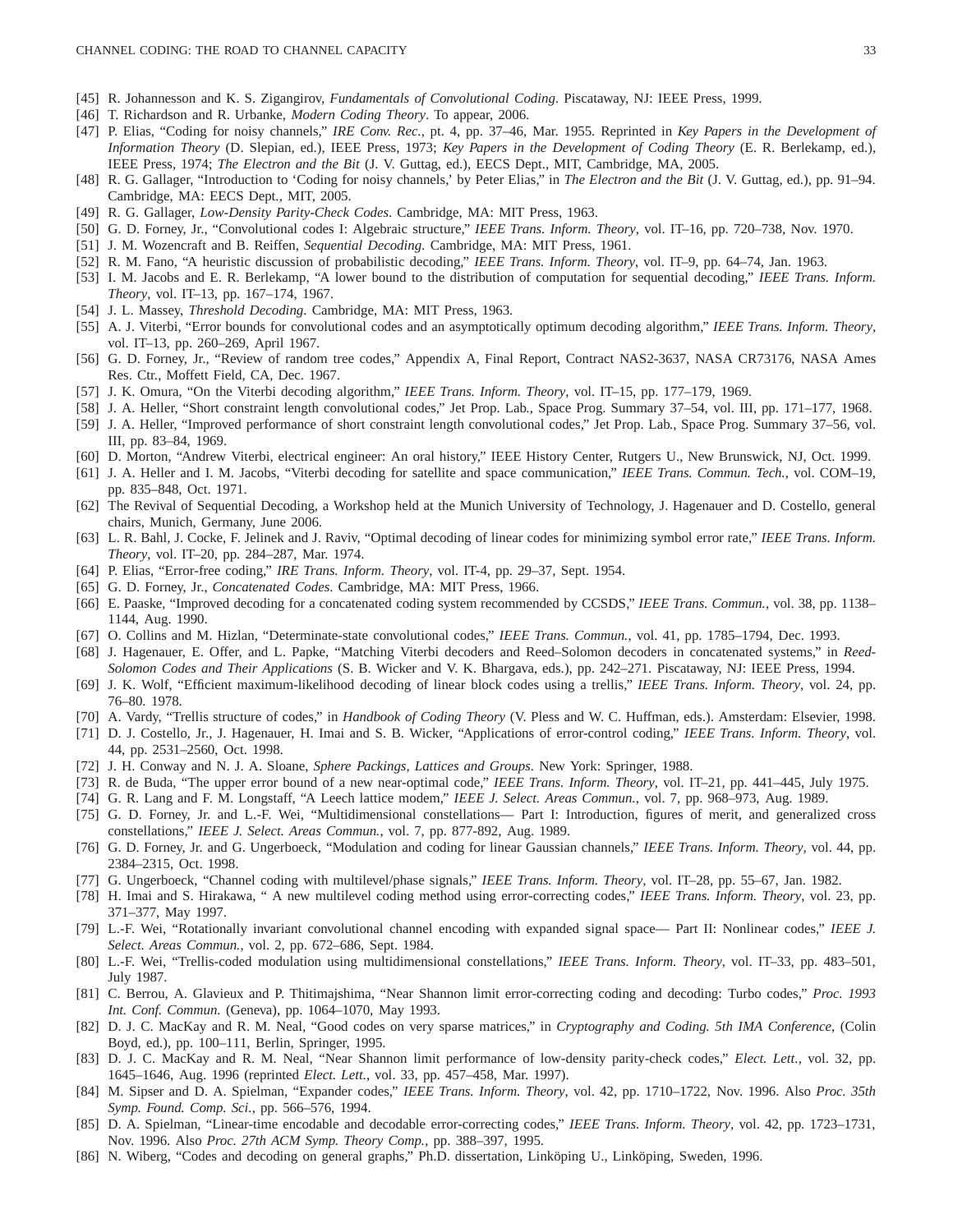- [87] N. Wiberg, H.-A. Loeliger and R. Kötter, "Codes and iterative decoding on general graphs," *Eur. Trans. Telecomm.*, vol. 6, pp. 513–525, Sept./Oct. 1995.
- [88] R. M. Tanner, "A recursive approach to low complexity codes," *IEEE Trans. Inform. Theory*, vol. IT–27, pp. 533–547, Sept. 1981.
- [89] G. Battail, "Construction explicite de bons codes longs," *Annales des Télécommunications*, vol. 44, pp. 392–404, 1989.
- [90] G. Battail, "Pondration des symboles décodés par l'algorithme de Viterbi,", *Annales des Télécommunications*, vol. 42, pp. 31-38,
- Jan.-Feb. 1987. [91] J. Hagenauer and P. Hoeher, "A Viterbi algorithm with soft-decision outputs and its applications," in *Proceedings of GLOBECOM'89*, vol. 3, pp. 1680–1686, 1989.
- [92] J. Lodge, P. Hoeher and J. Hagenauer, "The decoding of multidimensional codes using separable MAP 'filters'," in *Proc. 16th Biennial Symposium on Communications*, Kingston, Ontario, Canada, pp. 343–346, May 27-29, 1992.
- [93] J. Lodge, R. Young, P. Hoeher and J. Hagenauer, "Separable MAP 'filters' for the decoding of product and concatenated codes," in *Proc. Intl. Conference on Communications (ICC'93)*, Geneva, pp. 1740–1745, May 23-26, 1993.
- [94] J. Hagenauer, "'Soft-in/soft-out,' the benefits of using soft values in all stages of digital receivers," in *Proceedings of the 3rd International Workshop on Digital Signal Processing, Techniques Applied to Space Communications (ESTEC)*, Noordwijk, pp. 7.1–7.15, Sept. 1992.
- [95] S. Benedetto and G. Montorsi, "Unveiling turbo codes: some results on parallel concatenated coding schemes," *IEEE Trans. Inform. Theory*, pp. 409–428, Mar. 1996.
- [96] L. C. Perez, J. Seghers and D. J. Costello, Jr.,"A distance spectrum interpretation of turbo codes," *IEEE Trans. Inform. Theory*, vol. 42, pp. 1698–1709, Nov. 1996.
- [97] M. Breiling, "A logarithmic upper bound on the minimum distance of turbo codes," *IEEE Trans. Inform. Theory*, vol. 50, pp. 1692–1710, 2004.
- [98] J. D. Anderson, "Turbo codes extended with outer BCH code," *IEE Electron. Lett.*, vol. 32, pp. 2059–2060, Oct. 1996.
- [99] S. Benedetto, D. Divsalar, G. Montorsi and F. Pollara, "Serial concatenation of interleaved codes: Performance analysis, design, and iterative decoding," *IEEE Trans. Inform. Theory*, vol. 44, pp. 909–926, May 1998.
- [100] S. Crozier and P. Guinand, "Distance upper bounds and true minimum distance results for turbo codes designed with DRP interleavers," in *Proc. 3rd International Symposium on Turbo Codes and Related Topics*, Brest, France, Sept. 1-5, 2003.
- [101] C. Douillard and C. Berrou, "Turbo codes with rate-m/(m + 1) constituent convolutional codes," *IEEE Trans. Commun.*, vol. 53, pp. 1630–1638, Oct. 2005.
- [102] E. Boutillon and D. Gnaedig, "Maximum spread of d-dimensional multiple turbo codes," *IEEE Trans. Commun.*, vol. 53, pp. 1237– 1242, Aug. 2005.
- [103] C. He, M. Lentmaier, D. J. Costello, Jr. and K. Sh. Zigangirov, "Joint permutor analysis and design for multiple turbo codes," *IEEE Trans. Inform. Theory*, vol. 52, pp. 4068–4083, Sept. 2006.
- [104] D. J. C. MacKay, "Good error-correcting codes based on very sparse matrices," *IEEE Trans. Inform. Theory*, vol. 45, pp. 399–431, Mar. 1999. Also *Proc. 5th IMA Conf. Crypto. Coding*, pp. 100–111, 1995.
- [105] N. Alon and M. Luby, "A linear-time erasure-resilient code with nearly optimal recovery," *IEEE Trans. Inform. Theory*, vol. 42, pp. 1732–1736, Nov. 1996.
- [106] M. Luby, M. Mitzenmacher, M. A. Shokrollahi, D. A. Spielman and V. Stemann, "Practical loss-resilient codes," *Proc. 29th Symp. Theory Computing*, pp. 150–159, 1997.
- [107] M. Luby, M. Mitzenmacher, M. A. Shokrollahi and D. A. Spielman, "Improved low-density parity-check codes using irregular graphs," *IEEE Trans. Inform. Theory*, vol. 47, pp. 585–598, Feb. 2001.
- [108] A. Shokrollahi and R. Storn, "Design of efficient erasure codes with differential evolution," *Proc. 2000 IEEE Intl. Symp. Inform. Theory* (Sorrento, Italy), p. 5, June 2000.
- [109] J. W. Byers, M. Luby, M. Mitzenmacher and A. Rege, "A digital fountain approach to reliable distribution of bulk data," *Proc. ACM SIGCOMM '98* (Vancouver), 1998.
- [110] M. Luby, M. Mitzenmacher, M. A. Shokrollahi and D. A. Spielman, "Efficient erasure-correcting codes," *IEEE Trans. Inform. Theory*, vol. 47, pp. 569–584, Feb. 2001.
- [111] T. J. Richardson and R. Urbanke, "The capacity of low-density parity-check codes under message-passing decoding," *IEEE Trans. Inform. Theory*, vol. 47, pp. 599–618, Feb. 2001.
- [112] T. J. Richardson, A. Shokrollahi and R. Urbanke, "Design of capacity-approaching irregular low-density parity-check codes," *IEEE Trans. Inform. Theory*, vol. 47, pp. 619–637, Feb. 2001.
- [113] S.-Y. Chung, G. D. Forney, Jr., T. J. Richardson and R. Urbanke, "On the design of low-density parity-check codes within 0.0045 dB from the Shannon limit," *IEEE Commun. Letters*, vol. 5, pp. 58–60, Feb. 2001.
- [114] Y. Kou, S. Lin and M. P. C. Fossorier, "Low-density parity-check codes based on finite geometries: A rediscovery," *Proc. 2000 IEEE Intl. Symp. Inform. Theory* (Sorrento, Italy), p. 200, June 2000.
- [115] D. Divsalar, H. Jin and R. J. McEliece, "Coding theorems for 'turbo-like' codes," *Proc. 1998 Allerton Conf.* (Allerton, IL), pp. 201–210, Sept. 1998.
- [116] A. Abbasfar, D. Divsalar and Y. Kung, "Accumulate-repeat-accumulate codes," in *Proc. IEEE Global Telecommunications Conference (GLOBECOM 2004)*, pp. 509–513, Dallas, TX, USA, Dec. 2004.
- [117] L. Ping and K. Y. Wu, "Concatenated tree codes: A low-complexity, high-performance approach," *IEEE Trans. Inform. Theory*, vol. 47, pp. 791–799, Feb. 2001.
- [118] P. C. Massey and D. J. Costello, Jr., "New low-complexity turbo-like codes," in *Proc. IEEE Inform. Theory Workshop*, pp. 70–72, Cairns, Australia, Sept. 2001.
- [119] M. Luby, "LT codes," *Proc. 43d Annual IEEE Symp. Foundations of Computer Science (FOCS)* (Vancouver, CA), pp. 271–280, Nov. 2002.
- [120] A. Shokrollahi, "Raptor codes," *IEEE Trans. Inform. Theory*, vol. 52, pp. 2551–2567, June 2006.
- [121] O. Etesami and A. Shokrollahi, "Raptor codes on binary memoryless symmetric channels," *IEEE Trans. Inform. Theory*, vol. 52, pp. 2033–2051, May 2006.